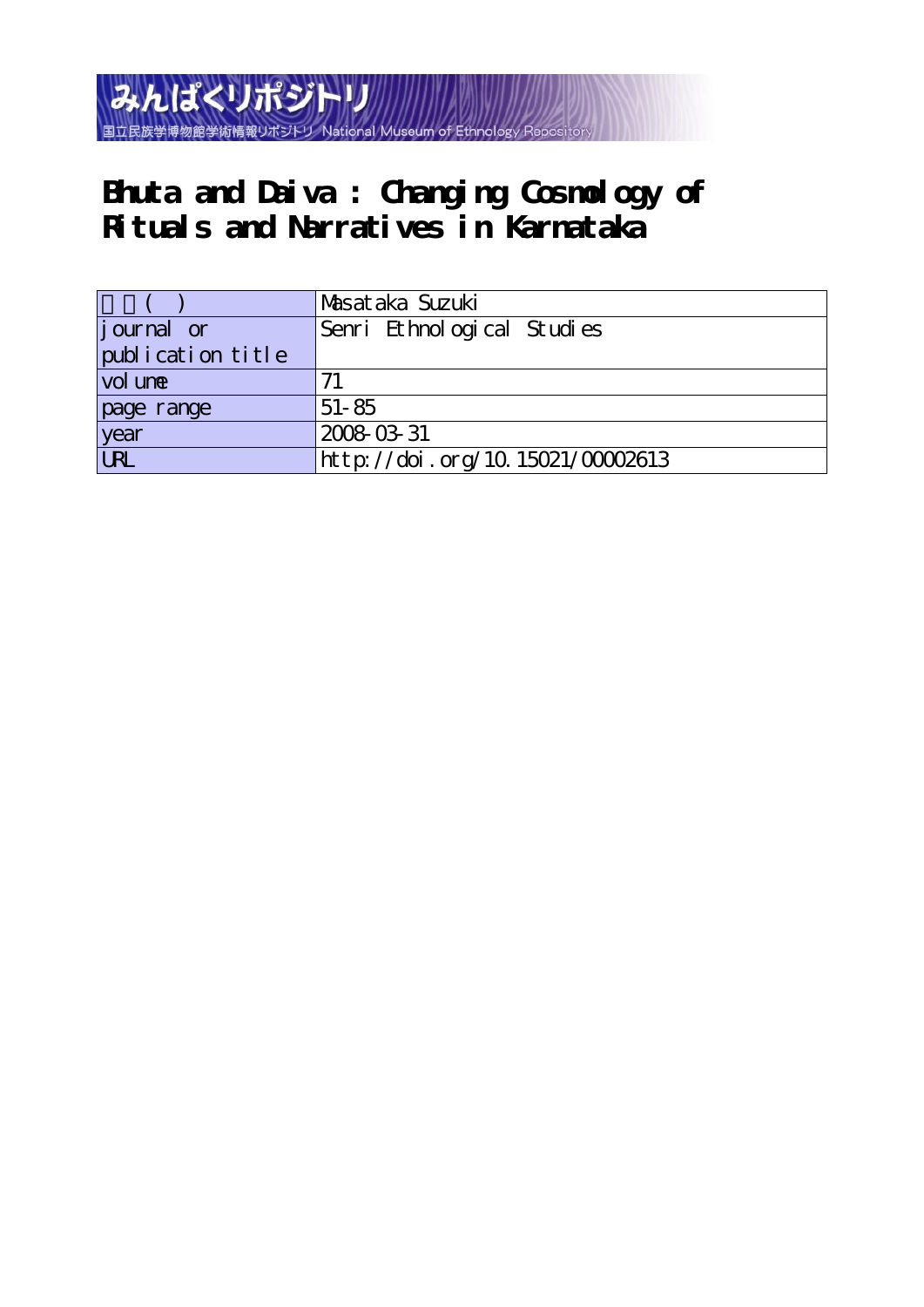SENRI ETHNOLOGICAL STUDIES 71: 51-85 ©2008 *Music and Society in South Asia: Perspectives from Japan* Edited by Yoshitaka Terada

# *Bhūta* **and** *Daiva***: Changing Cosmology of Rituals and Narratives in Karnataka**

**Masataka Suzuki**

Keio University

The spirit worship of *Bhūta*<sup>1</sup>) and *Daiva* is prevalent in the coastal area of Karnataka<sup>2</sup>) (Map 1). Since medieval times, this region has also been called *Tuluva* or *Tulunādu*, home to people speaking the language *Tulu*, forming a unique cultural zone (Bhatt 1975). This paper analyzes the present situation of *Bhūta* and *Daiva* worship under the social change in the



**Map 1** The coastal area of Karnataka (Upadhyaya and Upadhyaya 1984)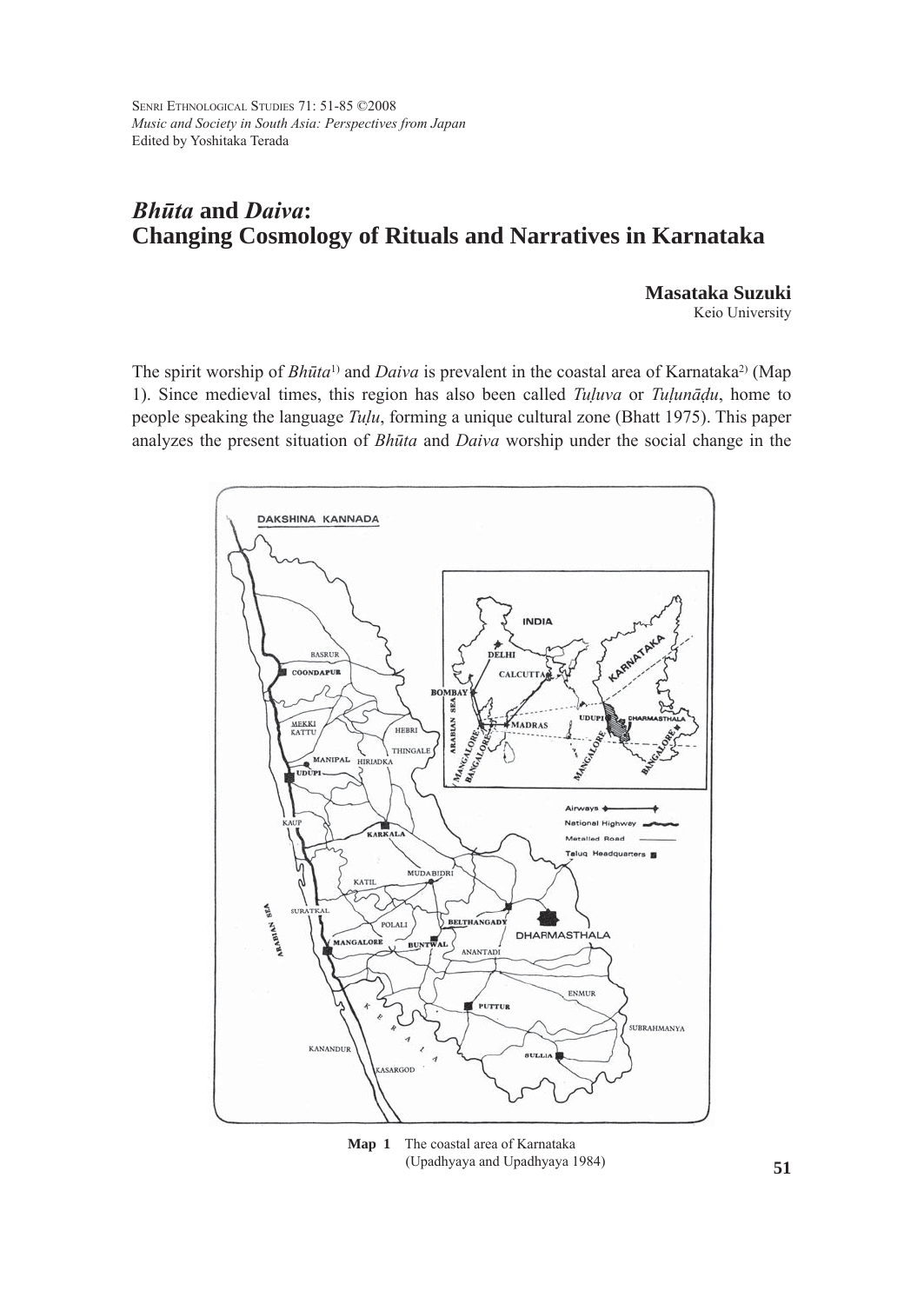local context. The main topic is the study of changing cosmology created by the past kingship through oral tradition. *Bhūta* rituals consist of socio-cultural complex and rich oral traditions (Padmanabha 1976; Upadhyaya 1984; Gowda 1990; Brückner 1995).3) This study examines the folk concepts of the cosmology, the phases of spirit possession, and the process of long dance sequence, by analyzing the contents of *pāddana*, narrative invocations recited only during the ritual process, to take up the case study of *Bantval Taluk*.

 In general, *Bhūta* and *Daiva* rituals of Karnataka are connected to *Teyyam* ritual of North Kerala. They share the same elements and structure such as the type of mediators, the make-up of impersonators, the ritual sequence, the oracles by spirit possession, ornamentation, and dance, but *Bhūta* rituals tend to involve the fierce and strong trance. In recent years, *Bhūta* rituals are undergoing significant transformation into the folk performance in some areas.

 This study analyzes the cosmology of *Bhūta* and *Daiva* focusing on the change of the *Bhūta* rituals and discusses the functions and meanings of *pāddana*, narrative invocations, based on the fieldwork in a particular area since 1994.

# *Bhūta*

*Bhūta* rituals are conducted in small shrines or temples in villages during the dry season between November and April (until May in some areas). These rituals are called *mecci*, *nēma*, and *kōla*. The main spirits are generally called *Bhūta* or *Daiva*. *Bhūta* means "ghost" in Sanskrit. It also includes a derogatory nuance of higher castes who look down on the spirit worship by lower castes. This may be persuasive in some way as spirits of heroes who died unnatural or tragic deaths or those who have drowned. Local people believe the dead spirits are haunting in the area and they are afraid of these spirits.

 On the other hand, the Basel Mission, which came to this region in the 19th century, attempted to convert the worshippers by dismissing local rituals and calling them "devil dance," a remark that had impact on the intellectuals. Generally, *Bhūta* rituals are treated derogatorily by intellectuals and outsiders. However, local people worship ghosts, the dead, ancestors, heroes, animal deities, forest deities, mountain deities, earth deities, and tribal guardian deities. They are important and intimate objects of worship for the locals. In some situations, *Deva*s, the god worshipped by higher class, are mixed or coexist with the lower rank deities called *Daiva*s or spirits called *Bhūta*s. During rituals, *pāddana* narratives on the origin myth or historical story of the *Bhūta*s and *Daiva*s*,* are chanted before the main rituals, most of which are filled with tragic atmosphere. Often the emotions of envy and grudge are also chanted about, depicting complicated historical background.

The following are some representative *Bhūta*s and *Daiva*s chanted in *pāddana*s.4)

| 1. Bobbarya: | Spirit of the one who died in sea, born between a Muslim father and |  |  |
|--------------|---------------------------------------------------------------------|--|--|
|              | Jain mother.                                                        |  |  |

- 2. *Koti Chennaya:* Spirits of hero brothers who died tragic deaths
- 3. *Kalkuda Kallurti:* Spirits of a brother and a sister who were sculptors and whose one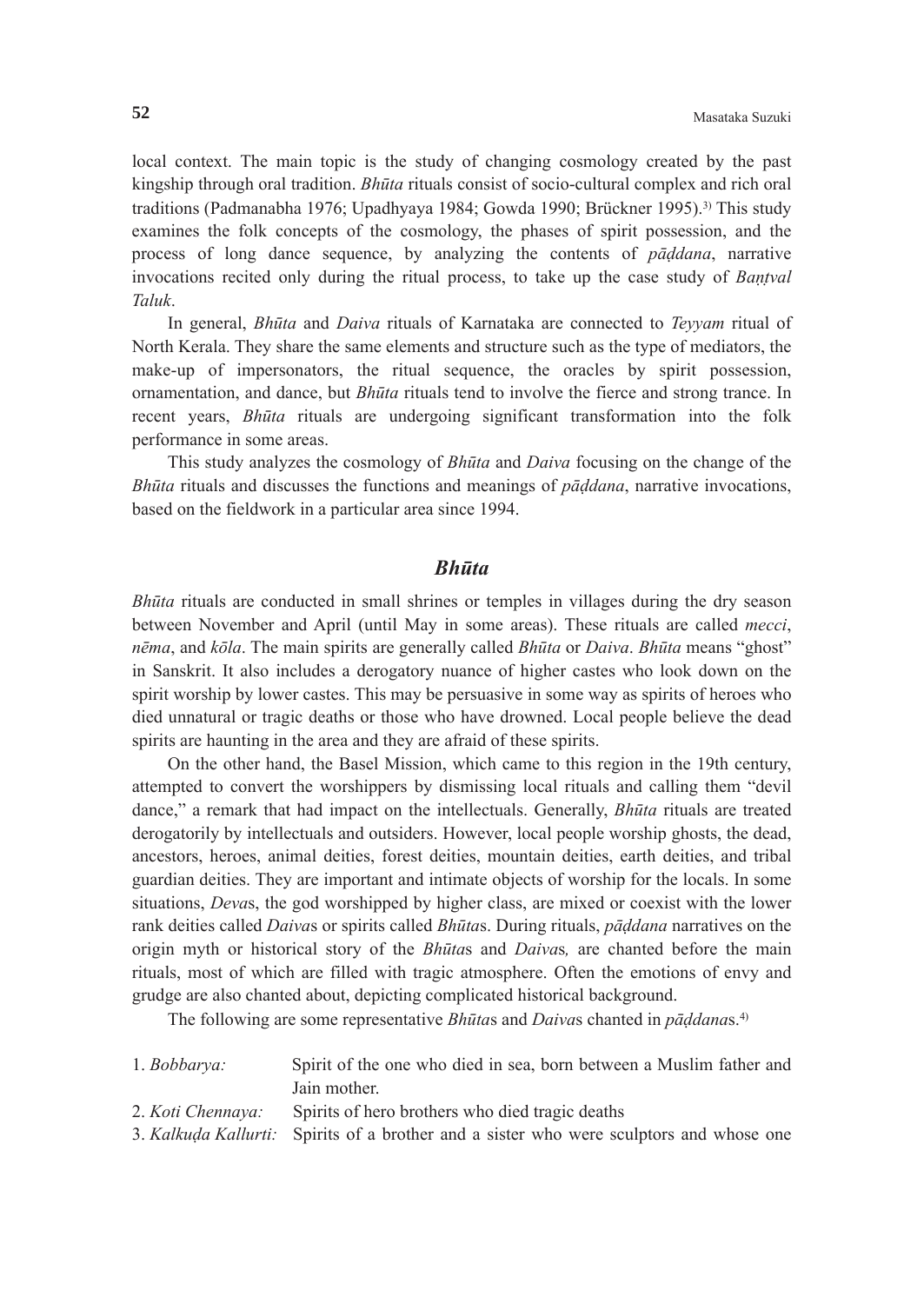| reg and one arm were cut on by the king.                             |
|----------------------------------------------------------------------|
| Spirit of a boar born from the incestuous affair between brother and |
| sister boars, which died once but revived.                           |
| Bisexual spirit accompanied by a dumb messenger called <i>Bante</i>  |
| (warrior attendant).                                                 |
| Spirit hunting with bow and arrow in the mountains.                  |
|                                                                      |

leg and one arm were cut of  $\alpha$  by the king. The cut

 Today, *Bhūta*s are often thought to be the incarnations (*avatāra*s) or messengers (*gana*s) of Hindu gods, thus the *pāddana* songs also tell stories of Hindu gods and their personifications. This phenomenon is called "Hindunization." The same situation is found all over the India.

# **Mediators between Humans and Spirits**

The mediators between spirits and humans in the rituals consist of two types. The first type, called *pātri* (Plate 1), *darśan*, or *māni,* serves as a mediator to convey the power of the spirits through possession (*āvēsa*) by using the silver sword (*kadtalē*) and the bell as the ritual tools. Often, middle caste members such as *Billava* (toddy tappers) and *Mūlya* (pot makers) inherit their occupations and roles to serve them. *Billava* is also called *pūjāri*, a priest in lower status. In some cases, the relatives of the owners of old houses enshrining spirits are expected to become the mediators through generations. *Pātri* means container, *darśan* means apparition, and *māni* means vehicle. All of these words originate from Sanskrit. The lower or middle classes usually serve these roles based upon the caste (*jāti*) system.



**Plate 1** *Pātri*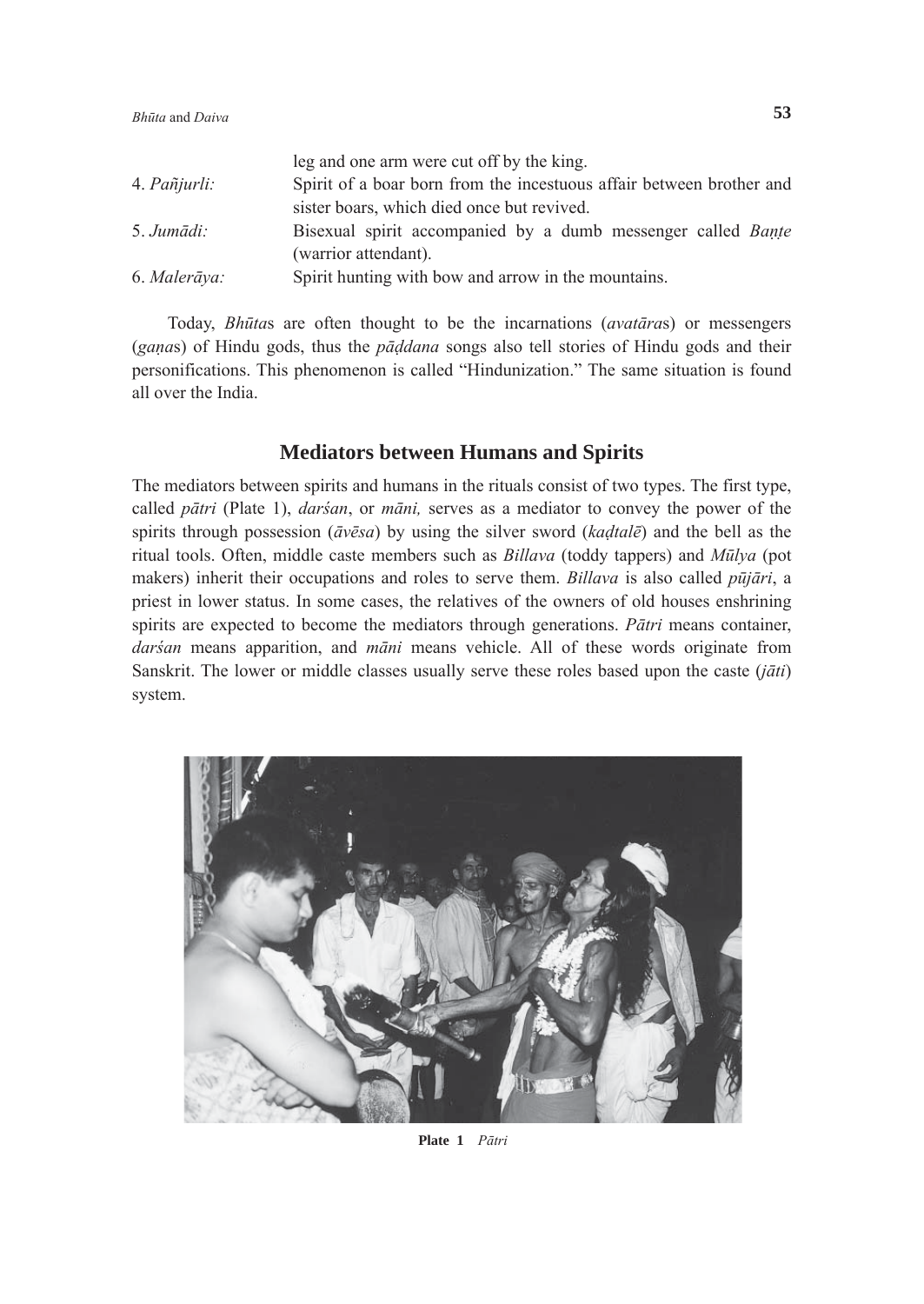The second type of mediators belong to outcastes called the *harijan* (scheduled caste, untouchables), such as *Pambada*, *Parava*, and *Nalike*. These mediators paint colors on their bodies meticulously, put on makeup, dance with gigantic and flamboyant bamboo frame of ornaments (*ani*)<sup>5)</sup> on his back, with anklets (*gaggara*) on his legs and gradually get into trance to tell oracles (*nudikatt*).<sup>6)</sup> In some cases, masks ( $muqa$ <sup> $\gamma$ </sup>) are used. This process is often called *kōla*, a word with multiple meanings such as cosmetics, ornament, transformation, and ritual. The whole ritual is often called *kōla* because the second type constitutes an essential part of rituals. The entire ritual process is also called *ārādhāne* as in the case of *Teyyam* in Kerala. To be exact, the second type may be cahracterized more as the impersonators than the mediators.

 As both types of mediators are believed to have the ability to communicate directly with spirits or deities, they can be called "shamans" in the broad sense of the term. In addition, the former can be called a "medium" who can directly conveys the divine power and tell an oracle to the people while the latter can be called a "prophet" or "seer" who can have a sense of power or see the images and hear the voices of spirits indirectly. Moreover, the former can be called "calling type of shaman" as they receive the invitation from the deity through sudden possession, while the latter that can be called "the inherited type of shaman" transmit their power through the kinship tie and training from young ages. In both cases, the mediators go into "altered state of consciousness" (ASC) through the trance, with the former being deeper than the latter. I call this situation "double trance" consisted by two types of shamans. While the former is a type of "possession" whereby the physical body is treated as the vessel of the spirit or deity, the latter attempts to become closer to the spirit by physical expansion using extravagant costume and makeup for the body. The former is "internalization" whereas the latter is "externalization." Given that the former belongs to lower or middle caste, and the latter outcaste, it can be said that hierarchy affects the basic concepts of rituals, with social order penetrating into the pantheon of *Bhūta* and *Daiva* worship.

 Moreover, the former is sometimes called by Sanskrit name, indicating that it is closely related to *Deva* and *Daiva,* the Hindunized deities. In contrast, the latter is closely related to *Bhūta*s, the local spirits, which belong to be the lower class and outcaste. Most *Bhūta*s are invisible spirits, and appear in impersonated forms in ritual. However, hierarchy also exists amongst spirits, and the pantheon of *Bhūta*s are diverse ranging from those who are offered vegetarian food to those who require animal sacrifices. The *harijan* mediators, *Pambada* and *Parava,* are associated with higher-ranking *Bhūta*s while *Nalike* are related to lower-ranking *Bhūta*s. The mediators of *Bhūta*s are considered the descendents of indigenous people, and without them, the *Bhūta* or *Daiva* ritual could not be performed at local small shrines. At ritual sites, the actual social hierarchy and ranks are temporarily reversed, and high-caste people sometimes pray to the *harijan* mediators. Offerings for the lower-ranking *Bhūta*s are usually non-vegetarian and they often require blood sacrifices, such as biting and eating raw chicken. By dripping blood on the ground, people believe that it is possible to enforce the life force of the human body and bring the fertility of the land. It regenerates the extraordinary powers of the forests. The *pāddana*s, the invocations recited in old *Tulu* language at the ritual site, not only invoke the appearance of *Bhūta* and *Daiva*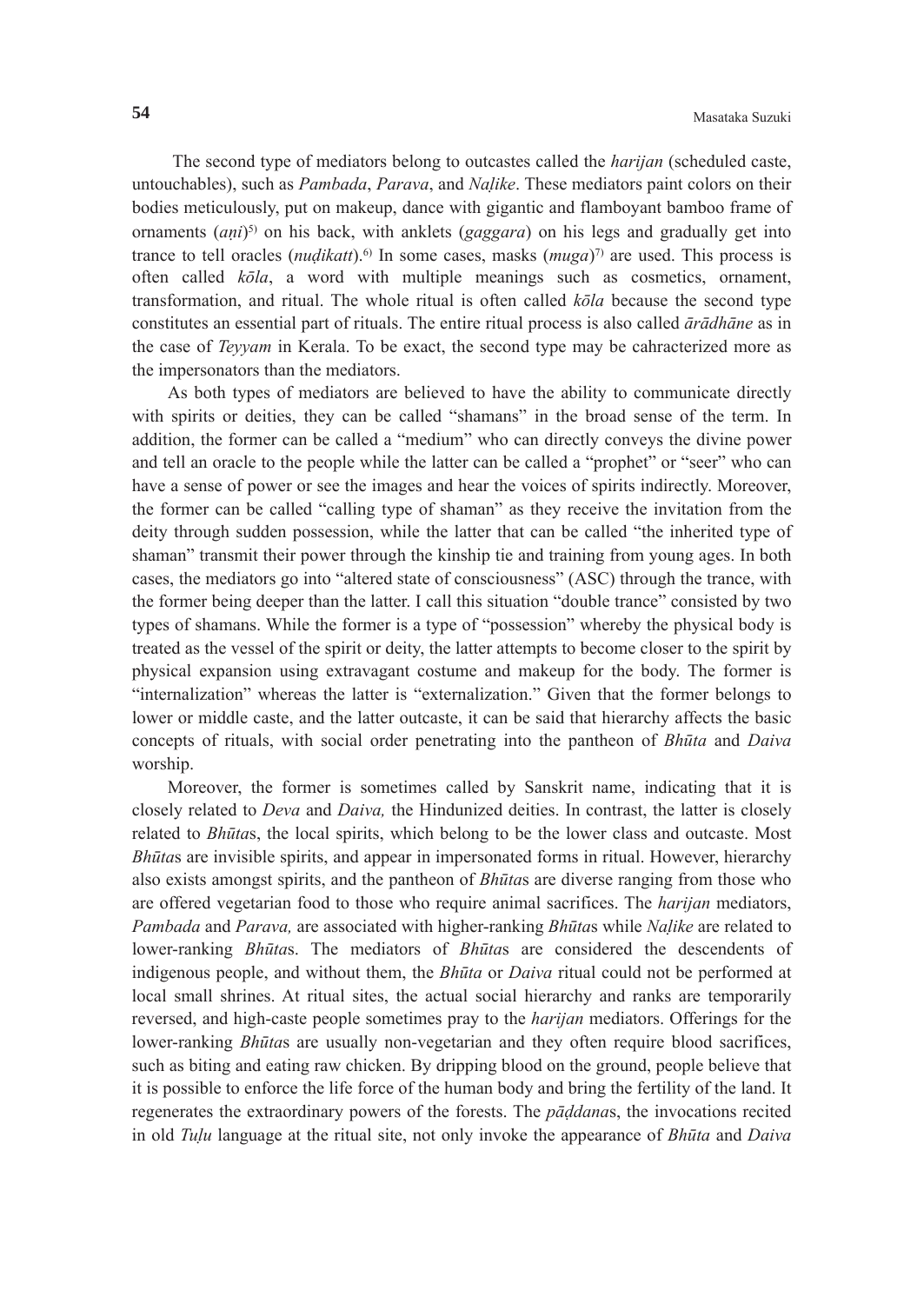by telling the origins of the spirits or deities, but also work as an ideology legitimizing the rituals to reconstruct the past.8) They learn the *pāddana* by the oral tradition through the hereditary line from ancestors by their kinship tie, so that they can be called the indigenous narrators of the history on the native land, "proto-priests of the land." However, the mother earth involves the female principles, and after the Hindunization movements, they are considered as Hindu goddesses given the continuity of similar elements. The power of Hindu goddesses is regarded to be *śakti*, and the local female deity *Ullālthi* is identified as *Lakśmi*, *Sarasvatī*, *Pārvatī* and *Durgā*. The members of higher castes pray to local goddesses or female deities as the incarnation of Hindu goddesses.

 This paper analyzes the ritual sequences and contents of *pāddana*s of *Bhūta* and *Daiva*, taking *Balthila* of *Bantval Taluk* as a case study to delineate the cosmology and its transformation under the social change.<sup>9)</sup>

# **Classification of Gods, Deities and Spirits**

The higher-caste people in the surveyed area classify the invisible supernatural power into several categories. Generally, Brahmans and higher–ranking non-Brahmans pray to *Deva*s as the visible Hindu gods in temples and homes, while lower and middle non-Brahmans, such as farmers and craftsmen, have strong faith in invisible spirits or powers of *Daiva* and *Bhūta*. Human body is to be possessed by the supernatural power and spirits to speak oracles, describing past, present, and future events related to an individual or an area. These people wish to resolve their misfortunes and troubles through the oracles and find out some solutions of their various problems. Rituals of *Bhūta*s and *Daiva*s serve as a great opportunity for peacemaking in household disputes, and conflicts in a local community are resolved by the instructions of *Daiva*s and *Bhūta*s.

 Higher castes state that supernatural powers and spirits can be divided into two main types: spirits who are related only with good deeds and evil spirits who do harmful things. Based upon *Atharva Veda*, the Brahmans interpret the former as *Deva gana* and the latter as *Rākśasa gana*. *Gana* means follower and messenger of the gods under the control of Brahman. However, supernatural forces and spirits sometimes have ambiguity, and the dualism of good and bad is not applied to them. Lower castes are keenly aware of this fluidity and give reliance upon the ambivalent awful powers. Many of them believe that only the indigenous peoples can bring out powers of the mother earth. There are different ideas about the supernatural powers and spirits depending on the social class. Although the concepts of gods, deities, and spirits are overlapping based upon the perception of powers, this invisible world can be divided into the following hierarchical categories.

#### *Deva*

*Deva*s *are* personified gods and goddesses enshrined in temples and shrines. The ritual site is mainly called *mādu* (*māda*). Brahmans carry out *pūjā* rituals where offerings consist of purified vegetarian food. Rituals are conducted with *śloka* and *mantra* in Sanskrit. The characteristics of the *Deva*s are that they carry out good deeds on people and that they are honest, dignified, fair, and incorrupt. *Deva*s represent the highest level of power and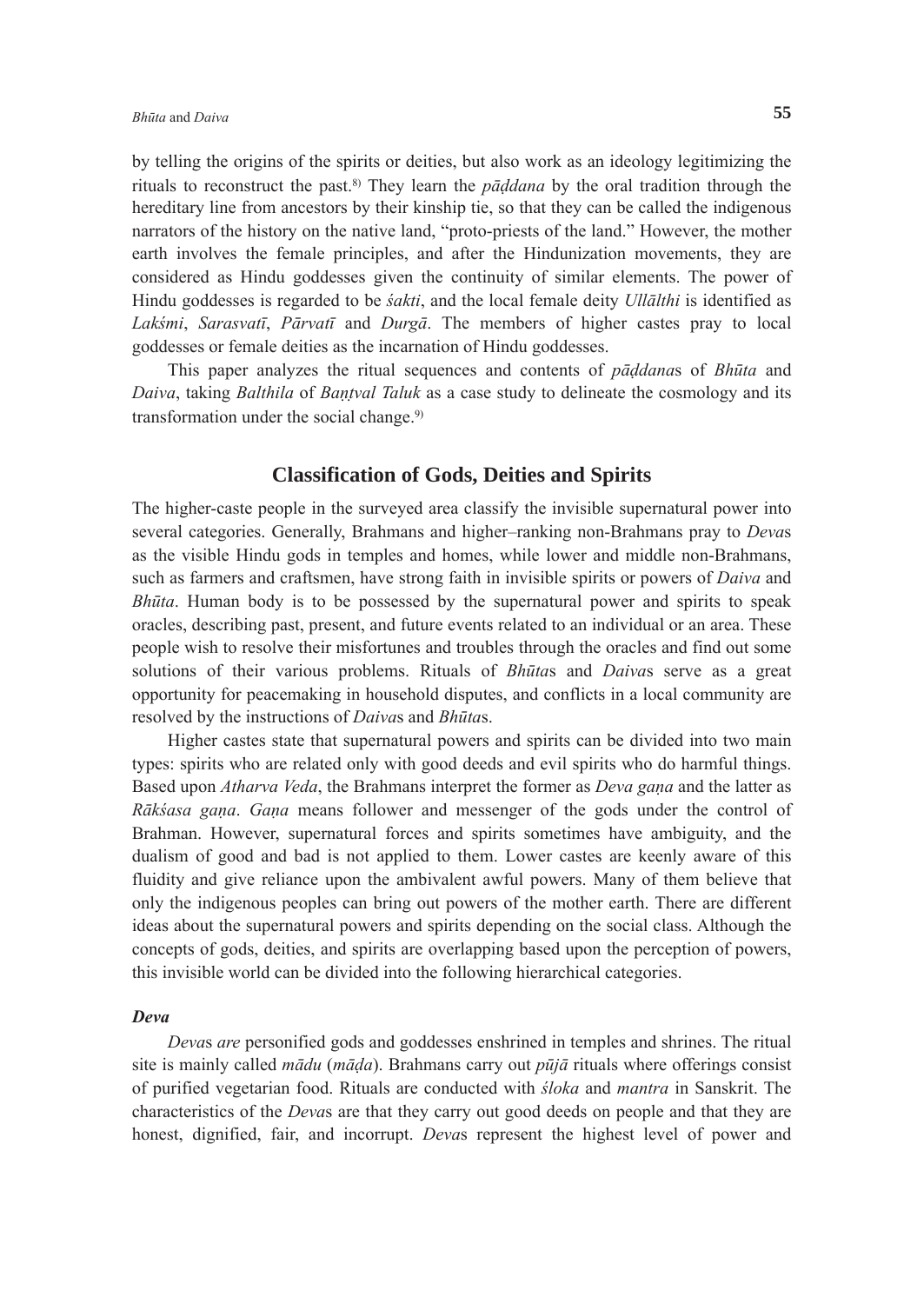*Ullāklu* in this area is classified as *Deva*. In the *Bantval Taluk* area, *Ullāklu* is the general name given to *Ullālthi* (female deity) and *Ajwar Daivangalu* (male deities, two brothers). They are worshipped in the same way as kings are.

#### *Daiva*

 *Daiva*s possess some aspects of personified gods and goddesses, but have the strong nature to be spiritual beings. The ritual site is mainly called *stāna* (*sāna* in *Tulu* language). In some places, Brahmans conduct  $p\bar{u}j\bar{a}$  rituals, but their presence is not necessarily required at all the rituals. In some parts of the rituals, the Sanskrit *mantra* is uttered. The *tantric* method is sometimes used for praying, and added with magical acts. Vegetarian food is offered. In some cases, faces of *Daiva*s are depicted as tigers and boars, and they resemble *Bhūta*s. They are good-natured deities who punish sins to correct the bad deed or dishonesty.

# *Bhūta*

 *Bhūta*s include spirits of the forests, trees, animals (pig, tiger, boar, ox, snake), heroes who have died unnatural deaths, and people who have died from social injustice. Non-Brahmans worship them at the *stāna* (*Bhūta stāna*). In the case of *Koti Chennaya*, the ritual site is called with a special name, *garadi* (*garodi*). Offerings are non-vegetarian, and normally cocks are sacrificed. In the past, pigs and buffalos were sacrificed. In festivals, the coconut liquor (toddy) is offered, and alcohol is not considered a taboo. *Bhūta*s are said to become violent when they punish humans, but perform good deeds very quickly. *Bhūta*s are worshipped among low and middle castes.

#### *Preta*

*Preta*s are spirits of the dead who appear in front of their relatives and families whom they love the most. They do not come to individuals who had no specific relations with them. Offerings are both vegetarian and non-vegetarian. Generally, *Deva*s, *Daiva*s, and *Bhūta*s are said to be able to control the *Preta*s who are feared for their evil nature of harming human beings.

#### **Other Spirits**

These are not objects of worship.

 The categories described above are those seen from the perspective of upper class people. People of lower castes and *harijan*s have different opinions. However, it is for certain that the concept of gods, deities and spirits exists within the context of class hierarchy. The name of ritual also corresponds to the concept of the hierarchy. The ritual of *Deva* is called *mecci*, and in the *Balthila* area, the *mecci* is often used only for the female deity *Ullālthi*. On the other hand, the festivals of *Daiva* are often called *nēma*, and those of *Bhūta* are called *kōla*. Generally, the meaning of *nēma*s is originated in a series of dances. In *Balthila*, *Ullālthi* rituals are also called *mecci nēma*s as they combine *mecci*s and *nēma*s, suggesting that *Deva*s and *Daiva*s are mixed together. *Nēmoutsava* is also often used,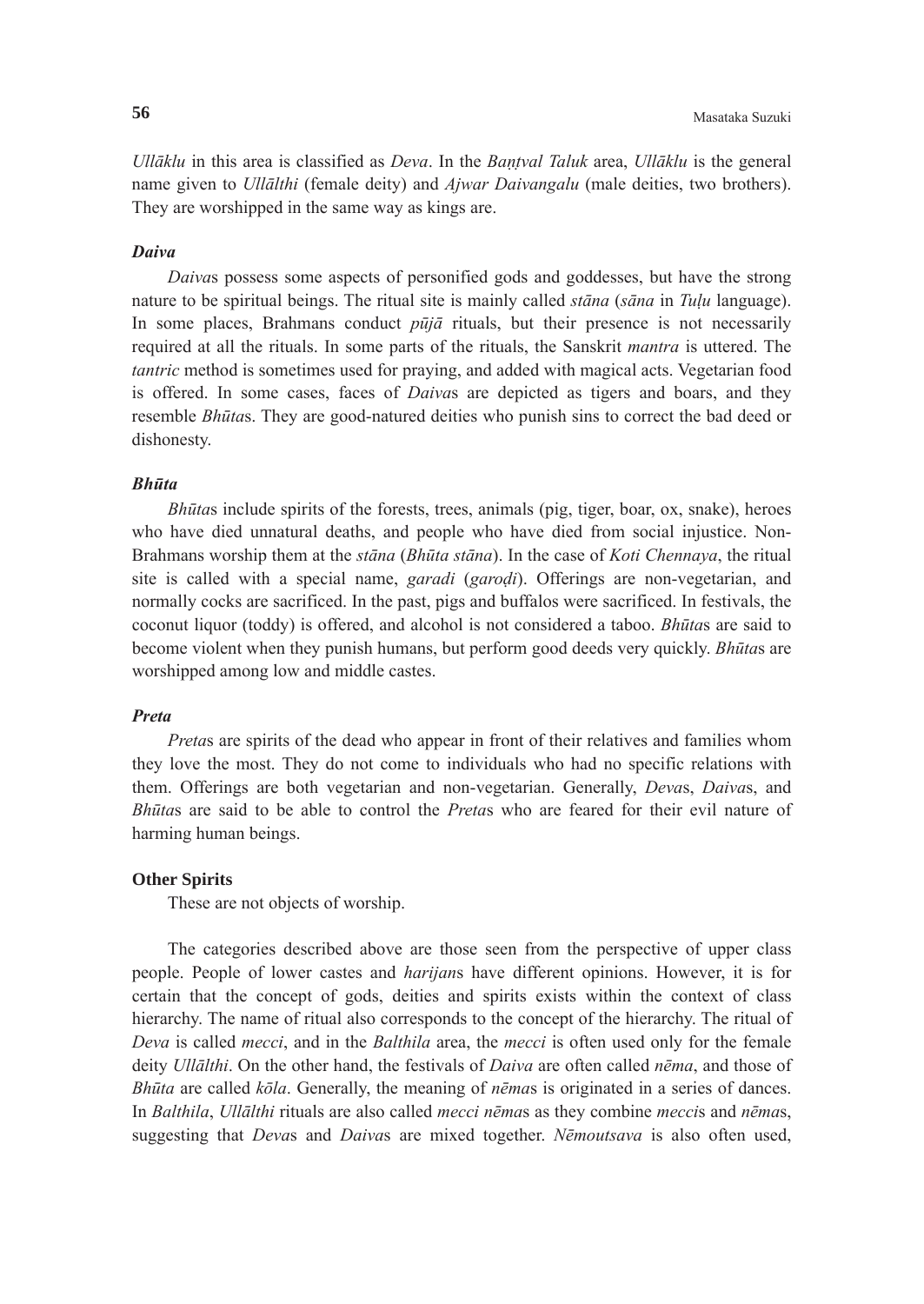connected with *utsava*, which is the usual term for annual festival of Hindu temples. After the end of a *Deva* ritual, *Daiva*s and *Bhūta*s are often appeased. It shows the order of hierarchy as a ritual sequence.

 As for the costumes used for *Daiva*, wild plants such as coconut palm leaves are not used, but plants need to be worn for *Bhūta*s. For example, coconut leaves are wrapped around the waiste for *Pañjurli*, to visually symbolize closeness to the wild. *Pañjurli* also includes the nature of the boar spirit, expressing a link with the forest. For the female deity *Ullālthi* of Balthila, the performer does not use coconut leaves because she is regarded as *Deva* and *Daiva*, and the Brahman conducts *pūjā* rituals. *Ullālthi* is originally a female deity worshipped by the local people, but nowadays she is identified as *Lakśmi* (goddess of wealth and fortune), *Sarasvatī* (goddess of knowledge and education), or *Durgā Paramēśvarī* (goddess of energy, *śakti*), all Hindu goddesses. In October, *Navarātri* rituals are also performed for Hindu goddesses. Basically, they are worshipped by *Durgā pūjā*, conducted in Sanskrit *mantra*s. The goddess is said to crush evil spirits and demons into pieces with her swords, arrow and bow, whip, and anklet. The people believe that by praying to *Durgā*, all evil forces will be eliminated, creating a good environment. Brahmans firmly identify *Ullālthi* with Hindu goddesses by tracing the origin of the goddess to *Devi Māhātmya* (8th century). However, the name *Ullālthi* is *Tulu*, and includes the elements of the earth god *Daiva* in terms of nature. She has some common character with *Bhūta*, instead of a true *Daiva*. The characters of *Daiva* and *Bhūta* sometimes penetrate into each other or are made into a complex concept. On the whole, *Ullālthi* is floating in the hierarchy between a goddess personified in the form of an idol and an invisible wild spirit.

 The mixture of these different characters can also be seen in festivals. In *Balthila*, two major festivals are held annually to worship *Ullālthi*, in December and in March. The rituals performed in December at *Ullālthi mādu* (*Bandāramane*) culminate on a full moon day, following the *śukla paksa* (new moon-full moon), lunar calendar. In contrast, the climax day of the ritual performed in March at *Mullar mādu* and *Puncheti mādu* is determined according to the *Tulu* calendar based on the *Sankramana* (semi-solar calendar). *Sankramana* is a Dravidian calendar of South India used for *Daiva* rituals. *Ullālthi* rituals in *Balthila* contain both North Indian and South Indian elements based upon the mutual infiltration between *Deva* and *Daiva*.

# **Rituals and Royalty**

The main deity of the festival in *Balthila* is *Ullālthi* (Plate 2). Her brothers, *Ajwar Daivangalu* (Plate 3), accompany her. *Ullālthi* means the people of the highest rank in *Tulu* language. The masculine form is *Ullaya*; the feminine form is *Ullālthi*, and the plural form *Ullāklu* applies to both male and female. People of the highest rank include: (1) royal family; (2) upper-class Brahman; (3) people with good foundations; (4) respectable people; and (5) persons of high virtue, such as scholars. It is suggested that such persons are compared with the top-level deity. In particular, male deities are guardians of the royal family and treated in the same way as kings (*arasu*) living in palace (*aramane*). *Ullālthi* is compared to the queen, as the virgin deity, and a sister to her brother deities.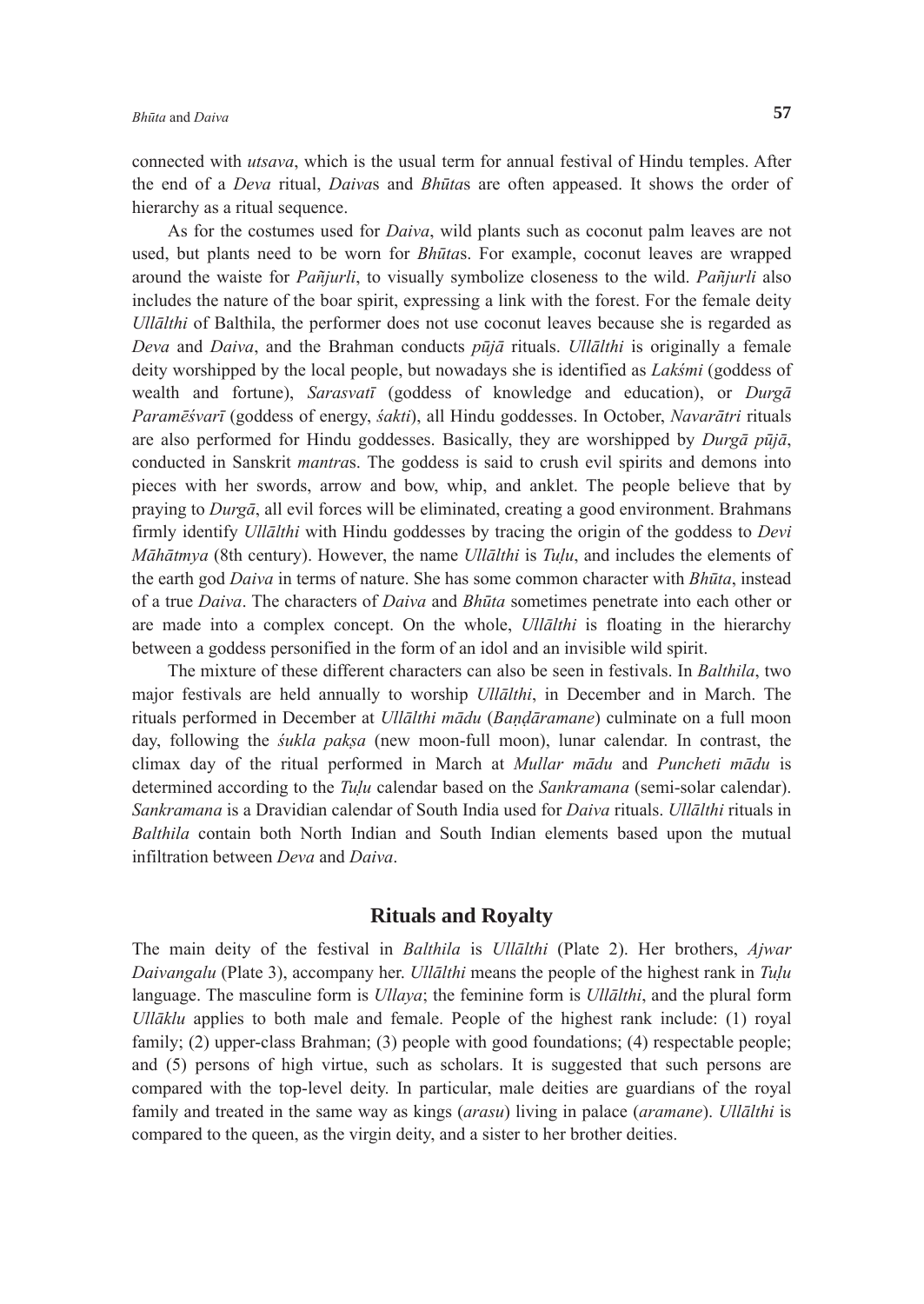**58** Masataka Suzuki





**Plate 2** *Ullālthi* **Plate 3** *Ajwar Daivangalu*

The impersonators are adorned with the beautiful ornaments called  $kiruv\bar{a}la^{10}$  during *nēma* or *kōla* rituals in which deities appear. The ornaments are the symbol of the old kingship, and are stored at the *mādu*. In *Balthila*, they were deposited in the *Ullālthi mādu*, which is also known as *Bandāramane*. Generally, a *mādu* maintains a high degree of sacredness and purity. In the festival in *Balthila* in March, the rituals are performed at *Mular mādu*, *Ullālthi mādu*, and *Puncheti mādu*. Of these, the *Puncheti mādu* is the most sacred place, for which the entry of women is prohibited for the maintenance of purity.

*Ullālthi* is worshiped as a high rank deity all over *Tulunādu*. The *pāddana* speaks of her tradition and nature as a guardian of the royal family. According to Upadhyaya and Upadhyaya (1984: 54), "she is believed to be the family deity of *Banga* king of this area." Chinnappa Gowda, who has studied the distribution of the palace of *Ullālthi*, states that she seems to have originated in *Bangavãdi* (place of origin), northeast of Mangalore and immigrated from there to the coastal area (Gowda 1990). Her journey is likely to overlap with the actual migration path of the royal family and its descendants.<sup>11)</sup> *Banga* is the name of the ruling class of royal family. The shrines of *Ullālthi*, *mādu* or *stāna* are located all over the *Daksina Kannada* district, and they are considered the most sacred place in respective areas. For example, there are *mādu*s worshipping *Ullālthi* in *Puttur*, south of *Balthila* (between *Māni* and *Subramanya*), *Ananthadi*, *Balnādu*, *Kelinja* (in *Okketturu*),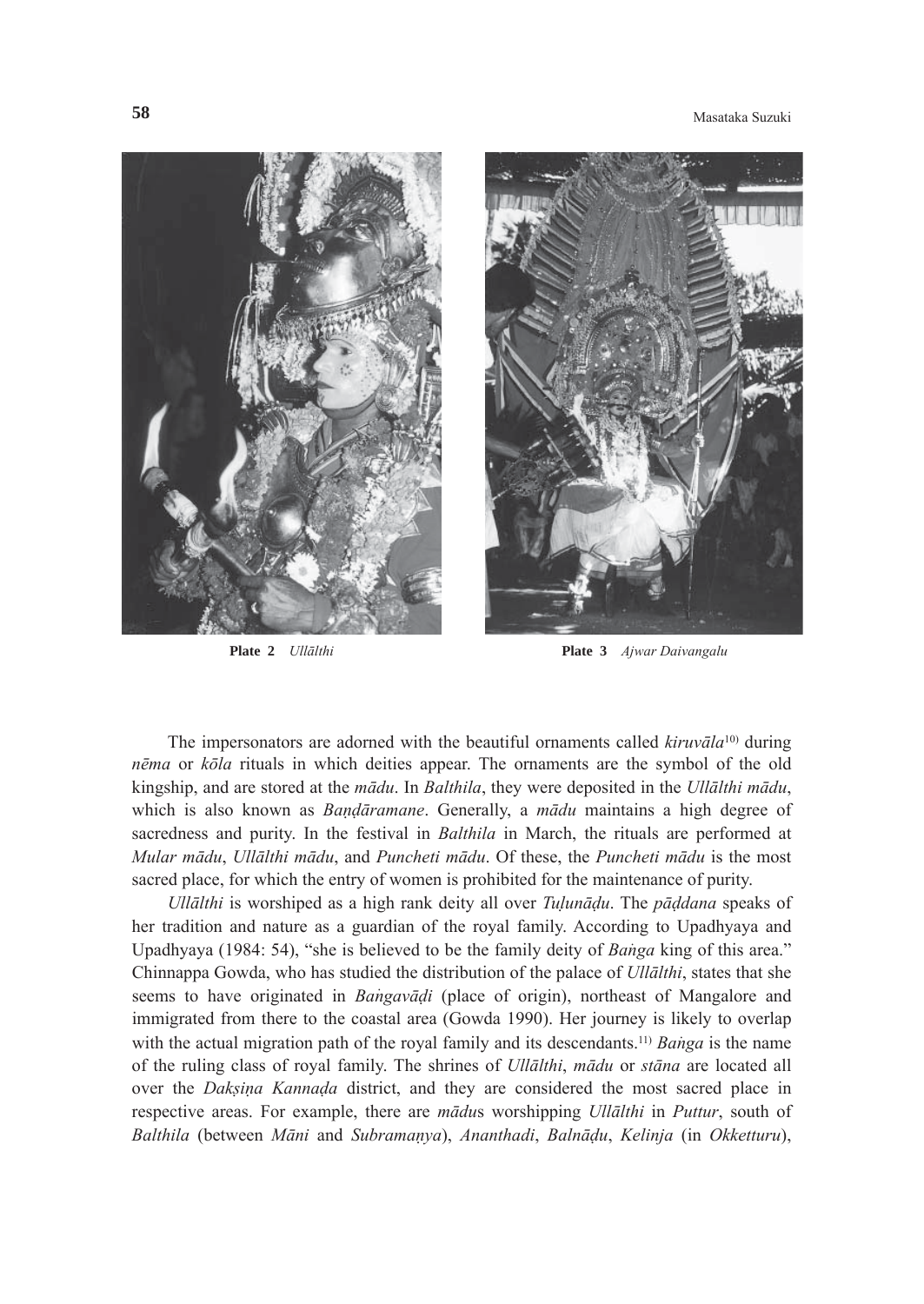*Vittala*, *Kumbla* (*Manjeśvara*, Kerala State), *Sajipa* (west of *Balthila*), *Someśvar* (near *Ullāl*), and *Kanandur* (near *Ullār*). Summing up the oral traditions transmitted by the local people and the *Bhūta* impersonators, the migration route of *Ullālthi* becomes clear (Gowda 1990).

 According to the oral tradition in *Balthila*, *Ullālthi* is enshrined in the area that belongs to the *Mogranādu* ruled by King *Nandār* (*Nandāvara*) called *sīme*. The royal palace, called *aramane,* is located on the banks of the river *Nētravati*. *Sīme* means region, and its size is expressed in the number of houses.12) For instance, *Mogranādu was* 1,000 *sīme*, the Vittala was 2,000 *sīme*, the Puttur was 10,000 *sīme*, and the *Kumbla* was 2,000 *sīme*. Each *sīme* was governed by Jain *ksatriya* (warrior class) before independence. Although royal power was lost, the *sīme* remains as the festival area reformed in rituals, reproducing memories of royal power and meaning of the symbolism of kingship through the frame of reference of "community between act and narration" of rituals.

 In each *sīme*, *Ullālthi* and *Daivangalu* were enshrined as the guardian deities of kingship by the local people of a specific village. The famous sacred places are: (1) Balnādu in the Puttur sīme; (2) Kepu in the Vittala sīme; (3) Paivalige in the Kumbla sīme; (4) *Uliya* in the *Someśvar sīme*; and (5) *Balthila* in the *Mogranādu sīme*. Though the festival day differs for each place, it starts in *Kepu* and ends in *Ulliya*. On the other hand, Hindu gods are also worshipped in the same area, and there are royal Hindu temples inside the *sīme*. The royal temples of each area are: (1) *Sri Mahālingeśvar* (*Śiva*); (2) *Sri*  Pañcālingeśvar (Śiva); (3) Sri Anantheśvar (Visnu); (4) Sri Somanatheśvar (Visnu); and (5) *Sri Narasim*<sup>4</sup> *ha Swami* (*Visnu*), otherwise known as *Kadeśvāliya*. *Ullālthi*s as royal guardians of Jains were treated as the highest deities of the land, coupled with Hindu gods and assigned to specific areas to create a spiritual union and establish the authority of royal power, thus forming a fluid complex of Jainism, Hinduism and folk belief there. Most Jain kings were great patrons of Hindu temples.

 In the case of *Mogranādu sīme* (Map 2), there are four important old houses such as *Guthu* and *Beedu* presiding over rituals. They support the maintenance of shrines and the performance of rituals by economic aids as major landowners. They were *Odal Guthu* (near *Māni*), *Punjalimar Guthu* (near *Netla*), *Balthila Beedu* (*Kalladka*), and *Kolakere Guthu* (*Kalladka*). They were locally influential people and sub lords of the kings. In the past, all were Jains, believers of Jainism. In *Balthila* and *Kolakere*, they belonged to *Ballar*, Jain royal family living in *Beedu* house, and in *Odal* and *Punjalimar*, they belonged to *Banga*, followers of Jainism and influential lords living in *Guthu* house. *Kolakere* is thought to have become Hindu under the rule of *Konkani*s, migrants from the north between the 17th and 18th century (family name *Prabhu*). *Kolakere* also followed another two sub *Guthu*s (*Bolanthur Prabhu* and *Karingāna Kamath*). Local old families are described in *pāddana*s, which tell the story of how deity came about and settled down in each area. The important old houses are mentioned as "families loved by deities" in each area. The authority and legitimacy have been established by reciting the *pāddana*. Even today, when royal power has been lost, the descendants of this influential house are required to contribute donations and participate in rituals.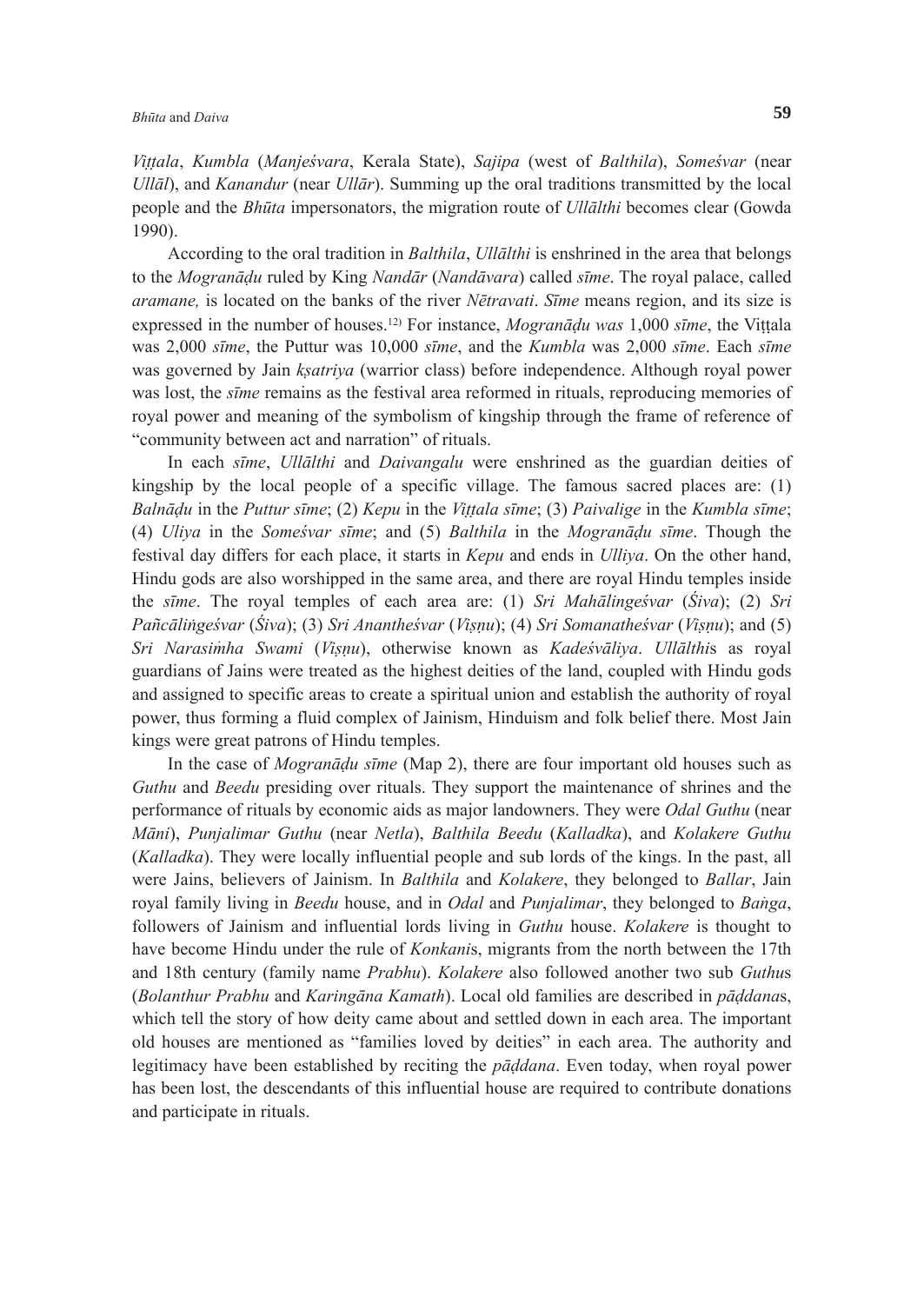

**Map 2** *Mogranādu sīme* (*Balthila* and the surrounding area)

# **Jainism and Hinduism**

There are two main Hindu temples in *Mogranādu sīme*: *Kadeśvāliya* and *Netla*. The main gods of each temple are *Visnu* (*Narasim*<sup>4</sup> *ha*) and *Śiva*. *Kadeśvāliya* has dominance. In *Kadeśvāliya* one day before the annual festival (*utsava*), the royal ornament called *kiruvāla* is brought to the temple by the procession, which looks like the behavior of royal family. The *pātri*, mediator, accompanies them. In an early morning, the impersonators, *Pambada*, perform the *Ullālthi nēmotsava*. After this ritual, the cart festival starts in the temple. This means the *Daiva* dance is performed prior to the main festival of Hindu god, *Deva*. Normally, the *Daiva* is enshrined in the night after the Hindu temple festival is over, but in this case is carried out before the temple festival because *Ullālthi* is of the same rank as the main Hindu god of the temple, *Narasimha*, having been incorporated into the Hindu pantheon. *Daiva* returns to the storage place of ornaments before the cart festival starts on the next day. The process and sequence of rituals express the respect to the indigenous deity based upon the legacy of *Ullālthi* being the guardian of the Jain dynasty.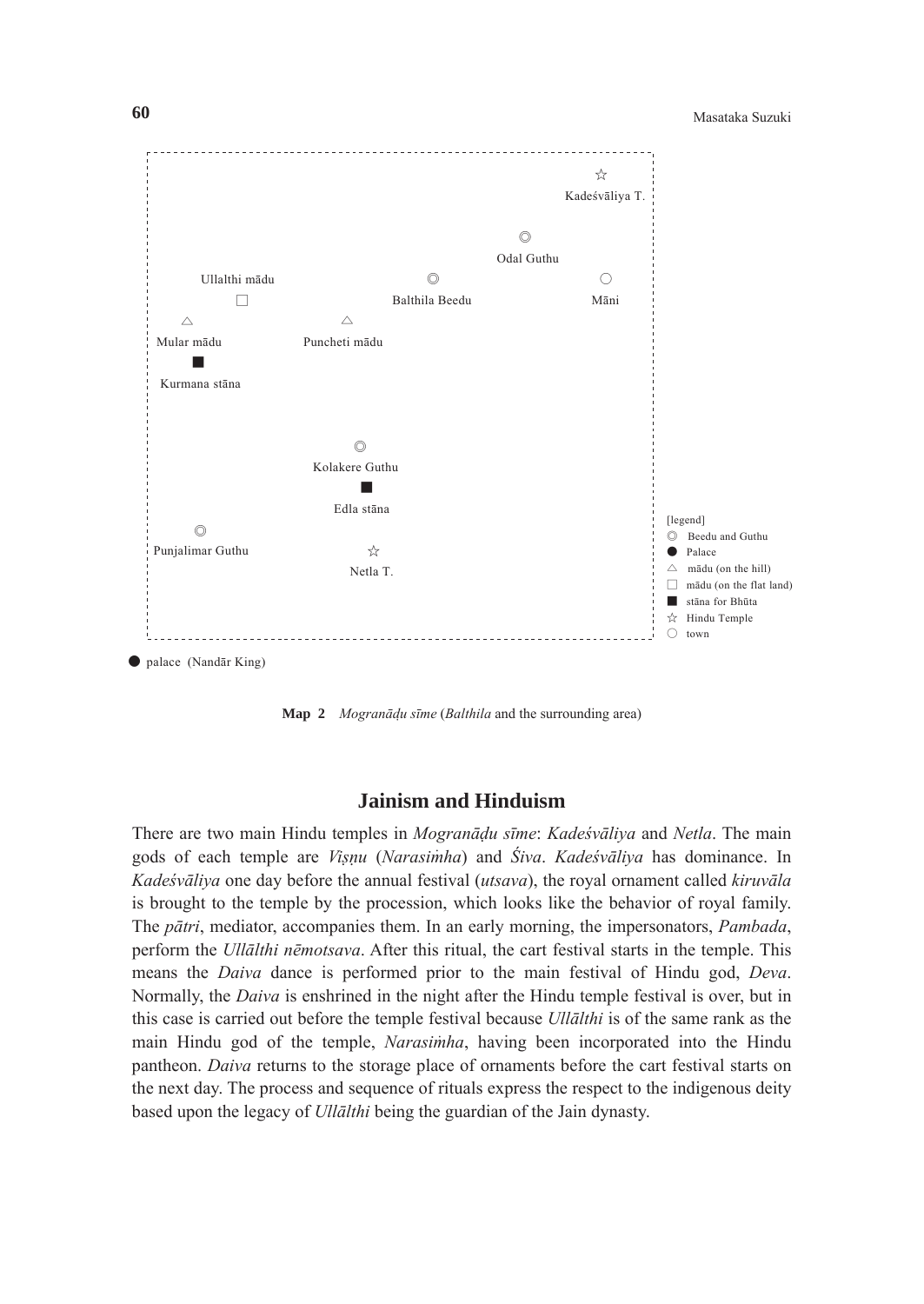# *Bhūta* and *Daiva* **61**

 Looking at this situation, Jainism and Hinduism did not oppose each other, and though each had their own flexible character, Hindus gradually replaced Jains. However, today, the *Konkani* people who fled from the Portuguese invasion 300 years ago and migrated from Goa to this area are the most influential. *Pāddana*s recited at the ritual in *Balthila* mention that *Kolakere* is the birthplace of *Ullālthi*. *Ullālthi* has gradually changed her character from the royal deity in the local Jain dynasty to the pan-Indian Hindu goddess becoming a part of the Hindu pantheon. This transformation and syncrenization can be shown in the *Kadeśvāliya* festival. *Ullālthi* has the highest power in any dynasty. The royal family dominates an influential position confirmed by the prayer for the king, who is the supervisor. In most of royal temples, *Ullālthi* or *Daivangalu* is worshipped. The *Ullālthi* is respected and supported by the people living in the regions of the former dynasties. However, *kiruvāla*s return to their respective *mādu*, and are not kept at the Hindu temples. This signifies that the Jain royalty is deeply related to local rituals.

 However, with the spread of the Hindu influence, the participation of the Jain royalty in Hindu temples became mandatory. Even today, *Ullālthi* recalls the memories of the dynasty through the annual festival performed by the people living in the political area called *sīme*. Rituals, in which all residents in the sīme participate, invoke the intimate link between the royal family and cosmology of kingship, as they serve castes roles to carry out "duty to the king."

# **Inside and Outside**

In the past, kings presided over the festivals of Hindu temples in wide areas and the annual festival of local shrines in small areas to reconstruct the social order. By doing so, the people were able to recognize the unity with the dynasty. Today, royalty has ceased to exist in this area, but the castes play the various roles in annual festival to portray "return to tradition." In such cases, the possession called "double trance" has a significant meaning. In *Balthila nēma*, the local spirit (*Dhūmāvati*) first tells an oracle through the mediator called *pātri*. For the *Ullālthi* and *Ajwar* who appear next, the *Pambada* of *harijan* impersonators with the excessive ornaments and masks (*muga*) depict an extraordinary image. This transcendence invokes a sense of continuity with the king and a link with the divine world. Gold-silver ornaments and masks symbolize the king. As the guardians of the king, *Ullālthi* and *Ajwar* have the character of externality, and actually, the impersonator, *Pambada*, comes from outside the village. In contrast to this, the *pātri* who becomes possessed and speaks oracles are transmitted by the locals, such as *Billava*. They usually speak the oracles of "spirits haunting a house" such as the *Dhūmāvati* and *Pañjurli Bhūta* who reside in specific historical houses (*Beedu* and *Guthu*) in the *Balthila* area. *Dhūmāvati* is the guardian spirit of the home of *Kolakere Guthu*, and today, it is the bodyguard of the great deity *Ullālthi* while *Pañjurli* is the guardian of *Ajwar*.

 Generally, the theme that local spirits (*Bhūta*s) are subservient to outside deities (*Daiva*s and *Deva*s) is repeated in the *pāddana* narrative invocations. Therefore, *Ullālthi* and *Ajwar* are taken to represent deities who have come from outside the land. The "double trance" by *pātri* and *Pambada* can connect inside and outside or innernality and externality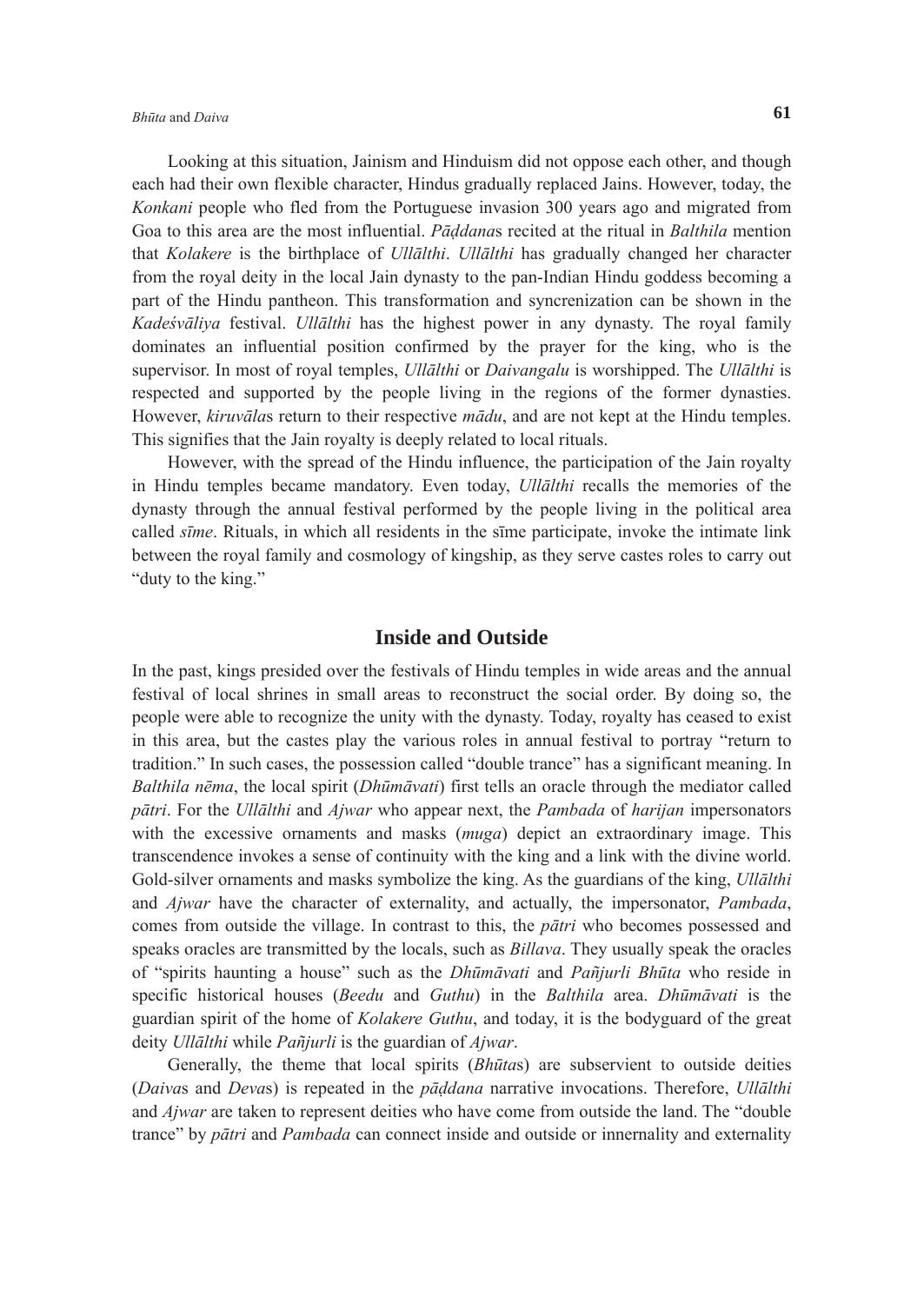skillfully by the spiritual expression utilizing the ambiguity of possession. Sacred power of *śakti* is sometimes conveyed to *Pambada* by the sword or the hand by *pātri* in *kōla* or *nēma*. Today, local spirits, *Bhūta*s, are regarded to be the followers or guardians of outside dieties and gods, so that the pantheon in the area is consisted of multilayer expression. Following the *pāddana* recited at the ritual site in *Balthila*, the old house deity in *Kolakere* becomes a guardian of *Ullālthi*, and *Dhūmāvati* takes *Bantes* as his followers. This means that *Bhūta* is controlled by *Daiva* and that *Daiva* becomes a guardian of *Deva*. There exists a hierarchy with the lower classes incorporated as the followers of the upper class.

Hindu temples are far more complicated. At the *Narasimha* in *Kadeśvāliya*, prior to cart festival of the main god *Narasim*<sup>4</sup> *ha* (*Visnu*), the *Ullālthi nēma* is performed. Then after the festival of the main god, all kinds of *Bhūta*s, such as *Dhūmāvati* and *Bante*, *Kallruti* and *Kalkuda*, *Mahāmayee*, and *Sarabhūta* (1,000 *Bhūta*s) are worshipped as *nēma*s. In this context, the rituals on the whole are composed of *Daiva*―*Deva*―*Bhūta*. Though possessions do not take place in the Hindu festival *utsava*, they are essential to the *nēma*. The festivals of this temple are called *nēmotsava*, where mutual continuity has become clear. The hierarchy and ranking of gods, deities and spirits, from *Deva* to *Bhūta* via *Daiva*, in this region infiltrate with the hierarchy from royalty to the public. It also becomes duplicate, and they are adapted into the social dynamics in the form of upper and lower classes, controller and controlled, master and follower through the condensation movement in rituals. The function of maintaining power by the externality of the kingship has been maintained in a different form.

# **The Origin of** *Ullālthi* **and the Journey to** *Balthila*

The narratives on the mythological birth of *Ullālthi* and *Ajwar Daivangalu* are recited in the *pāddana* during rituals. There are two occasions of recitation: the first time is in the process of make-up by introductory part and the second time is in the stage of the possession by full version. The following story is reconstructed by the narrative invocations by *Pambada* impersonators with the explanation by local people. The content consists of the story on the origin place of deities, descriptions of a long journey from the mountains (Western *Ghats*) to the coastal area, and the incidents on the route to *Balthila* (Map 3).

*Ullālthi* is the incarnation (personification) of *Durgā*, and the *Ajwar* brothers that of *Śiva* or his sons. *Śiva* assumes various forms and serves to destroy evil spirits and demons, while the *Ajwar* brothers are followers (*gana*s) and destroy the evil with the same powers as *Śiva*. *Ullālthi* is *Kanyā Kumāri*, and is seen as a virgin goddess.13) When praying to *Ullālthi*, worshippers chant "Oh, goddess of *śakti*, *Kanyā Kumāri*, we greet you with *Śiva śakti* (*Ajwar Daivangalu*) wearing ornaments of worship in bronze and silver."14)

*Ajwar Daivangalu* brothers were born on earth to establish the *dharma* (*darma*), canon or order and destroy evil forces. Called *dharma devatā*, they are said to bring justice and charity and to protect righteousness and truth. *Ajwar* brothers like to hunt on horse with bow and arrow.15) Filled with a tender heart, they love peace and have the kind heart of a child. Upon reaching adulthood, they are said to bath in *Gangā Kundam* (tank of the sacred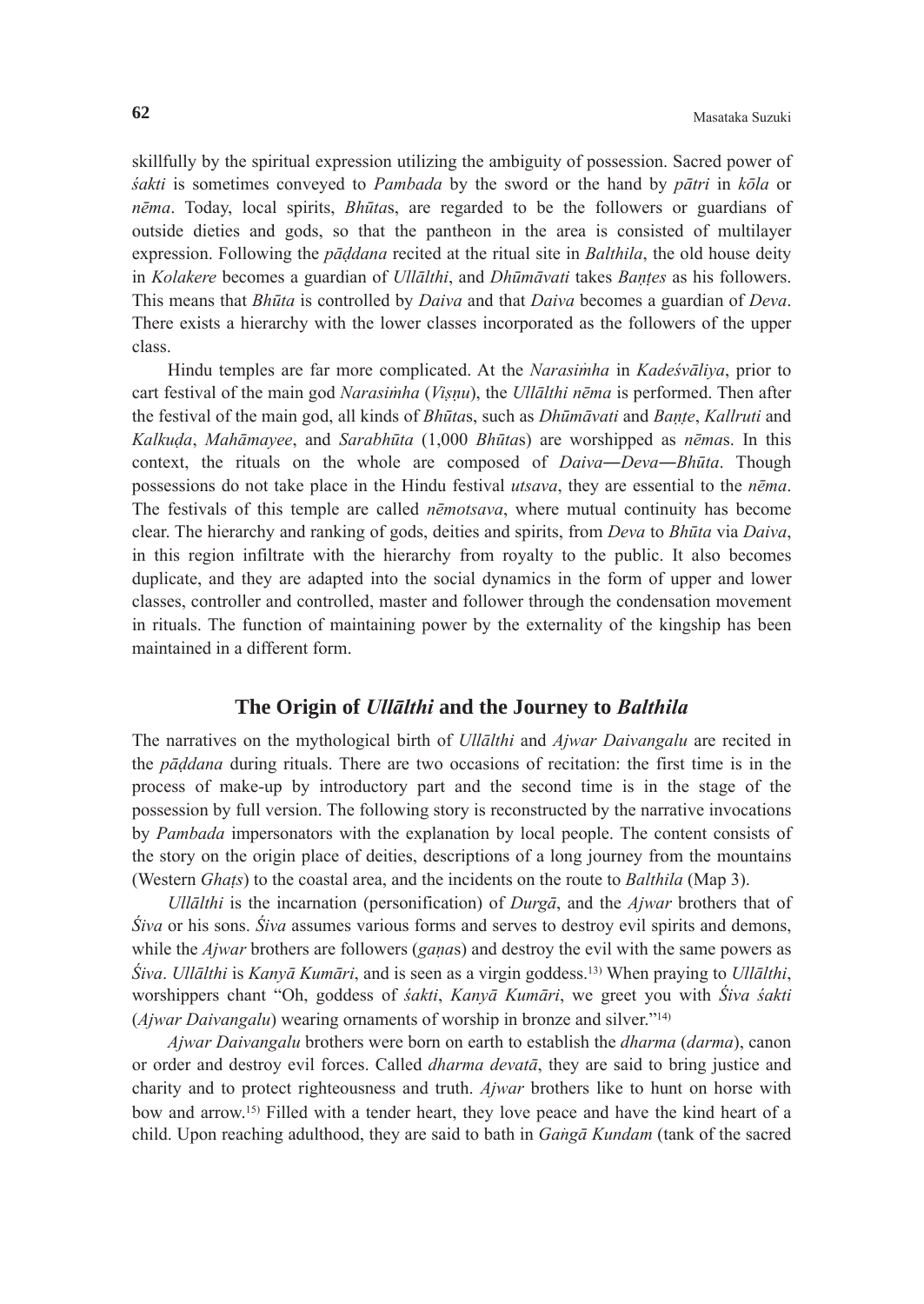river *Ganga*) and become violent warriors, wearing a wreath of fire. Eventually, they become peaceful and kind with the love from *Śiva*.

 The two deities are said to have been born in the hills of *Kuduremukh* (hills shaped like a horse head) in the *Belthangady*.<sup>16)</sup> Several hundred years ago, there was a sacred tank here, and was therefore called *Gangā Kundam.*17) There was also a tree liked by snakes nearby called *nāga sampige*. It was said that two baby boys were born from the lotus flower here. When the two boys were born, a three-storey royal palace made of bronze was built, adorned with pearls, and two thrones were prepared. Many people served two children, and ministers and guards were appointed. The two were *Rājan Daiva* belonging to the royal family. As they were able to emit light from their body using special magic and therefore had *ujwara* (brightness), they were called *Ajwara Kumararu.*18) In addition, because they were born by the order of *Śiva* and without parents, they clearly differed from human brings. The "brightness" also signified that they were born from the heavens. In terms of



**Map 3** Routes of *Ullālthi* (Gowda 1990)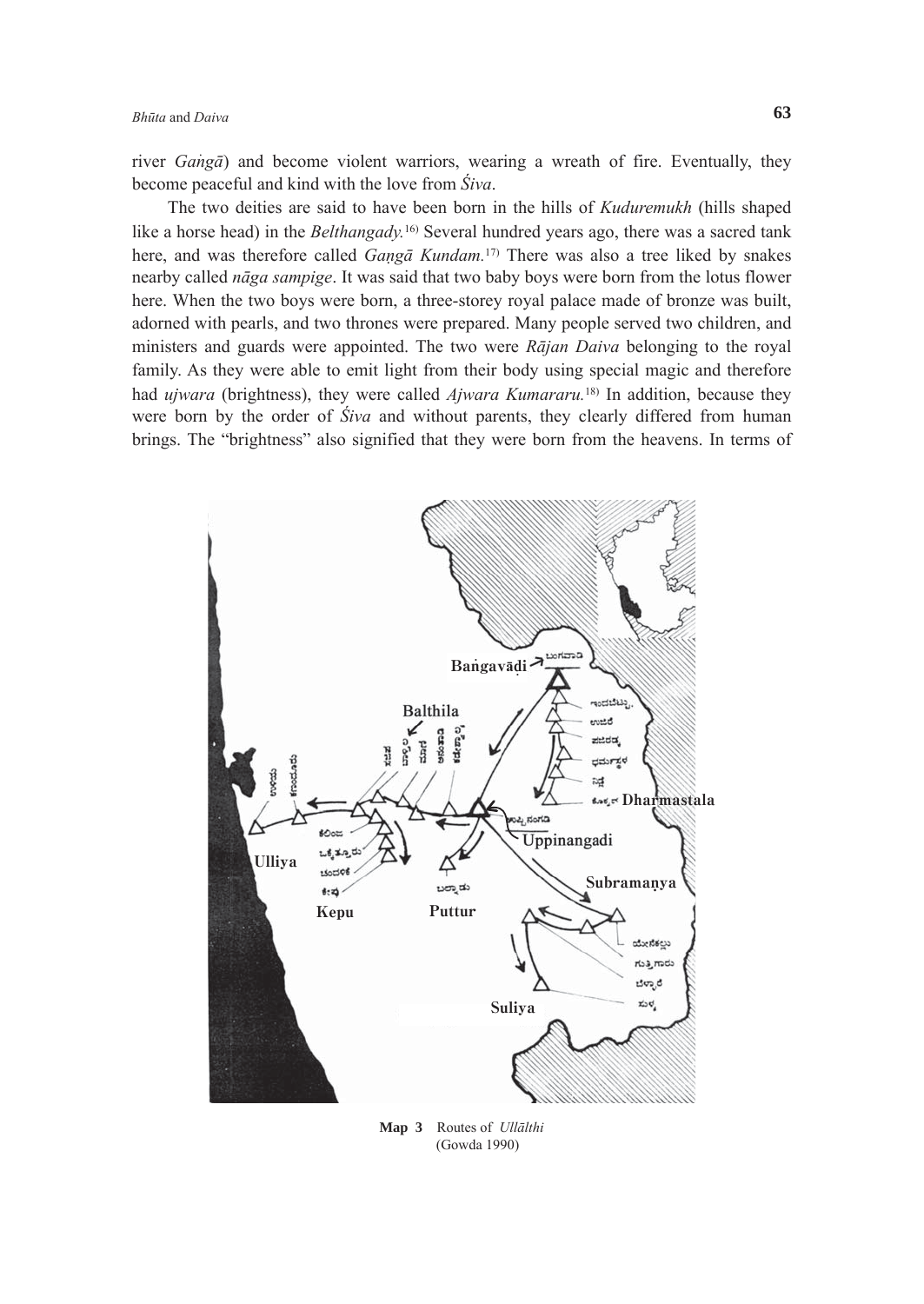personality, the elder brother was calm and kind, and physically strong. Although the younger brother was short-tempered, he was also physically strong and lively.

 At age seven and a half, their faces and bodies had fully matured. They had moustache and beard, for which they would summon the barber to come and shave for them. When their assistant summoned their barber *Binnana Gara*, the barber is said to apply water to their left cheek and milk to their right and shave. The two would also instruct the barber to draw the face of an evil spirit called *Brahma Rākśasa* on their back, and the sun and moon on their chest.19) With their mature, godly nature and looks, the brothers wore gold crowns, silver clothing, silver armor, gold jewelry and anklets, looking like warriors.

 The story goes that one day, the brothers hear voices from the sky saying, "You are the children of *Śiva*. Leave your mountain and go towards the coastal area. There, build *dharma*, and become *dharma devatā* (god of justice and mercy). Receive as offerings *Doop* and *Deep*, smoke,20) and do not favor animals and birds as offerings. Ride elephants and horses. People will respect you this way. Redeem sin, and obtain reward from honest and good people. I am your mother. We will meet at the house of *Kolakere* of *Mogranādu.*" Hearing this message from god, the brothers are filled with joy. God gives them everything, and they are filled with the satisfaction of being able to set up *dharma* in many places. They are also delighted to be able to meet their mother. For this reason, the *Ajwar Daivangalu* brothers decide to leave from *Gangā Kundam*. The mother of this land, *Gangā Matha*, is worshipped as *Kanyā Kumāri* (virgin bride) at the sacred place, *Dharmastala*. Today, *Ullālthi* (in the form of *Kanyā Kumāri*) and *Ajwar Daivangalu* (in the form of *dharma devatā*) are enshrined here as *dharma devatā.* 21)

 In their journey to the coastal area to establish *dharma*, the *Ajwar* brothers pick roads on the eastern side, which they think are the most powerful. The god presiding over that area is *Subramanya Swāmi* (snake god),<sup>22)</sup> and he opposes the *Ajwar* brothers by building a formidable castle for defensive with black stones and iron pillar. Praying to their mother *Gangā Matha*, the elder brother rides an elephant and the younger a horse to climb the *Aajer* Mountain. They find the citadel and the elder brother shoots an arrow. The citadel collapses and the three *Kalaśa*s23) tumble over. Upon realizing that he is the son of *Śiva* and is obliged to welcome him, however, *Subramanya* invites the brother and gives him the throne in respect. Meanwhile, the younger brother has also shot an arrow, which breaks the main pillar of the *Subramanya* temple into three, and it crushes to the ground. *Subramanya* also invites the younger brother and offers him the throne. However, the two brothers do not stay with *Subramanya*, take the three *Kalaśa*s and three pillar pieces instead and move on. In the 30-day festival held at *Subramanya* temple each year, *pūjā* is carried out for *Ajwar* and the *Bali Padu* ceremony is held.

 The brothers are then met and welcomed by the goddess *Kali* near *Uppinangadi,*24) which is the meeting point of the two rivers *Kumāra Dhara* and *Nētravati*, and travel forth together with soldiers to *Kodipadi* and then to *Kedila* with the pillars. At the *Bajaru Gudde* here, they bury treasures (gold coins). The elder brother stays at nearby *Kailāru* while the younger brother stays at *Kedila* where he meets *Dhūmāvati* (female *Bhūta*) and *Malerāya* (male *Bhūta*). The ritual called *valasari* (moving back and forth) is held there. They then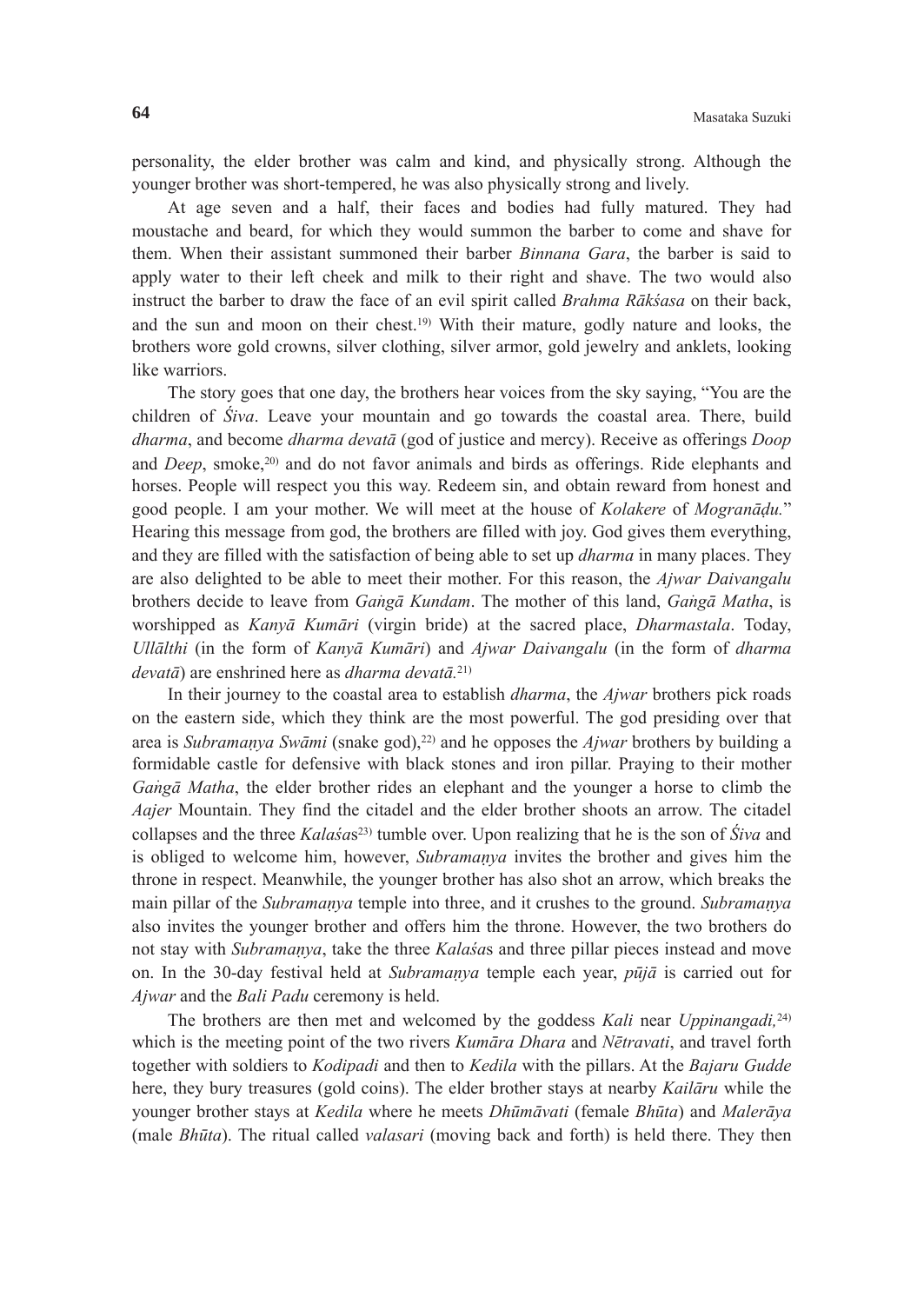see a beautiful *Lingam* shining brightly in the thick dense forest on the other side of the *Nētravati* River. This was *Mahatobhar Chintāmani Narasim*<sup>4</sup> *ha Swāmi*, and they erect the *Narasimha* temple for worshipping it, put up the base of the three pillars and perform a festival. The *Śivaliya* temple of *Kadeśvāliya* enshrining *Narasim*<sup>4</sup> *ha* is the first Hindu temple of the *Mogranādu sīme* (although it is a *Visnu* temple, *Śiva* is also worshipped). *Narasim*<sup>4</sup> *ha* gives the elder *Ajwar* brother the *Odal Guthu* of *Banga*, the most respected family in this area and leaves. Since then, the people of the *Banga* family are required to participate in the *nēma* of the elder *Ajwar* brother.

 Upon traveling even further, they come upon *Balthila Beedu*. At that time, this area was ruled by a famous Jain family, *Ballal*. The family treats the brothers as kings by setting up a *mañca* (wooden bench) on the right side of the *cāvadi* (entrance hall). The brothers are said to have stayed here and established *dharma* through families in the area. According to the tradition of the *Ballal* family, the eldest son has to place an oil lamp on the *mañca* and pray to the house guardian spirits even today. *Mañca* is an altar hanging in air, and a place where the sacredness of ritual tools is maintained. *Balthila Beedu* comes to belong for the younger *Ajwar* brother. In the annual *nēma* festival, it is a custom for the two brothers to perform the *valasari* ritual.

 Meanwhile, *Pañjurli* starts from *Dharmastala* and travels towards the west. *Dharmastala* is a sacred place near *Bangavādi*, where *dharma* can be established. It is also sometimes called *Kudama* (providing a mother). *Ullālthi* and *Ajwar* are enshrined here in the form of *dharma devatā*. The *Nelliayadi Beedu* governs this area. The *Beedu* guardian deity, *Annapa Pañjurli*, starts heading towards *Balthila Beedu* to serve as the guard of *Ajwar*. The *Ajwar* brothers meet *Pañjurli* in *Ari Majajalu*. Later, the local people constructed a *stāna* (place of worship) for *Pañjurli* here.

 In an attempt to test *Pañjurli*, the younger *Ajwar* brother asks him to hunt together. *Pañjurli* decides to make a gigantic wild boar appear at *Eri Male.*25) *Eri Male* belongs to *Kundaya Daiva*, and this place is called *Kundaya Birkola*26) even today. Halfway through, the younger *Ajwar* brother meets with *Subramanya* in *Shambhuru*. They worshipped him. In *Eri Male*, *Pañjurli* departs towards the east, while the *Ajwar* brothers, on the opposite side, call out "*kajo*, *kajo.*" This is the signal for hunting dogs to catch animals. When a wild boar appears, they chase it and move up the hill on the opposite side called *Sulla Male* (near *Māni*). While heading towards *Aare Betty*, the brothers meet a different *Daiva* called *Gudde Cāmundi.*27) Then in *Sulla Male*, they find the wild boar. The elder brother acts first, taking out his arrow. The younger brother also takes out an arrow and shoots it. The wild boar on receiving the two arrows falls onto the ground on his side. The two brothers start arguing whose arrow has killed the boar. *Pañjurli* says if they continue arguing like this, he would return to *Kudama*. The elder brother then declares he would never use his arrow nor hunt in the future. In the current *nēmotsava* (dance scene), the elder brother holds his arrow and bow, but does not go hunting. In the *nēma* of the younger brother, he goes hunting with his bow and arrow.

 The *Ajwar* brothers depart together with *Pañjurli* in the direction of *Balthila* in search of boar. They take a rest at *Kudure Bettu* and continue their search at daybreak. This place is called *Bolpodi* (place where the sun rises). They then reach *Yelthimar* (which means to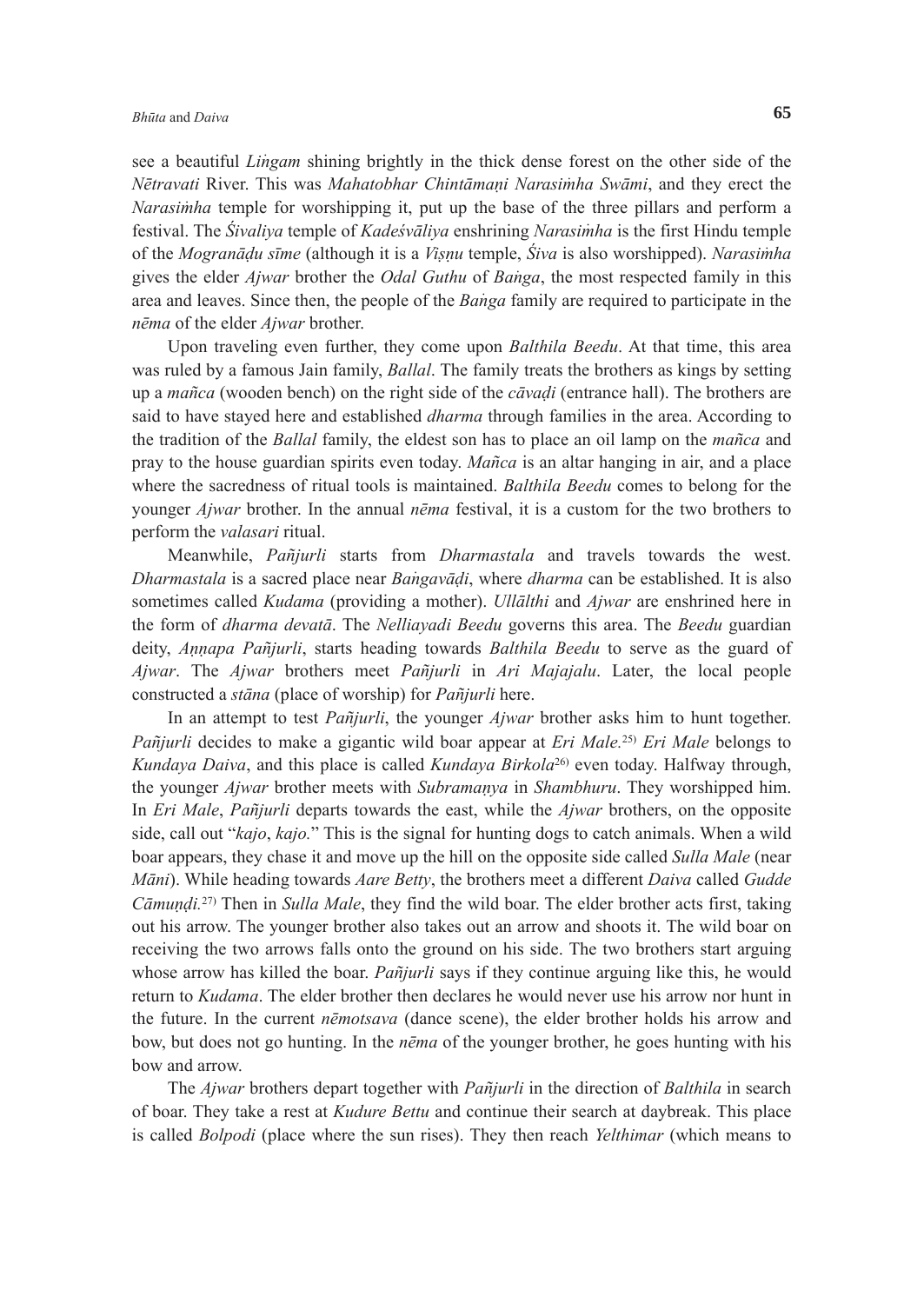wake up and travel). *Pañjurli* is given *Bandāramane* (place to deposit the ornaments such as sword and bell) and is called *Kurmana*. *Kuru* means seat, and *mana* means rice field.28) They continue their journey to find the dead boar under the *thogate mara* tree near *Mularu.*29) To celebrate the success of their hunt, the elder *Ajwar* brother establishes *Mularu*  as the place of festival (*mādu*). This is the current *Mular mādu*. Also eager to get a favorite place and wanting to have his own festival venue, the younger brother builds his own *mādu* in the rocky mountains on the other side. This is called *Puncheti mādu*, which means the place full of anthills with many white ants. The other interpretation of the word *Puncheti* is the place full of flowers.30) At the foot of the mountain a paddy field is called *Khamprabail*, (meaning the place where meat is prepared). The soldiers bring the dead boar to *Dande Maru* adjoining here. The meat is cooked in the rice field next to it. That place is called *Masadi Maru*; the soldiers celebrate their successful hunting by eating the boar meat. As the excitement becomes noisier in the feast, the *Daiva* called *Duggālaya* (personification of the goddess *Durgā*) living in the adjoining *Ginde Gudde* hills wakes up in anger and causes thunder, challenging *Ajwara* and *Pañjurli*. When the younger brother shoots his arrow, *Duggālaya* runs away to *Netla*. As *Śiva* is called *Sadha Śiva* (last *Śiva*) here and takes the form of a *lingam*, *Duggālaya* clings onto *Śiva* and hides behind its back. *Ajwar* and *Pañjurli* who are chasing *Duggālaya* encounter the *Daiva Gilkinthaya* (with a nose shaped like a parrot) and *Maleraya*31) at *Goltha Majalu* halfway through their chase and are received by them. Here, a ritual called *nēmotsava* is carried out for these gods over two days. There is a separate *mādu* for *Ajwar* and *Gilkinthaya*. *Goltha Majalu* is a large area belonging to the *Kolakere* family.

Upon reaching the *Netla* temple, *Ajwar* and *Pañjurli* discover the *lingam* (symbol of *Śiva*) and *Duggālaya*. *Śiva* appears before *Ajwar* and commands them not to hurt *Duggālaya*. *Śiva* then tells them that their mother *Ullālthi* (*Kanyā Kumāri*) is at a place nearby called *Kolakere*. The *Ajwar* brothers rejoice and install the head of the pillars they brought over from *Subramanya* to the *Netla* temple to enshrine *Śiva*. *Punjalimar Guthu* is ruled by Jains, *Banga*, so that *Pañjurli* is given a small front room, *cāvadi*. This house is to be the home of the younger *Ajwar* brother. The *Ajwar* brothers and *Pañjurli* proceed to the *Kolakere* house and spend the night at *Serinthi Kottiya* on the way. They find a brightly illuminating place, and upon reaching this place, they see a beautiful young girl who looks like a bride sitting on a *mañca* (swing). This is *Ullālthi*. She calls them "brother" because she is a young girl called *Kanyā Kumāri.*32)

 Since that day, they became *Muver Ullāklu* (three *Ullāklu*, two brothers and younger sister) instead of *Ullāklu* (twin brothers). At that time, the Jains, *Ballal* has ruled *Kolakere* house. The guardian of the home was *Dhūmāvati Daiva* accompanied by *Bante* (dumb).33) The *Ajwar* brothers ask *Ullālthi* to go to *Balthila* with them, and *Dhūmāvati* decides to accompany *Ullālthi*. When *Ullālthi* arrives at the house, she blesses *Ballal*, and tells them that she will always be at the *Kolakere* house in mind, and should they ever have problems and difficulties, they should call her and pray to overcome their turmoil.

 At that time the *Ballal* family consists of eight brothers, the oldest being *Sri Mahisekara Ballal*. One night, the goddess *Devi* appears in the dreams of the *Ballal* family, and tells them that *Ullālthi* was born in this family and all her wishes should be obeyed.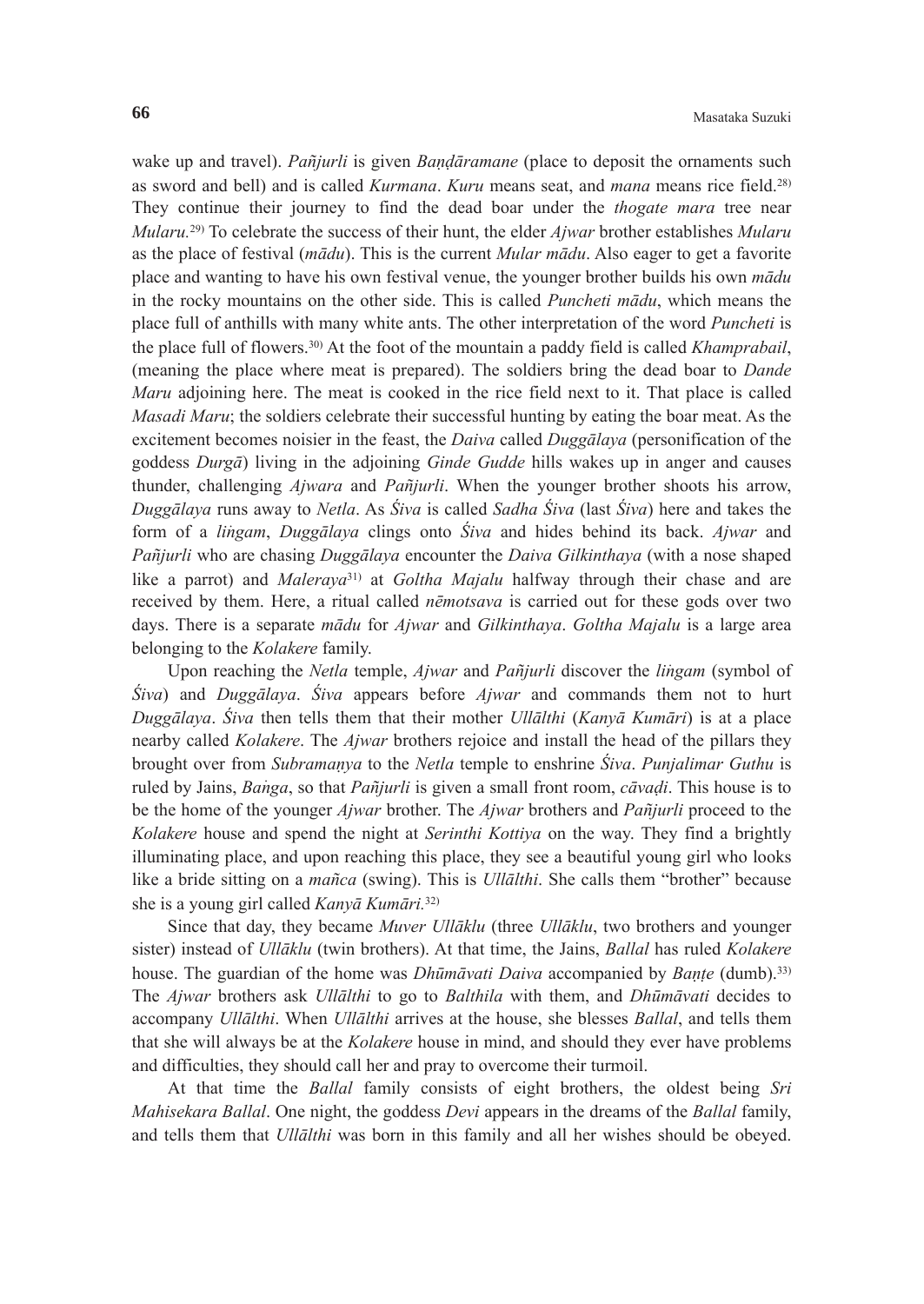Since the *Ballal*s were Jains, they were not obligated to follow orders given in dreams. Later, the family suffers financial difficulties as well as illnesses, and an astrologer is required to ask what should be done. The astrologer *Basarithaya* is invited from *Someśvar* near *Ullāl*, south of Mangalore. Upon approaching *Serinthi Kotiya*, he sees white anthills under a jack tree (place where there are snakes). *Basarithaya* possessed by deity tells an oracle. He sticks his hand into the white anthill (normally, such courage is not seen due to fear of snakes) and finds an iron sword. Saying that this is a proof that *Ullālthi* was born in the *Kolakere* family, the astrologer tells *Ballal*, "When *Lakśmi* appears, pray to her and your troubles will disappear." They believe in this humbly and do as *Basarithaya* says. The iron sword is called "king's sword" and is stored at the *Kolakere* house as the proof of *Ullālthi*'s birth.34) *Basarithaya* was a believer of *Ullālthi*, so when he died, *Ullālthi* is said to have taken his body and given him the rank of *siddhi puruśa* (incorporation with god).35) Today, the *Kolakere* family is required to participate in *pūjā* for *Ullālthi*.

 The main guardian deities of the *Kolakere* house were *Raktheśwari* and *Dhūmāvati* (both female deities) before the appearance of *Ullālthi*. After the birth of *Ullālthi*, family members start to pray to her, and the social status of the *Kolakere* family increases. After arriving of *Ullālthi* and *Ajwar*, *Ballal* takes a dislike to *Dhūmāvati* and decides to chase her out of the house. *Ullālthi* tells them that *Dhūmāvati* is not a normal *Daiva* and *Ullālthi* is taking the form of a female deity to stay at the *Kolakere* house, so believe in *Dhūmāvati*. However, the *Ballal* is not persuaded. *Dhūmāvati* then transforms into the goddess *Durgā* and kills the evil spirit *Dhūm Rākśasa*. To oppose this, *Ballal* calls a *tantri* (person with the power to control spirits) from *Nileśvara* (Kasaragod, Kerala), who casts a tantric spell based upon the *Atharva Veda* and traps *Dhūmāvati* inside a small copper container. On his way back to *Nileśvara*, the *tantri* stops at *Okkethur* to perform the night ritual. He ties the copper container to a branch of a tree and goes to bath. The *Bante* of the *Kolakere* house, knowing that his master *Dhūmāvati* has been taken away, goes to *Okkethur* in the form of a parrot and cuts the rope tying the container to the tree. *Dhūmāvati* is set free, and together with her guard *Bante*, cuts off the head of the *tantri*. They return to the *cāvadi* (front room) of the *Kolakere* house, and *Dhūmāvati* orders *Ballal* not to call the *tantri* of *Nileśvara*36) to the *Kolakere* house and not to use the copper container for prayer rituals. Then, *Dhūmāvati* together with *Bante* kill all *Ballal*s. They throw away the sword used for this into the rice field called *Karthale* (rice field of sword).

 After this incident, the *Kolakere* house is filled with nothing but women from the *Ballal* family. Today, even though the *Nileśvara tantri*s have the greatest authority in this area, they are not allowed to enter the home of the *Kolakere* house. The *Ballal* family of *Kolakere* was now left only with women, resulting in considerable debt. This is because the eight brothers of the *Ballal* were killed, and their fortune, money, and notes were wrongly used for revenge. The women, thinking it difficult to maintain the traditional *dharma* of the *Kolakere* house, therefore ask the king of the *Nandār*, the ruler of *Mogranādu sīme*. At that time, the *Prabhu* family of *Konkani* people migrated from Goa and they engaged in largescale business. This area was a prominent business market during this era, and the *Prabhu* family served the *Bantval* palace as the trade minister. To rebuild their economic situation, the *Ballal* family borrowed a large amount of money mainly from the *Prabhu*, but they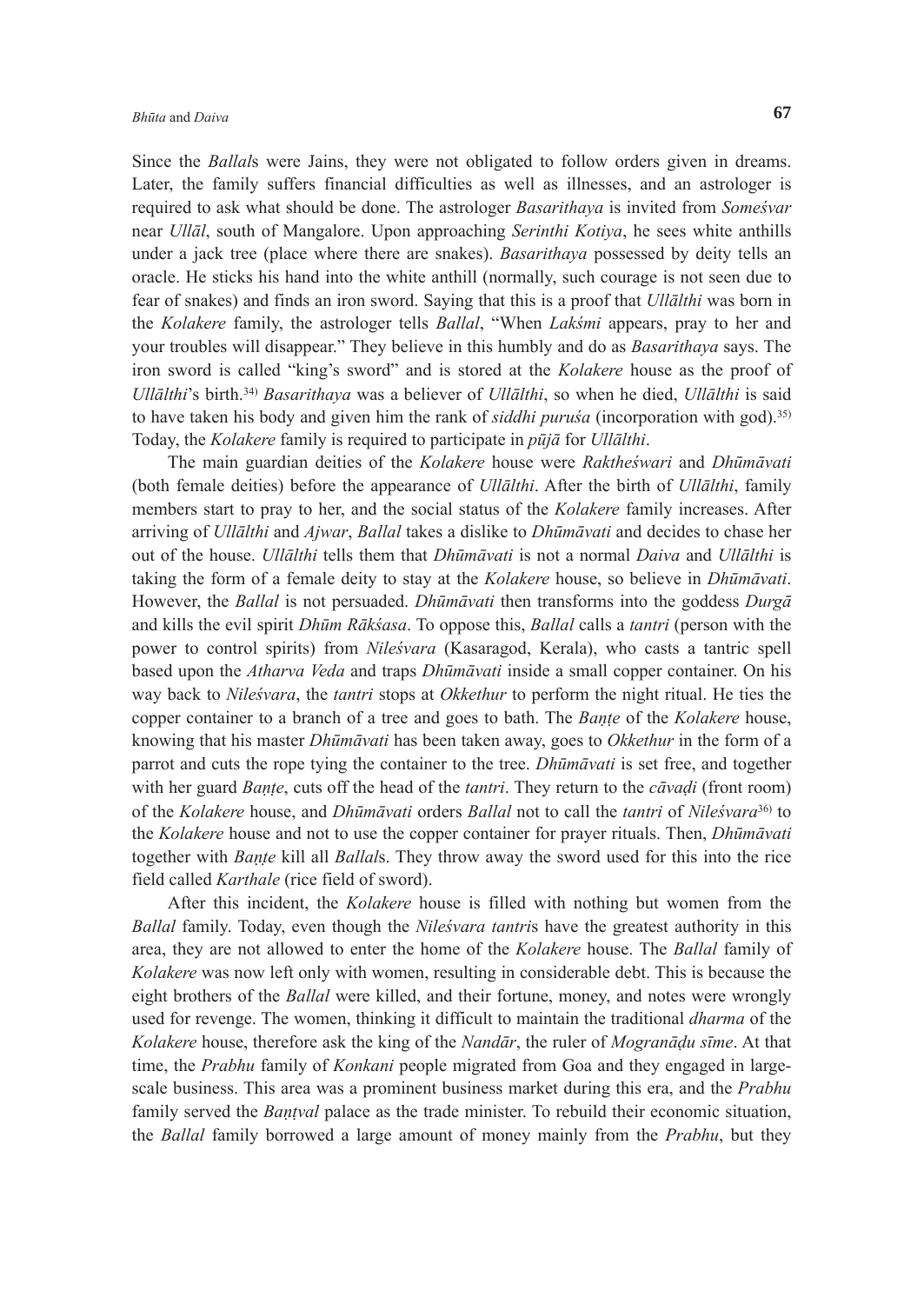could not pay back. The king settled the debts to the *Prabhu* in the form of 6,000 murrah (228 metric ton) of rice harvest. The king also ordered the *Prabhu* to stay at the *Kolakere* house and carry out rituals to pray to the king's *Deva* or *Daiva Ullālthi*. At that time, the land owned by the *Kolakere* family ranged from the *Pāne Mangalore* near the bridge of *Nētravati* river in the west, to *Suruku Mary* on the road to Bangalore in the northeast, and to *Veera Khamba* on the road to *Vittala* in the southeast. Though the *Prabhus* were Hindus, they constructed the new house and changed the Jain *Beedu* to Hindu style. However, they still worship old *Daiva*s. The *Kolakere* house has three rooms for rituals, in which they enshrine their gods on a swing altar called *mañca*. The first room, called *cāvadi,* enshrines *Dhūmāvati* and *Bante*. The second room is for *Ullālthi* and is used to store gold and silver ornaments for the festivals. The third room enshrines the statue of *Narasimha Swāmi*. All three of them are considered the guardians of the house.<sup>37)</sup>

With passing time, the *Prabhu* house also encountered financial difficulties as well as health problems in the family. Upon consulting an astrologer, they told that *Ullālthi* asks to perform the ritual by daily *pūjā* conducted by a Brahman *archak*. The *Prabhu*s thus go to King *Nandār* and ask a Brahman family to serve as *archak* for worshipping *Ullālthi* and the *Munar Bhat* family is selected to perform.38) They are of the same kinship group as the Brahmans living in Palanir. The land assets of Palanir are given to this family to maintain livelihood, and *pūjā* is carried out even today. *Ullālthi* rules the *Kolakere* house and *nēma* needs to be performed as the annual festival. During festivals, at this time, the *Kolakere* family carries out all preparations, and the members are required to participate and make contributions.

 Concerning the festival site, *Bhandāramane* (storing place for the ornaments in the middle) is selected for *Ullālthi* on the way of journey to *Balthila*. This place is also called *Ullālthi mādu*. It is located between *Mular mādu* (festival site of the elder *Ajwar* brother) and *Puncheti mādu* (that of the younger brother), between the *Kolakere* and *Balthila* houses. Nowadays daily *pūjā* is performed here. In festival some ornaments are carried out by the *Kolakere* house and the people follow the orders of the Brahman priest *archak*. The *Nēmotsava* festival for the three *Ullāklu*s as the *Puduvar mecci* is carried out at *Bhandāramane* every December.

# **Analysis of Oral Traditions**

*Pāddana*s are recited only during rituals, and deities or spirits (*Daiva* or *Bhūta*) manifest themselves through narratives.The impersonator such as *Pambada* is gradually possessed while chanting them. They tell an oracle by the first person. The meanings of words are important, and it is believed that direct contact with *Daiva* or *Bhūta* is possible only through the old *Tulu* language. Today, they are recited and narrated by *harijan*s such as *Pambada*, *Parava*, and *Naike*, but originally, these people were considered the native inhabitants. They transmit the oral tradition of rituals and *pāddana* by hereditary line from their ancestors as a profession. The following can be pointed out the various aspects of the cosmology based upon the contents of *pāddana* beginning from the stories of the birth of deities and spirits, ending on the establishment of the ritual in *Kolakere* house, which form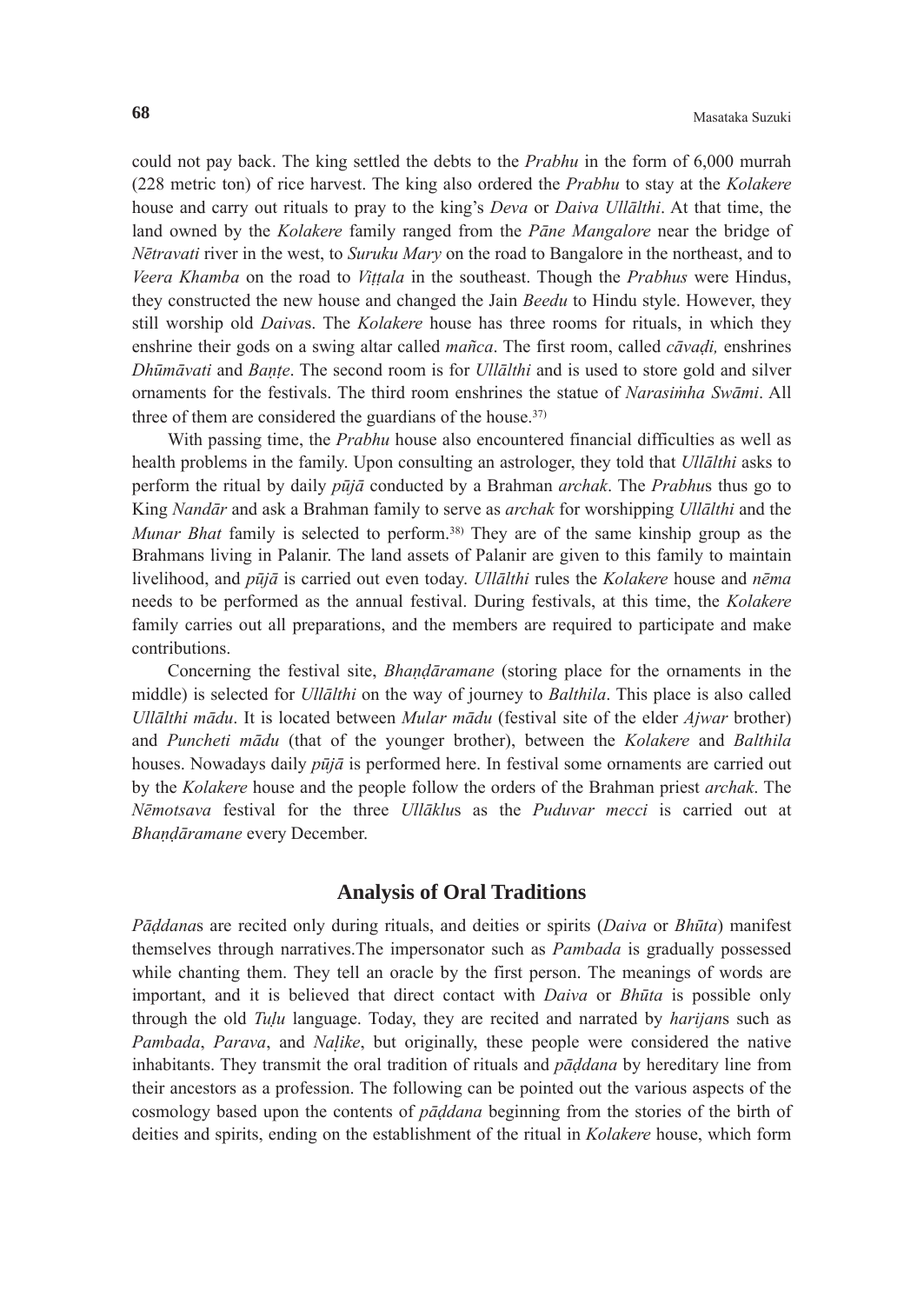#### the core of rituals.

#### **Origin**

 Both *Ullālthi* and *Ajwar* were born without parents and their stories revolve around "abnormal birth" as spirits and personification of god. Through a mythical narration that the male deities are a twin and the female deity the mother as well as the sister of the male deity, the secular orientation of gods appearing from the natural world to the human world in search of their mother is emphasized. Supernatural aspects such as the miracle birth in the palace and the rapid maturing of the two *Ajwar* brothers into adulthood are narrated, indicating strongly the idea of god's will to appear in the human world. Although triggered by the feminine principle, the motive is said to be *Śiva*, demonstrating the history of Hindunization.

# **Meaning of Migration**

 The *Ajwar* brothers migrate from the mountains to the coastal area by the intention of god *Śiva*. They have bows and arrows for hunting animals indicating character of deities for hunting gatherer in the forest, and their personality has the ambiguity of being both calm and violent. They are seen to be changing from the deity of hunter-gatherers to that of warriors saved to the royal family alongside the migration. This demonstrates to be becoming the guardian deity of *ksatriya* who is of the warrior class subject to the Jain royal throne. They also show the transformation from the guardian of hunting and slash-and-burn agriculture of tribes living in the mountains to the guardian of the paddy field agrariculture of the peasants living in the flat land. By the way, the route of moving of deities and spirits is marked with historical migration of *Ballal* and *Banga* who are the leaders of the Jain kingship, which is originated at their homeland of *Bangavadi*. Bangavadi is the origin place of *Ullālthi* and *Ajwar* and is the sacred area of Jainism located in Western *Ghats* range.

# **Establishment of Ethics**

New type of faith expansion can be searched on the narration about the incident in each spot and particular area to be penetrating new moral values by the concept of *dharma*, especially through justice and humanity (compassion). This also coincides with the establishment of the kingship and political space in each area, such as *sīme*. The elder *Ajwar* brother is told not to hunt (*ahimsā*, not to kill life) on the journey, and advised to become a vegetarian (not to eat animals and birds). *Ullālthi* has taken the place of the guardian deity of the old houses, *Beedu* and *Guthu*, and the guardian god or deity of the kingship, *Rājan Daiva*, has taken the place of the deity or spirit supported by kinship group, *kula devatā*. *Ullālthi* has been worshipped in an even small region, *sīme*, as well as extensively in *Tulunādu*. The *sīme* continued as the important festival unit based upon the memory of local dynasty. After the colonization and independence, the power of the royal family has collapsed, and the rituals are performed by the local people with the descendants of local property owners belonging to *Bant* caste.

 The main cultural stream is Hindunization. There exists Dravidanization and Sanskritization, and overall, the penetration of Sanskrit culture centering around Brahman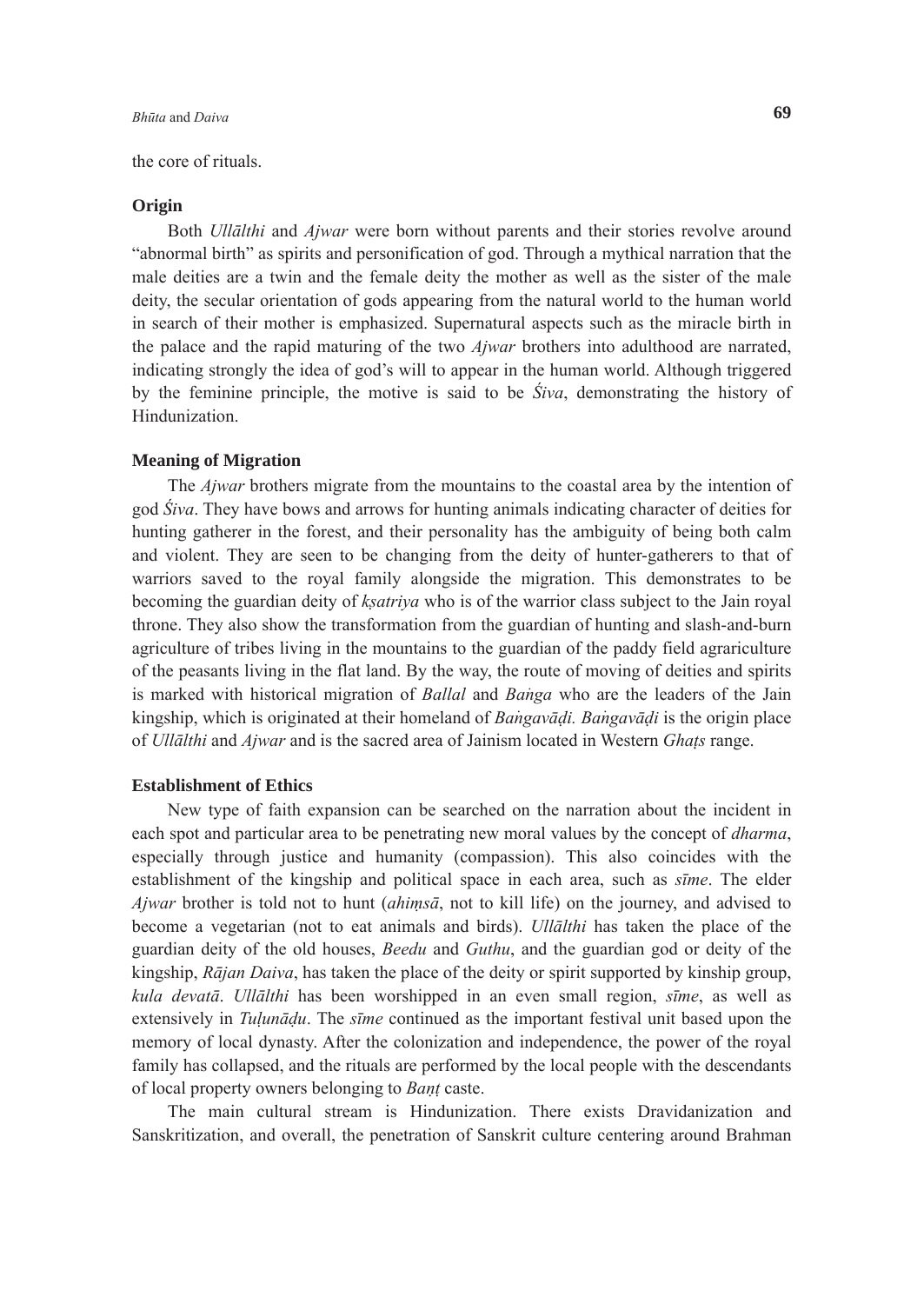living on flat lands is gradually growing stronger. The penetration of the custom of practicing daily *pūjā* is the manifestation of Sanskritization. In such transformations, *Dharmasthala*, the sacred pilgrim place may have an important role to fuse heterogeneous cultures, such as Hinduism and Jainism, *Daiva* and *Bhūta*. There are four *Dharma Daiva* here; *Kalarkai*, *Kalarahu*, *Kanyā Kumāri*, and *Kumāra Swami*. An old house called *Nelyadi Beedu* performs rituals.

 The importance placed on the concept of *dharma* can also be seen not only in *Bhūta* rituals of the coastal area of Karnataka (*Daksina Kannada*) but also in the *Teyyam* rituals of North Kerala (Malabar). In *Teyyam* the guardian deities of local areas, castes and the extended family (*taravad*) are enshrined. All the main deities of *Teyyam* are called *dharma devatā* enshrined together with lineage deity, *kula devatā* and *para devatā*. Considering the establishment of the ethics, we need the comparative perspectives on the political history and cultural movement in the wide area.

# **Change into Hinduism and** *Konkani***s**

The changes from Jainism to Hinduism are narrated extensively in some parts of *pāddana*. In this case it should be called the changing continuity of beliefs and practices instead of the conversion in modern academic meaning.

 In *pāddana*, one of the motives of *Ajwar* migration conducted by lie in his mother's words from the heavens: "Let's meet at The *Kolakere* house in *Mogranādu.*" This symbolizes the reorganization of the narrative centering round the *Kolakere* family who changes from Jainism to Hinduism. Although the main theme is "journey to find mother," *pāddana* call the old family of Jains as the "houses loved by the gods." As foreign deities settled down in various places, they would finally be led to converge in the *Ullālthi* rituals at the *Kolakere* house. As for the *Kolakere* house, the gradual process of internal turmoil is narrated, with male members killing each other and all perishing, and finally, the process of their change from Jainism to Hinduism is suggested. The "switching of guardian deity" with the birth of *Ullālthi* was a decisive factor. In the background of *pāddana* lie multi socio-cultural changes. The narration about the last *Ballar* that only female remained is important, and this seems to be the handing down of the influence of the matrilineal decent adopted by *Ballal*. Later, Hinduism has taken the place of Jainism and the kinship system has changed into the patrilineal descent.

 The motive power of this socio-cultural change was the *Konkani*s, the immigrants from Goa to the south engaging in trade activities. They were very proud people calling themselves *Gowda Saraswath Brahman*. The *Konkani*s bought off land from the Jain landlord with big money and their economical power has expanded into inland areas. Their historical development is narrated in *pāddana*. Their patrons and mentors were the Jain royal family who served as mediators between Jainism and Hinduism. Eventually, *Konkani*s have changed local rituals and the deity worship based on female principals into Hinduism, but they also had the duty to worship Jain guardian deities and land deities.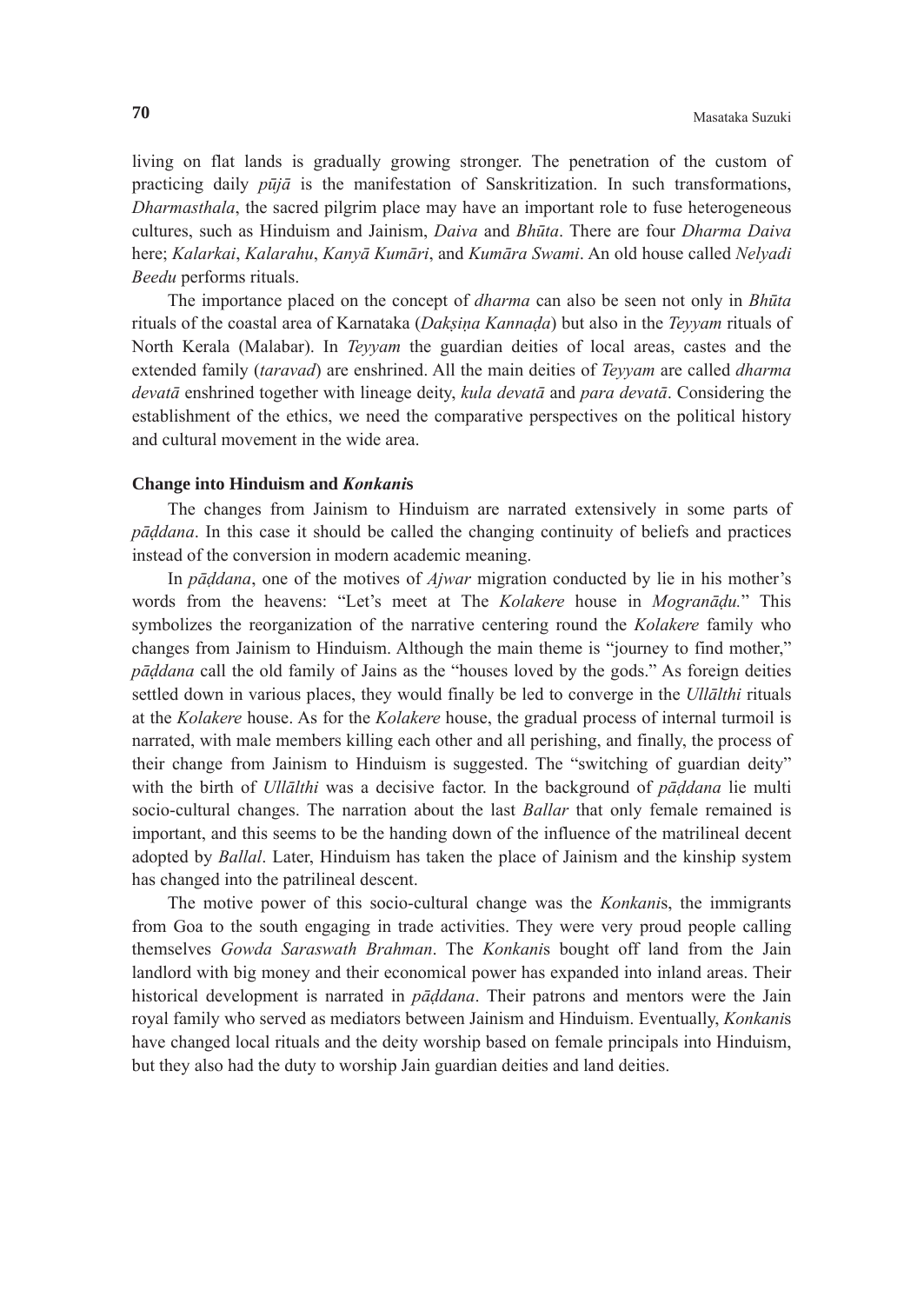#### **Conflict between Extraneous and Native Deities**

 In *pāddana*, the encounters and conflicts with extraneous deities, *Ajwar* brothers, with numerous native deities and spirits are narrated on their journey to various places. Encounter with deities or spirits are *Dhūmāvati*, *Malerāya*, *Narasim*<sup>4</sup> *ha*, *Gudde Cāmundi*, *Pañjurli*, *Kundāya*, *Duggālaya*, *Bante*, etc. most of them are native and indigenous but some are Hindu deities. Eventually, extraneous deities, *Ullālthi* and *Ajwar*, are ranked higher than native deities, who become their guards, followers, and guides. In the native words, *Daiva*s and *Bhūta*s are ranked lower than *Deva*s, gods. However, these deities have a character of ambiguity of being both good and bad, as narrated by the story of the *Ajwar* brothers asking that the barbers draw the evil spirit *Brahma Rākśasa*39) on their backs. Their nature is therefore fluid. The conjunction is *Daiva*, which is neither *Deva* nor *Bhūta*, an intermediate concept. In addition, the deity *Rājan Daiva* connecting with a king was also extensively used, being incorporated hierarchically.<sup>40)</sup> Eventually, the main deity is embedded in Hindu form of rituals, *nēmotsava*, and *pāddana* represents the legitimacy of current rituals. In the *nēma* of *Ullālthi* at *Balthila*, the *pātri*s of *Dhūmāvati* and *Pañjurli* always become possessed and tell oracles. Together with the oracles by *Pambada* later, it appears that here lies the hidden theme of "listening to the voices of the land" through the both native and extraneous deities.

# **Snake Worship**

 Considering the contents of the *pāddana*, *Subramanya* has a significant meaning as an opposing force on the journey to the coastal area. However, characterized as a snake god, it is said to be placate and soothing. Though conflicting, the *Subramanya* temple is located at the hill area connected with *nāga bana*, a cobra forest in which many snakes are living. *Prasāda*, offerings for devotees, is soil taken from anthill as favorable place for *nāga*, and it is believed that those praying for getting children will become pregnant by eating this soil. This idea links to the *nāga sampige* tree liked by snakes found in the birthplace of *Ajwar*. *Pāddana* narrates on the discovery of the iron sword of *Ullālthi* at an anthill, and the white anthill called *Puncheti mādu* is a sacred place for *Ullālthi nēma* in March. The name *Ullālthi* itself may mean "female snake" by local interpretation. Lying in the base in this area is the belief in *nāga*, the cobra, ruler of the land who brings forth regeneration and fertility. The fear of *nāga dośam* or the cobra disorder, especially women becoming infertile is very strong. As *Ullālthi* is the guardian deity of royalty, her narrative does not include tragedy, but it has some aspects of the darkness of the human mind, which relates with characteristics of *Bhūta*s.

# **Rituals**

The explanations of ritual process in the *Balthila* area are provided as follows. In the end, I will discuss the important points in detail.<sup>41)</sup>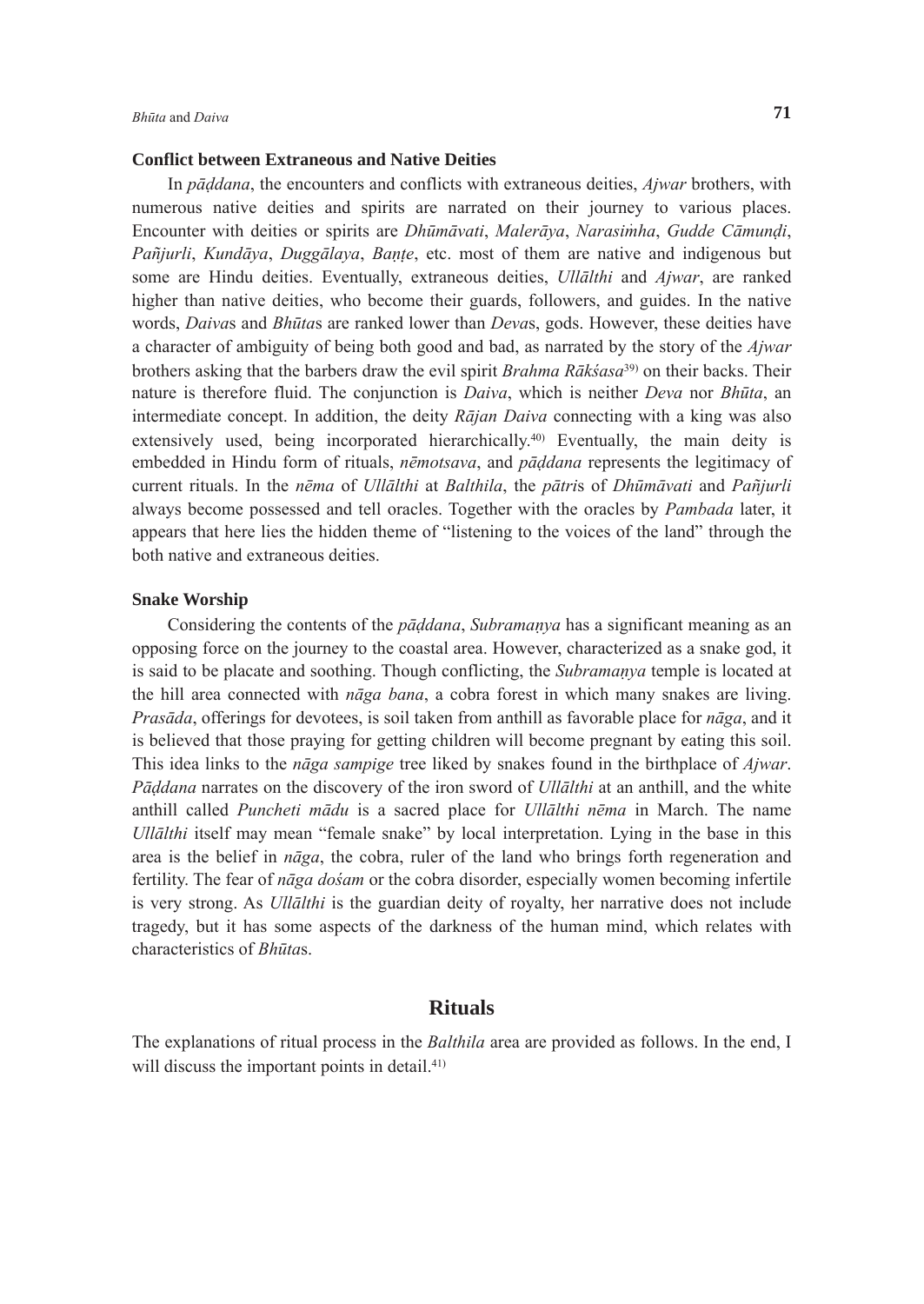#### **Rituals centering around** *pūjā*

#### **1. Daily** *pūjā*

 *Pūjā* is a ritual carried out by chanting *śloka* and *mantra* and by making offerings to gods and deities. *Ullālthi* appears as a *Deva*, and a *pūjā* is carried out daily by the Brahman engaged by *Balthila Beedu* as the *archak* under the cooperation of his family. In the past, the ornament (*kiruvāla*) was placed inside the inner sanctuary of *Ullālthi mādu* (*Bhandāramane*), worshipped, and prayed regularly. However, to ensure the safety of precious gem stones and valuables, these were moved to the house of *Balthila*, and today, it is still prayed on a *mañca* inside a special room. Here, the ritual is performed as *Durgā pūjā* using Sanskrit language. The ritual style of daily *pūjā* and the participation of Brahmans are clearly the effects of Sanskritization and Hundunization.

#### **2.** *Sankramana thambila*

*Daiva*s and *Bhūta*s are enshrined only on special days of the year, but in some places regular rituals are carried out once a month. The *Sankramana* is a celebration day in the month. It is based on the zodiac calendar, but normally it is around the 16th, 17th, and 18th day of the month on the western calendar. The ritual is carried out in a form called *thambila*. Specific offerings called *panivara* are used. This consists of jaggery, puffed rice, coconuts, betel nuts, betel leaf, areca nuts, areca nuts flower on a banana leaf, and offerings are served to three *mādu*s in *Mogranādu sīme* (*Ullālthi mādu*=*Bhandāramane*, *Puncheti mādu*, and *Mular mādu*). It is normally carried out at night. Finally, the *Balthila Beedu pūjā* is performed. This is mainly participated by *Balthila Beedu* and *Kolakere* families. It is of the Dravidian form of ritual.

# **3.** *Ullālthi mādu pūjā*

The New Year is celebrated at *Ullālthi mādu* on the *Viśu*, New Year day (April) based on the *Tulu* calendar. This is a characteristic of rituals performed in this region. Other festivals are *Ganeśa Chaturthī* (*Sona* month, August), *Navarātri, Durgā pūjā* (10 days), *Dasara* (October), as in the case of normal Hindu temples under the great influence by Hindu main culture. However, even in these *pūjā* rituals, the mediator of *Dhūmāvati* and *Pañjurli* (*pātri*, *darśan pattu*) participate, bringing swords and bells to the *Ullālthi mādu*. The mixture of *Deva*, *Daiva* and *Bhūta* rituals are characteristics of *Ullālthi mādu*.

# *Mecci, nēma* **and** *kōla*

The main festivals are called *mecci*, *nēma* and *kōla*. These are rituals accompanied by dance performance two times in a year at difference places on different schedule. The first one is performed in December; the second one is performed in March. The festivals are held at three *mādus*, *Ullālthi mādu* which enshrines *Ullālthi* (center flat land), *Mular mādu* which enshrines the elder *Ajwar* brother (hill in the west), and *Puncheti mādu* which enshrines the younger *Ajwar* brother (hill in the east). Considering the dual symbolism, female deities are enshrined in flat lands and male deities in hills. The *Puncheti mādu* forbids women to climb up because of the sacred hill. Local people say that *mādu* is the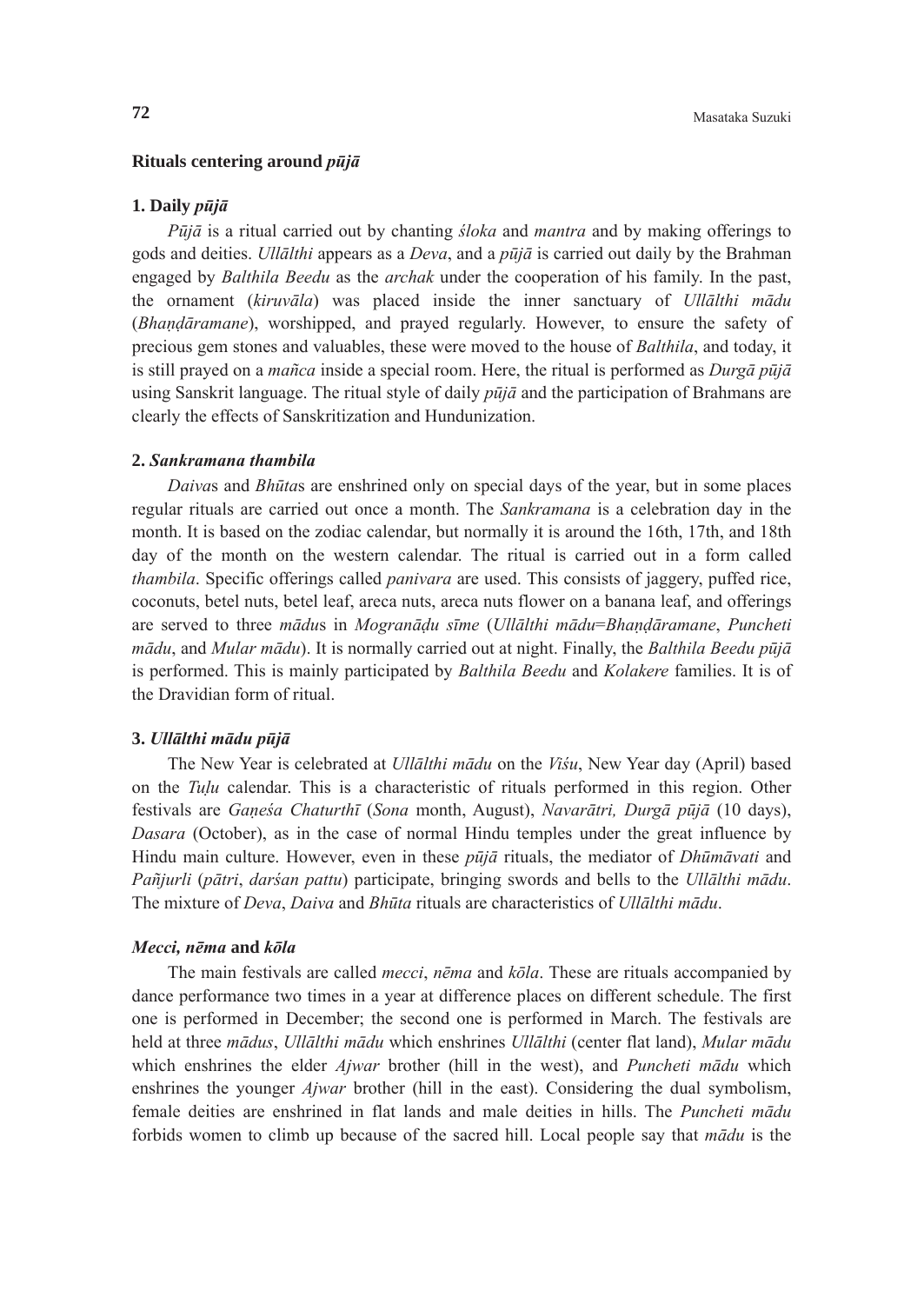special name of the place used for power of high level such as *Ullāklu*. The three *mādu*s are well maintained, purified, and kept holy. In these festivals, the story of the birth of the *Rājan Daiva* and the process enshrined are narrated by *pāddana*. The sequence of the festival and contents of rituals are followed.

# **1.** *Puduvar mecci nēma*

The festival in December is called *Puduvar mecci nēma*. *Puduvar* means harvest and *mecci* means festival. Its purpose is the offering of new rice to deities. This festival, called *mecci,* is considered particularly important. It is performed at the *Ullālthi mādu* (*Bhandāramane*), and financial support and donations from the *Kolakere* family is regarded as the duty. This is narrated by *pāddana*s. In some verses of *śandhi*, traditional song, *Ullālthi* is born into a *Kolakere* house. The *Puduvar mecci nēma* started when *Ullālthi* came to the *Balthila* before the arrival of *Konkani Purabu* family. The *Balthila* house is said to have contributed land to the *Kolakere* house to maintain the rituals. Even today, representatives from the *Kolakere* and *Balthila* houses attend the rituals, but *pūjā*s are run based on grants from the *Kolakere* house.

 Strictly speaking, the contents of *nēma* are defined as "resolving problems by listening to the prayers of devotees through dance," and *mecci* means "event which entertains divinities." The festival of December is also called *nēmotsava*. There are various discussions and opinions on *nēma*; *Ullālthi* is the highest form of female deities, and her *nēma* is also called *mecci*. *Mecci* is used only for *Ullālthi*, and *nēma* is used for *Daiva*s. *Mecci* mainly works for gods, while *nēma* works for the public. *Nēma* comes from the Sanskrit word *niayama*, whose meanings extend to practice, rules, control, procedure, and discipline. It is said to have formality and regularity. In rituals, the roles of the people are set according to specific castes. *Pāddana*s and *śandhi*s narrate about the origin of the various *Daiva*s and *Bhūta*s. The *nēma*s concretely describe how to carry out the dialogue with impersonators (oracle men), the procedure of performances for *Daiva*s and *Bhūta*s, the technique of understanding difficult context of oracles, and how to interact with devotees. In particular, the *pāddana*s are narrated only in the ritual site within particular time. They are passed down through generations by the oral tradition, and exercise of imagination by power of words.

*Puduvar mecci nēma* is performed at midnight on the day of *Menghaśira Pūrnīmā* (full moon day).42) As *Ullālthi* seems to be *Deva* or god, it is carried out according to the lunar calendar. On the other hand, the *Daiva* and *Bhūta* rituals are normally performed according to the *Tuu* calendar based on the semi-solar system, *Sankramana*. The festival in March is based on the latter. December rituals are strongly influenced by Sanskrit culture, and are incorporated into the Hindu pantheon. In contrast, March rituals are conducted to *Ullālthi* and *Ajwar* and are said to have strong *Dravidian* cultural elements from South India. In case of the December festival after the main *nēma*, all local *Bhūta*s such as *Dhūmāvati* and *Pañjurli* as well as all other *Daiva*s and *Bhūta*s participate to be enshrined.

 Eight days before the full moon day, the banana tree near the *Ullālthi mādu* is symbolically cut, and from this day to the first day of the *nēma*, the people living in the 1,000 *sīme*s of *Mogranādu* need to observe taboos, and other festivals are prohibited in this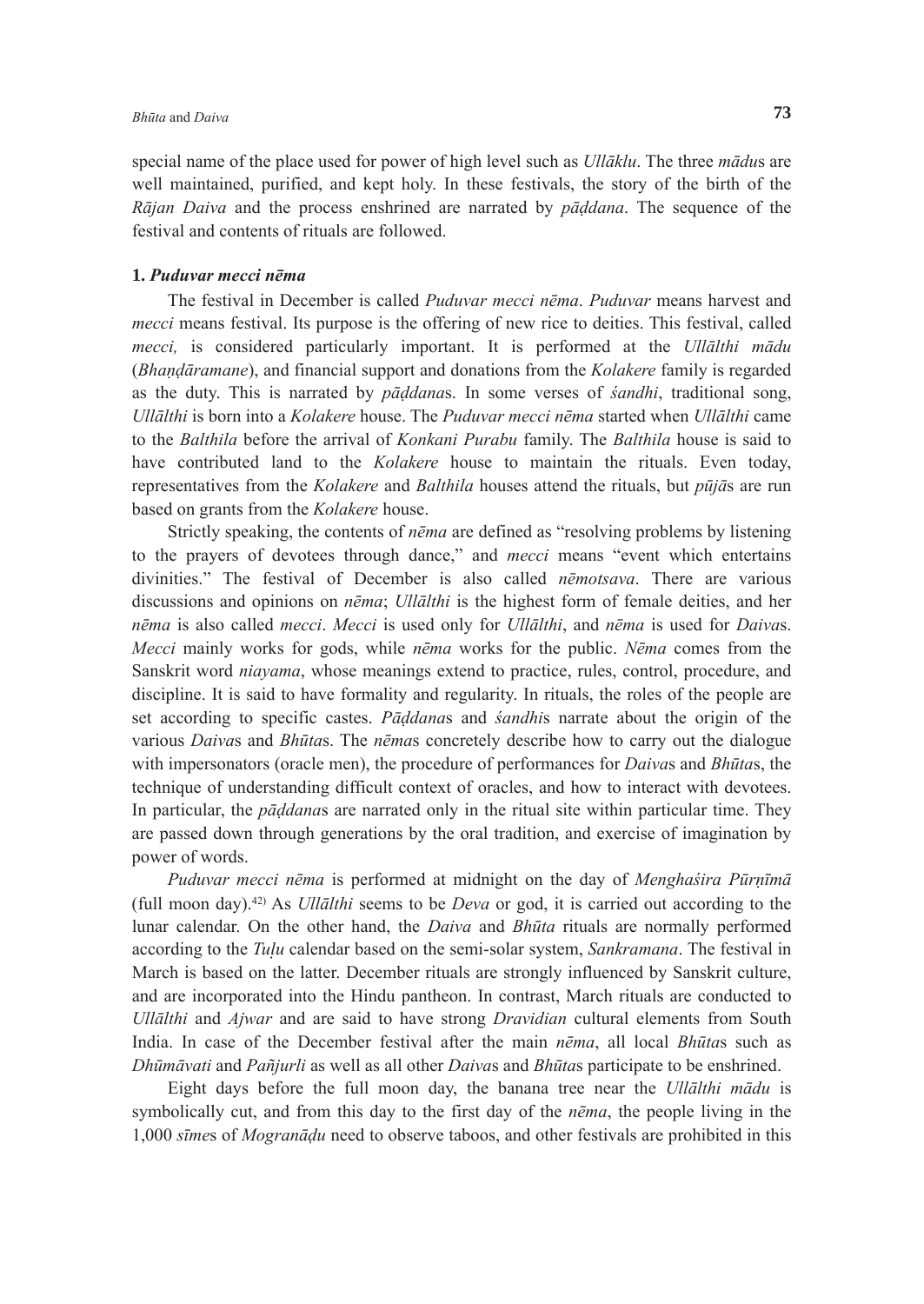area. From this day, the impersonators (*Pambada*) stay near *Ullālthi mādu* and cook for themselves. They are not allowed to bring in food from elsewhere. Day and night, they have to obey several rules. To maintain sacredness, consuming alcohol and meals containing meat and fish is prohibited, and women are not allowed to come close. The observance of taboos to keep fasting before the rituals is thought to lead to the success of the festival.

 At an auspicious time of an evening on full moon day, the ornament, *kiruvāla*, is carried from the altar of the *Balthila* house, placed on the palanquin. The people bring the *kiruvāla* and the flags, and the procession moves with bands and pipes alongside the rice fields, and they arrive at the ritual site. The *kiruvāla* is kept inside the shrine at *Ullālthi mādu* (*Bandāramane*).43) The flower *pūjā* and *pañcākajjaya pūjā* start during midnight, and offerings such as jaggery, puffed rice, cardamom, and coconuts are made. *Ullālthi* ornaments and masks are covered with flowers.

 People gather around 9 P. M. The *pātri* of the *Dhūmāvati* gets into trance by shivering with sword and bells to tell oracles. In addition, the *pātri* of *Pañjurli* also participates. However, the *pātri* of *Pañjurli* has died many years ago, and the position is currently vacant. After *pūjā* is carried out inside the sanctuary of the shrine, the people come out from the inner sacred space to outside led by the Brahman, and make the procession toward the large *aśvatha katte* (pipal tree with a platform) in front of the shrine, where they perform *katte pūjā* at the root of the tree. *Kiruvāla* is placed on an alter that looks like a chair under the tree and the people pray. It is believed that all gods and goddesses gather there. The vicinity of the tree and the path to wells are lit with oil lamps. Devotees with lamps in their hands receive their blessings from the *pātri* of *Dhūmāvati* (in the past, *pātri* of *Pañjurli* was also there). Along with the beating of the drum (*tembare* and *chenda)* and the sound of pipes (*nāgaśvaram*, *kombu* and *shank*), local people go round the tree and sing devotional songs, *bhajana*, several times. The *pātri* blesses the people with lamps in their hand and return. The *pātri* comes back in front of the tree and presses the oil lamp against his chest to flaunt that his chest has miraculously not been burnt. After this, the ornaments are placed on the palanquin, and returned to the shrine of *Ullālthi mādu*. *Deva* and *Daiva* bless the people, and the *kiruvāla* is returned to the sacred *mañca* inside the shrines. In this festival, trees, stones, wells, and springs are also enshrined, as a form of thanking and worshipping the fertility of the land.

 The *Pambada* impersonator makes preparations to make-up his face and his body spending more than two hours. During the preparations *pāddana* continued to recite in some years ago, but this custom has lost recently. After this, he wears the cloth for *nēma* and decorations with the help of others. After completing, they start to recite the *pāddana*s in tune with the rhythm of the drum, and narrate the mythological history of *Ullālthi* and *Ajwar Daivangalu* in old *Tuu* language. In other regions, the story of the long journey have been narrated one by one, and after telling the arrival to the current festival site in *pāddana,* the impersonator has been possessed. This indicates that the *pāddana* is the process to the appearance of spirits and deities, confirming that the power of the words cause the trance. In recent times, however, the chants are becoming more and more abridged.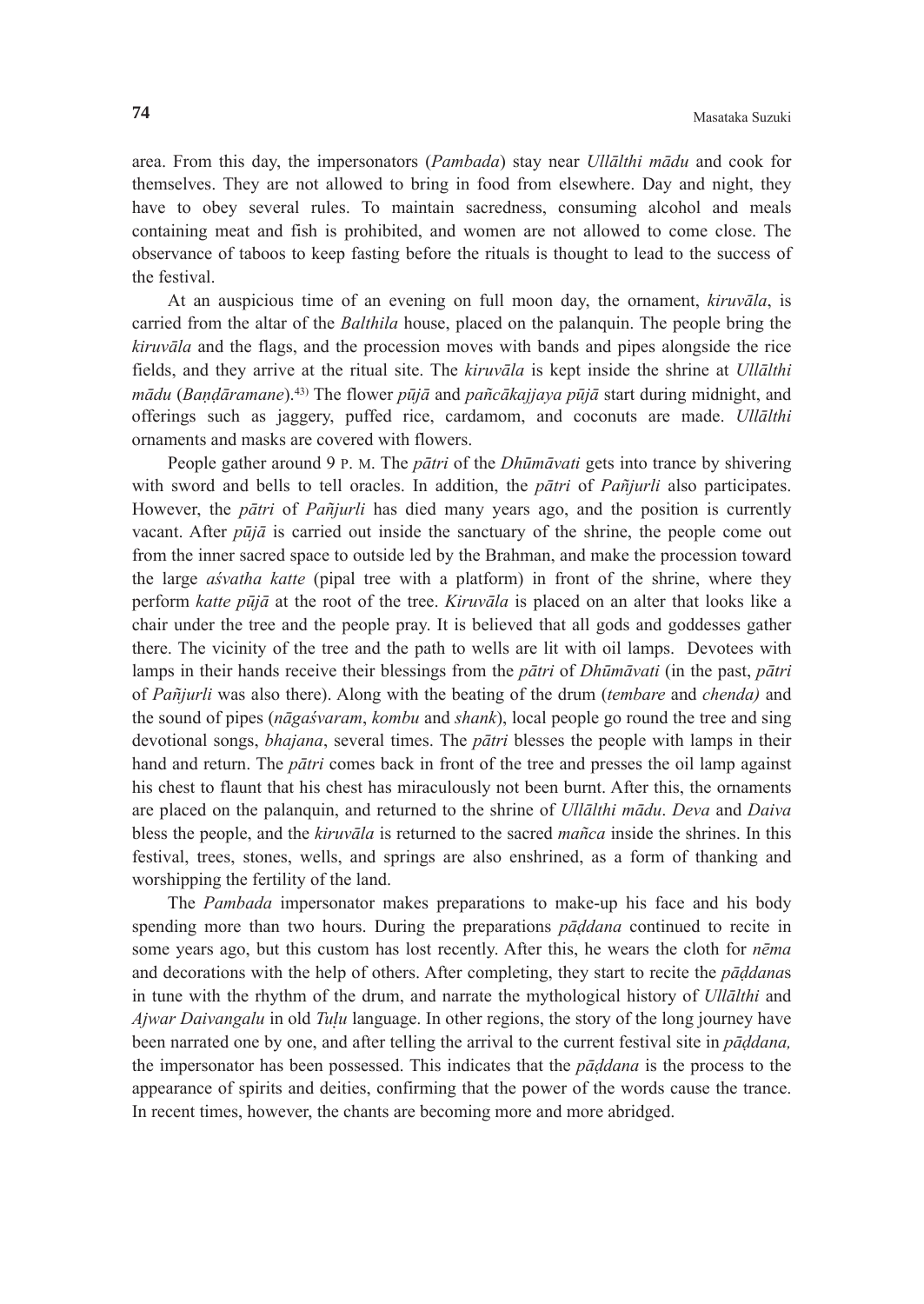# *Bhūta* and *Daiva* **75**

 Prior to *nēma*, *Tantra pūjā* is performed by Brahman at the *Ullālthi mādu*. Basically, it follows the *śaiva sampradaya* system and is primarily performed for the main deity and *gana*s (followers of the main god). This ritual is performed for the *gana* of *Ajwar Daivangalu*. It is called *mahā pūjā*. When the ritual ends, lights are turned on, and the *Ullālthi nēma* starts. *Pāddana* is recited as a whole. This is the important process for becoming possessed. When the dancers stand up, a small hand torch illuminates their ornaments *kiruvāla* such as mask, chest plate, and anklets. The performer is given five lit sticks (*divtige*). This signifies the highest form of respect for *Ullāklu*. *Ullālthi* seemed to be *Deva*, and the ritual carried out differs from those of *Davia*. *Ullāklu* differs from *Daiva*s and *Bhūta*s in that the ritual of placing flower offerings on the betel nuts leaf is carried out first. Gestures displaying the appearance of spirits are carried out and graceful dance continues.

 The impersonator continues to dance as the offerings to the *Ullālthi* in a manner that resembles ascetics. During *nēma*, they are not allowed to drink or eat, indicating strong characteristics of asceticism. In *nēmotsava*, dancers paint their face with color (yellow or red), dress up like kings, wear jewelry, hold a sword, and speak like gods. In the dance, the impersonator tells that *Ullālthi* has appeared and is very close to his body. The devotees pray to and worship the impersonator as a deity. People inquire about their problems and ask him questions to get answers and good advise. They are encouraged by the deity with words of encouragement and consolation, and get a reliance of their life. It is believed that the real power of the *Ullālthi* lies in his ability "to talk . . . . to us by entering the dancer's body." After the ritual ends, the devotees are wished well, their complaints are dissolved, solutions are instructed, and finally, *prasāda* is distributed for the good health. The people



**Plate 4** Blessing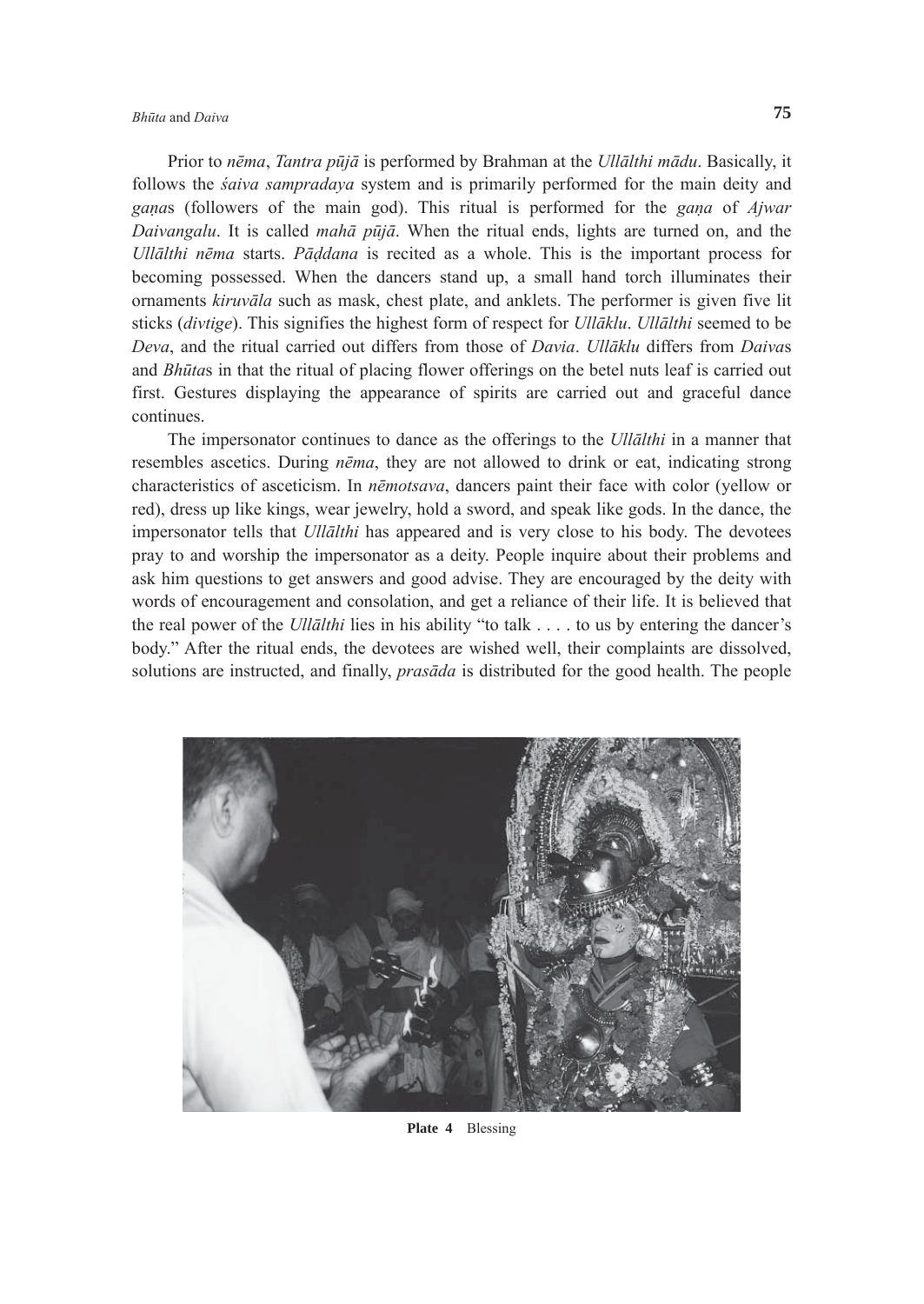line up at the outer precinct of the shrines of *Ullālthi mādu* and go round by the procession with the impersonator several times. *Ullālthi* presses the torch on her chest and boasts that he is not burnt.

 When the *Ullālthi nēma* ends, a special blessing is presented to *Balthila Beedu* and the *Kolakere* family whose house was ruled by *Ballar* in *Mogranādu sīme*. Nowadays, *dhrada purpa* (giving courage symbolically with good will) is given to the *Prabhu* of the *Kolakere* house (Plate 4). *Palanir Bhat*, Brahmans, give *purpa* to people with high level of authority, which indicates the superior position of the *Kolakere* house. *Būlia* is given to other old houses, *Odal Guthu* and *Punjalimar Guthu,* which were ruled by *Banga*. *Būlia* is the offering of sandalwood paste and jasmine flower on banana leaf.

 After *Ullālthi nēma* is over, *Ajwar Daivangalu nēma* starts, first of elder brother and then of the younger one. In the *nēma* of the younger *Ajwar* brother, the gestures of hunting the boar with bow (*biru*) and arrow (*pagari*) are acted out. Re-enactment of mythological state narrated in *pāddana*s is performed, indicating the combination of the myth and ritual as a folk performance. After the *nēma*s of these three *Ullāklus* (*Ullālthi* and *Ajwar* brothers), the fourth *nēma* is performed. This is the *nēma* of astrologer *Basarithaya* who predicted the appearance of *Ullālthi* in *pāddana*. This is the *nēma* of *Bhūta* in which the impersonator paints the face white with sandalwood paste. It evidently indicates the characteristics of offering to the dead spirit. After this, two *Bhūta nēma*s are performed. In case of *nēma* of *Pañjurli*, the impersonator wears the coconut palm leaves around his waist creating the wild atmosphere. *Pañjurli* takes the food (*āvara*) during *nēma. Dhūmāvati nēma* is performed in short time. Both of them are enshrined as *Bhūta*s of the earth land. All rituals end after 3 P. M.

 The *kiruvāla* of *Ullāklu* is placed on the palanquin and returned to the *Balthila* house. A purification ritual, *śudhi kalaśa,* is carried out inside. The *pātri* of *Dhūmāvati* returns to *Edla stāna* near *Kolakere,*44) while that of the *Pañjurli* returns to *Kurmana stāna* in those days, because *Dhūmāvati* is the guard of *Ullālthi* and *Pañjurli* that of *Ajwar*.

#### **2. Festivals in March**

In March, festivals are performed at *Mular mādu* and *Puncheti mādu*. The dates of the festival are decided by the *Sankramana* calendar, suggesting that the objects of worship are *Daiva*s and *Bhūta*s. At the *Puncheti mādu* and *Mular mādu*, a flag-hoisting ceremony is conducted at the start of the festival before the *nēma*s. This flag-hoisting ceremony is mainly to show respect for the *Ajwar Daivangalu* brothers and *Rājan Daiva*s likened to kings. They have high status, and the *Ullālthi* is their sister. The flag-hoisting ceremony is not performed in the rituals in *Puduvar mecci* in December. The March festival is a combined ritual of *Ajwar* and *Ullālthi*.

 In March, the annual festival of *Ajwar Daivangalu* starts two days after the end of the *Netla Śiva* temple festival of the *meena māsam*. This festival schedule demonstrates the relationship between Hindu god (*Deva*) and local deity (*Daiva*). After the end of the annual festival, *Kadeśvāliya Narasim*<sup>4</sup> *ha* (*Visnu*) temple festival starts. Six days after the first day of *meena māsam* (March), banana trees are cut in *Mogranādu sīme*, and the eighth day is the start of *nēma*. Prior to the annual festival, buffalo race (*kambala*), cockfight and *cendu* are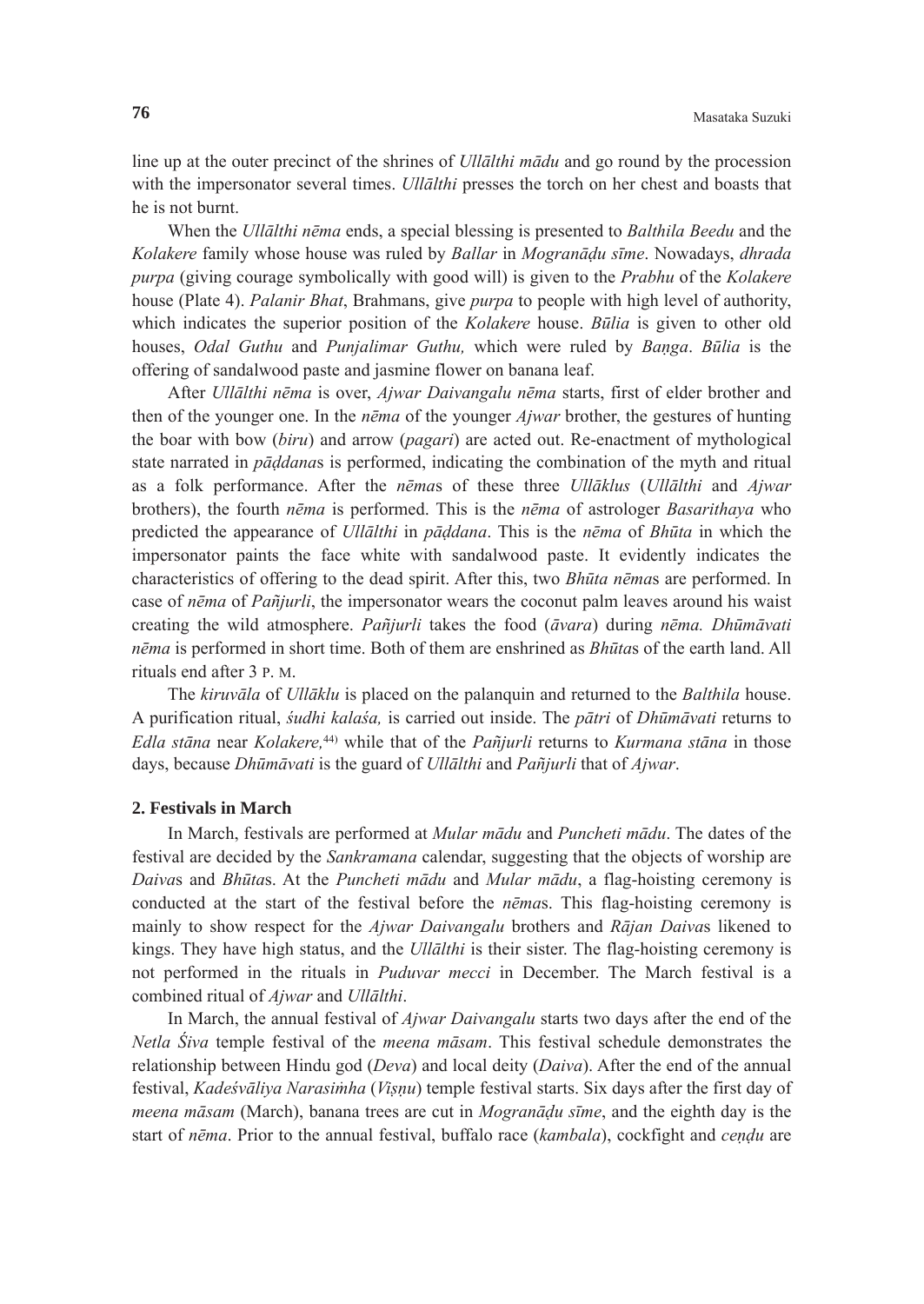conducted. The *cendu* is a type of football game in which the people of *Mogranādu sīme* kick a ball made of coconut fiber and skin. It is said that this game originated from the story in which the goddess *Durgā* (also *Ullālthi*) kills an evil spirit with the help of *śakti*, and plays with its head. The ball itself resembles the head of the dead spirit. To the *Ajwar* brothers, the ball means the head of the wild animal, which they caught during their migration. There are two interpretations: the one is from the *purānic* mythology of Hindu god, and the other from local narrative presented by *pāddana*. *Cendu* enacts the myth and the narrative as a folk performance. The game is played in a place called *valasari Gedde* where a peculiar motion is enacted based upon the *pāddana*. It is a rice field extending out in front of the *Khamprabail* festival site, which has been, threshed the paddy after the harvest. Kickoff of the ball starts after prayer by the *Palanir Bhat*. The players are divided into two groups, and the game is played in the same way as football. The group shooting three goals first wins. When the game ends, the old person of the *Kolakere* and *Balthila* houses is going round on the rice fields with many people. *Cendu* is played for three days during the festival each year.45)

 On the first night of the festival, the ornaments (*kiruvāla*s) of *Ajwar Daivangalu* and *Ullālthi* are placed on a palanquin by *Balthila Beedu* and brought to the *Ullālthi mādu*. The *pātri* of *Dhūmāvati* goes along with the procession. The *pātri* of *Pañjurli* also must join with it, but nowadays the new *pātri* does not come out. The *kiruvāla*s are placed inside the sanctuary of the shrine of *Ullālthi mādu*. After *pūjā* is carried out, food is served to the queues of people. At 9 P. M. the palanquin is moved towards *Mular mādu*.

 The *nēma*s are started with that for *Mular mādu* that is dedicated to the festival site of the elder *Ajwar* brother. Upon reaching the *mādu*, a *Nandi* flag-hoisting ceremony is performed to express that the *Rājan Daiva* in honor of king and *Ajwar Daivangalu* embody the power of *Śiva*, because *Nandi* bull is the vehicle of *Śiva*. The *kiruvāla*s of the *Ajwar* brothers are brought into inside the shrine. *Kiruvāla* of *Ullālthi* is placed in a palanquin. The wind instruments (*srti, nāgasvaram*) are sounded 13 times, *bhajana* is sung and the palanquin is carried around the shrine, after which *kiruvāla* of *Ullālthi* is placed inside the shrine of *Mular mādu*. The two *pātri*s (now only one) start to tell oracles and their *bandāra*s are placed outside. They take a rest until midnight, and then the *mecci-nēma* of the elder brother is performed, followed by that of the younger brother, and that of *Ullālthi*. It continues to the dawn and ends in the afternoon of the next day. The flag is lowered in the evening on that day. The *kiruvāla* is returned to the palanquin, and brought to the *Puncheti mādu* at the festival site of the younger *Ajwar* brother.

 On the second night, the *kiruvāla*s of *Ullālthi* and the younger *Ajwar* brother are taken from the palanquin, and the *Pambada* performer wears the ornaments of the younger brother, and performs *valasari* (ritual of moving back and forth). After oracles are spoken at the top of the *Puncheti mādu* hill, the performer and palanquin follow the brother's *nēma* down the 128 steps, and go to the festival site in front of the *Khamparabail* rice field. Fireworks are lit and *valasari* is carried out where they have descended. The dance expresses the hunting loved by the younger brother as narrated in *pāddana*. The performer moves back and forth several times. They shout "*kajo, kajo.*" This is a signal to hunting dogs to catch animals. The *pātri* of *Dhūmāvati* and *Pañjurli* are positioned at both sides of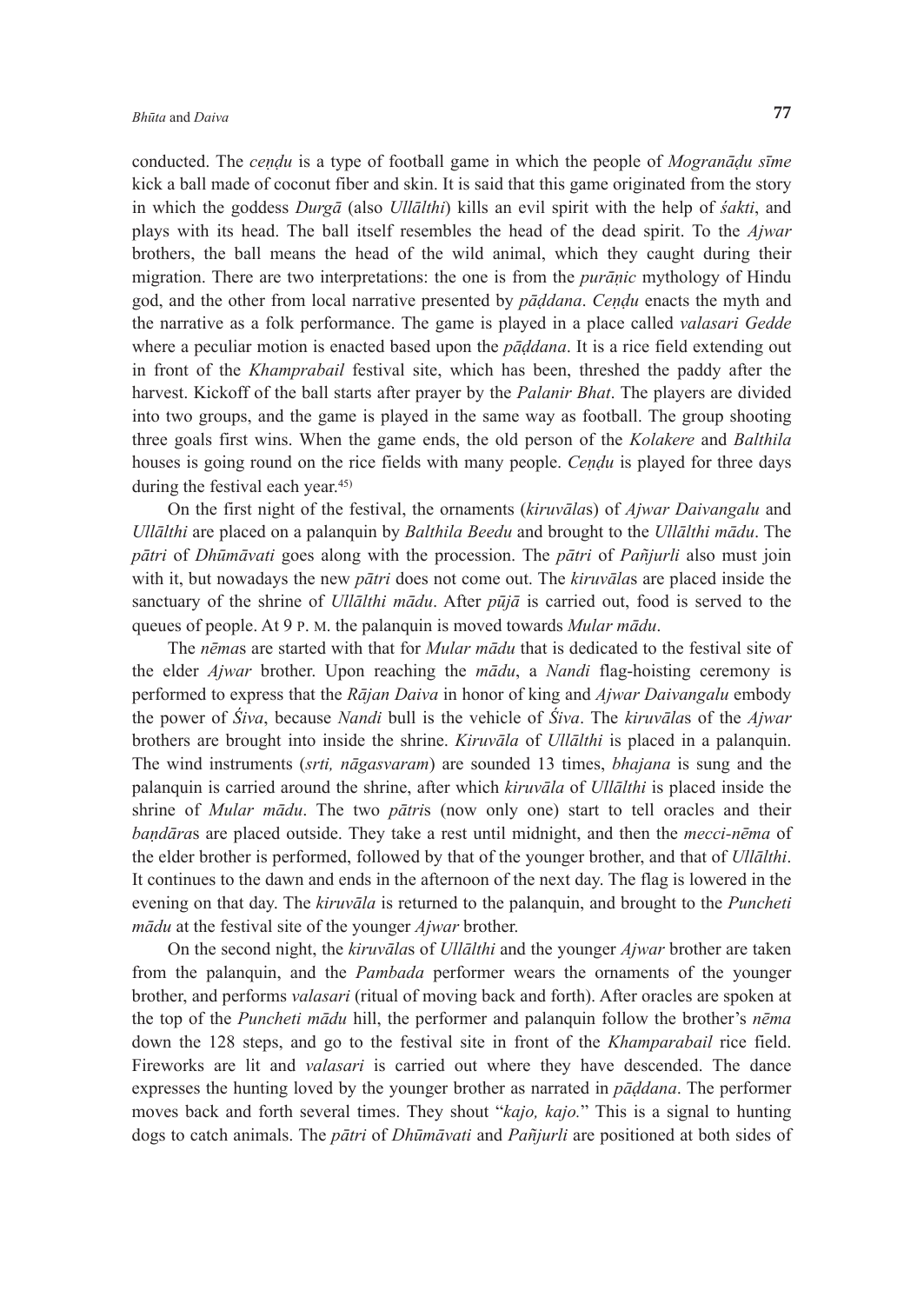the younger brother during *valasari*. The five torches provided by the *Kolakere* family are placed near the palanquin, and after the ritual is completed, all performers climb up to the *Puncheti mādu*, and *prasāda* is distributed. The ritual ends in early morning on the third day.

 On the third night, two *nēma*s are performed for the brothers. These are called *kere nēmas* (*nēmas* of well and reservoir). These rituals re-enact the birth of *Ajwar* in the *Ganga Kundam* (*Ganga Matha* lake) located at their birthplace *Bangavāḍi*. First, the *kere nēma* of the elder *Ajwar* brother is performed. The *nēma* starts in the middle of the night. Lamps are lit on both sides of 128 steps, and excitement peaks as they walk down the stairs. Oil lamps are also lit around *aśvatha* trees, and the pond at the side of the *Khamparabail* rice field is also decorated with electric and oil lamps. *The pātri*s of *Dhūmāvati* and *Pañjurli* go to the end and both press the torches against their chest to show miracle power. The old men of *Kolakere Guthu*, *Balthila Beedu*, and *Palanir Bhats* try to appease them through words of encouragement.

 Finally, they return to the *Puncheti mādu* on top of the hill, and distribute *prasāda*. The ritual is over after they listen to complaints and troubles of the devotees and provide answers. The next *nēma* is carried out after an interval of two hours, and *kere nēma* is repeated in the same way for the younger *Ajwar* brother. This ends in the early morning. Before each *nēma*, *tantri pūjā* is performed for the *gana* of *Ajwar Daivangalu* based on the *Śaiva sampradaya* system. On each night, 16 *thambila*s are prepared for the *Mular mādu* and *Puncheti mādu*. Half of the food prepared for each *nēma* is placed inside the temple as offerings (*bali*). Ghee is placed on top and camphor flames are burnt. *Bali* is a symbolic form of offerings to *Daivangalu*. These offerings consisting of bananas, betel nut, areca nuts flower are placed inside a bronze container.

 On the fourth night, *Ullālthi* is only performed. In the midnight, *Pañcākajjaya pūjā* is performed where devotees offer many flowers, after which *Ullālthi nēma* starts. The *kiruvāla* of the *Ajwar Daivangal* is placed in the palanquin. Only during *Ullālthi nēma,* five torches are brought near the dancer to express great respect. The silver mask (*muga*) is placed on top of bamboo frame fixed to the head (*ani*). It looks like a headgear. The procession proceeds to the *katte* to perform *pūjā* and carries out *kere nēma* at the pond. After the *kere nēma* is repeated several times, fireworks are lit and hymns are sung by devotees to pay homage to *Ullālthi*. *Ullālthi* returns to the *Puncheti mādu* on top of the mountain, and *prasāda* is distributed to everyone. The problems of the devotees are listened to and blessing prayers are given for good health. The old men of *Kolakere* and *Balthila* receive the offerings of *dhrada purpa*, ending the event.

 After the *Ullālthi nēma*, the flag is lowered promptly. After this, the *nēma*s of *Pañjurli*, *Dhūmāvati*, and *Basarithaya* are carried out in the same fashion as the *Pudvar mecci*. When the night comes, the *kiruvāla* is placed in the palanquin, and brought to *Balthila* where a purification ritual called *śudha thambila* is performed.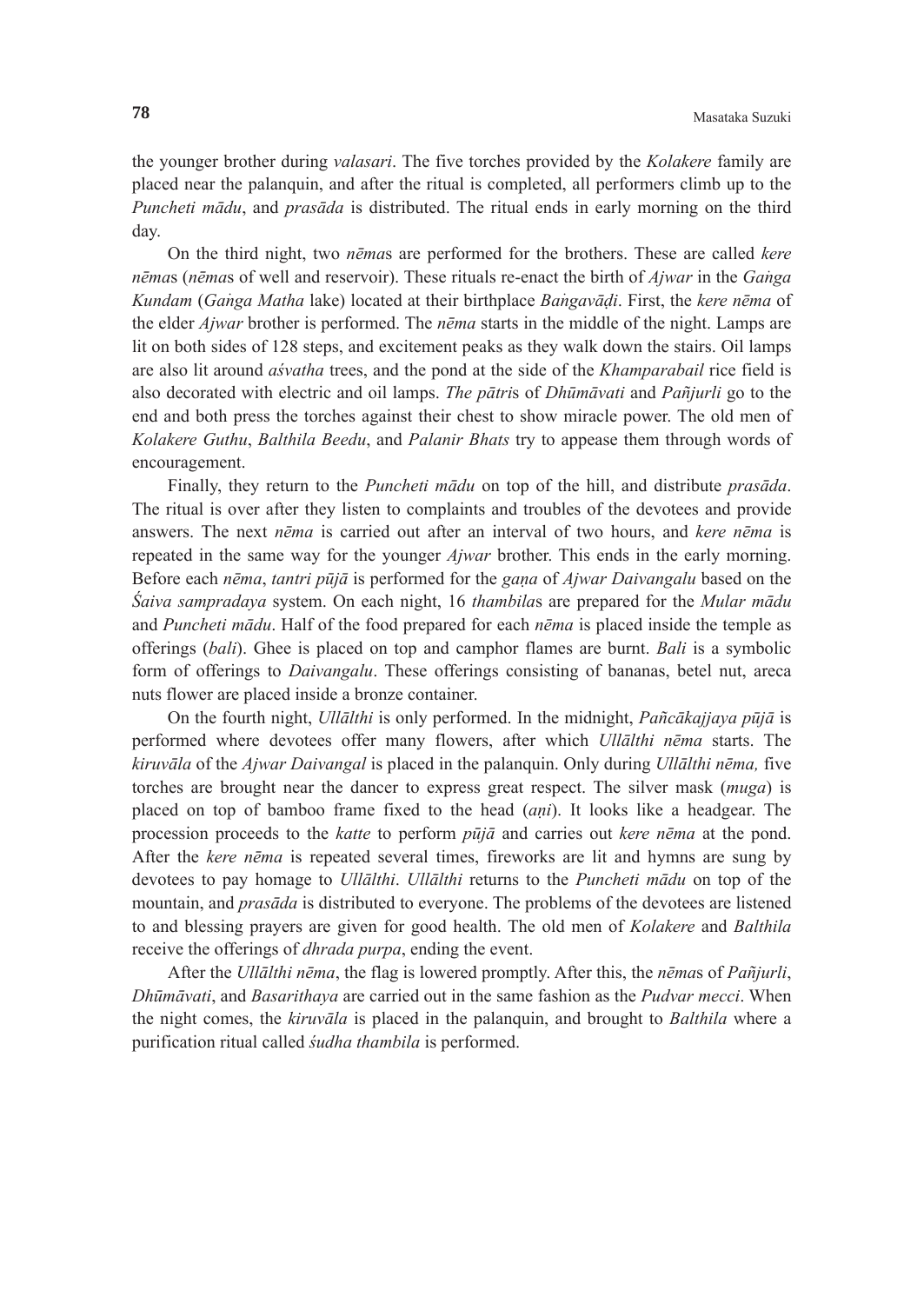# **Analysis of Rituals**

#### **Agricultural Rituals**

 The basic features of rituals can be seen in the *Puduvar mecci nēma* performed after harvest in December. This is the agriculture ritual in which new crops are offered to deities. The festival in March also falls in the second harvest time of rice, which can be reaped two times a year. Often, the sides of rice fields are used as festival site after harvest, where peasants express a feeling of gratitude and pray for good crops in the next season. They vow a wish of good health of the family, together with the power of the mother earth, especially recreation of fertility. Worship of wells and fountains is also strongly related to agriculture. The period between November and April is the dry season suitable to perform the festivals, and agricultural off-season is a time of enjoyment for peasants.

### **Recreation of Myths**

 The origin myth narrated in *pāddana*s is recreated in the mind of people through enactment of performance in ritual. Of the *nēma* performances, the younger *Ajwar* brother repeats the *valasari* as performance of the hunting. In *kere nēma*, the birth of *Ajwar* is reenacted near the pond that is made to look like the birthplace, *Ganga Kundam*, narrated in *pāddana*. In the *cendu*, a football game is performed as to the eradication of evil spirit in the myth. In addition, generating power of the recitation of *pāddana*s works to become possession and give the expression for the impersonator to play by the body. The migration pathways narrated in these *pāddana*s overlap with the appearance of deities, and in some areas, it is even linked to possession. Reciting origin myths, the people pray for the rebirth and revitalization of the mother earth. The narrations also include details of way of life in those days, reawaking memories of the past and history.

### **Drawing out the Powers of the Mother Nature**

 *Katte pūjā* and *kere nēma* are rituals of trees and water. In festival time the nature such as mountains, forests, trees, big stones, ponds, rivers and rice fields are usually enshrined. The story of *Ajwar* demonstrates that mountains and hills as their origin place, where they get a great power from the water, mountains and lands sustained by the mother nature. The locations of sacred sites "*mādu*" show aspects of mountains and hills being male principle (*Ajwar*) and flat lands being female principle (*Ullālthi*). The liminality between mountains and flat lands culminates when *Daiva* goes down the 128 steps from the *Puncheti mādu* where women are forbidden to climb up the hill. The combination of mountains and flat lands serves as the basis for representing the nature and the universe.

# **Reorganization of Historical Experience**

 The core supporters of rituals consist of four old houses and their families such as *Guthu* and *Beedu*. There remain vestiges that these families functioned as the sub lords of kings in the age of Jain kingdom. The territory of rituals is called *sīme* under the political space, and inside this territory are two royal temples, one each for *Visnu* and *Śiva*. The four old houses are made up of two *Ballars* and two *Bangas* who used to be linked to royal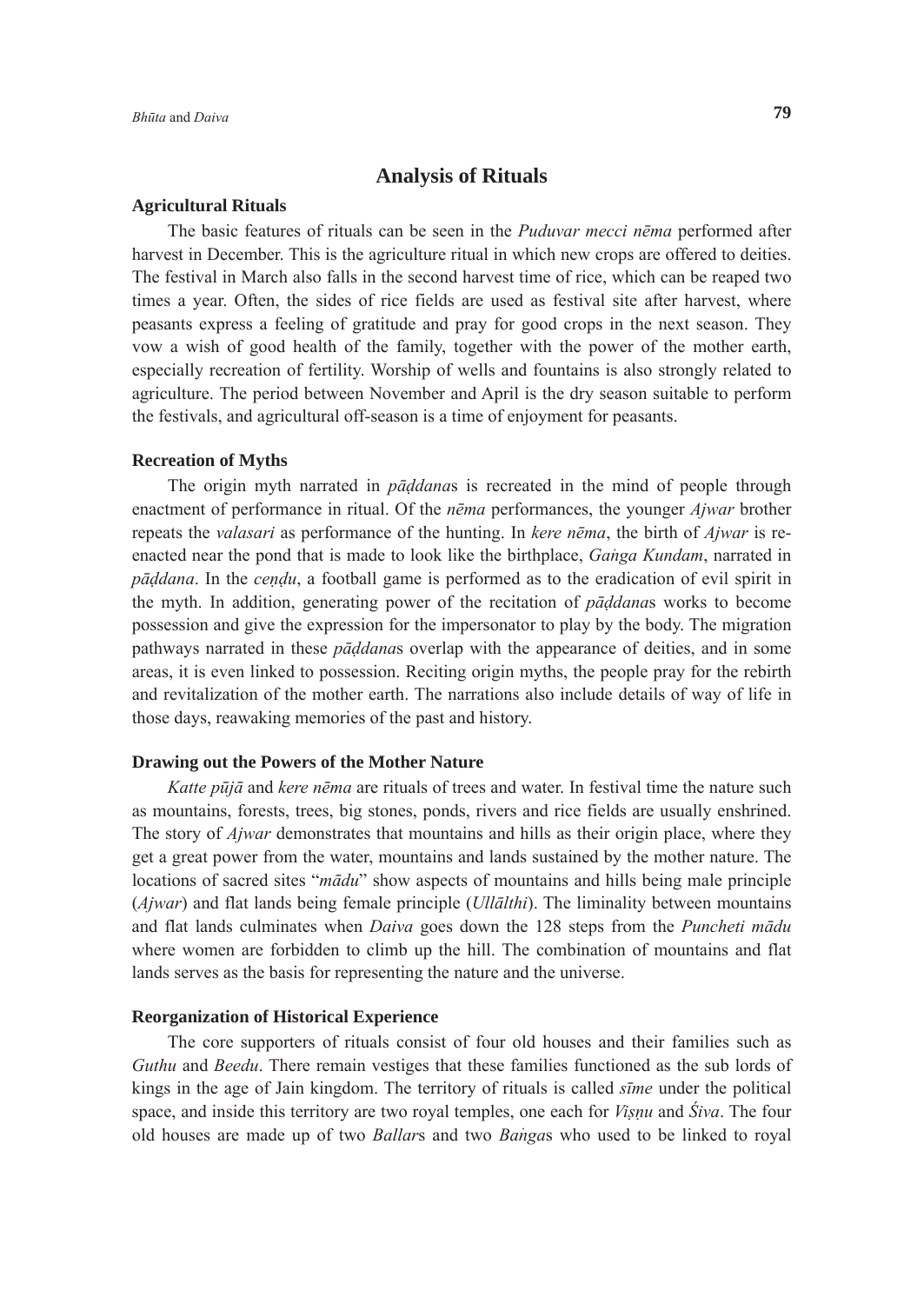families of the past. Today, there are not royalties, and their descendants have no special authority, but royal memory continues to live in the practice of rituals and chanting the narrative invocations, *pāddana*s. Reforming historical experience by linking past and present, kingship and royalty can be said to function as the basis for "community between act and narration"

# **Condensation of Complex Nature of Various Values**

 Rituals integrate complex values such as Sanskrit and Dravidian cultures, Hinduism and Jainism, and Brahman and non-Brahman elements aesthetically. Major festivals are held based on the lunar calendar and semi-solar calendar, resulting in various mixtures of views on divinities and rituals. The relation between caste and outcaste or tribes provides even more complicated interpretations than that between the upper and lower castes of society. The meanings of expression using excessive ornaments called *kōla* conducted by harijans are the performance integrating the multi-layered cultures through transcendence to access to the memory of kingship. Anyway, in the rituals the daily social order of caste is reversed temporarily or hidden. This can be said to become across social functions by symbolic messages.

# **Transformation of Rituals**

*Bhūta* and *Daiva* rituals are undergoing rapid changes in recent years. Rituals are extensively incorporating entertainment elements, whereby performances are fun to watch. The occasions to use trumpets for musical instruments are increasing and musicians are reorganized into the style of brass bands, introducing the use of trendy songs and movie sound tracks for music. *Bhūta* and *Daiva* rituals, which are increasingly influenced by urbanization, are being transformed "from possession to folk performance," and rural rituals will probably not be able to avoid these influences. As seen in the case of *Balthila*, kingship as a sustainer of rituals has collapsed, and even Jains, who were great patrons of the rituals, have abandoned the principle of social structure such as matrilineal descent system, influenced by social change. Land management for rituals is now entrusted to operations of committee and trustees participated by the normal people. In particular, reformations of law systems such as the land reform act have destroyed land ownership, which had served as the financial foundations of the *Guthu*s and *Beedu*s, making it difficult to continue rituals. Amidst such trends can be seen movements to separate *Bhūta kōla* from ritual context and to show it on stage. Such movements are however quite weak compared to those for the *Teyyam* rituals of North Kerala (Malabar). In the case of *Teyyam*, there are disputes that ritual is art or not in some areas, connected with the political movements of the communist party and Indian People's Party (BJP), and politics is playing an increasingly stronger role. In the 1990s, antagonism was born between the communist group, which were trying to convert rituals into stage performances with the support of the lower class and the BJP, which were trying to build a ritual saving society by protecting cultural value. Controversy has not progressed to such extents in the coastal area of Karnataka. Compared to *Teyyam*, *Bhūta* consists strongly to keep the possession and do not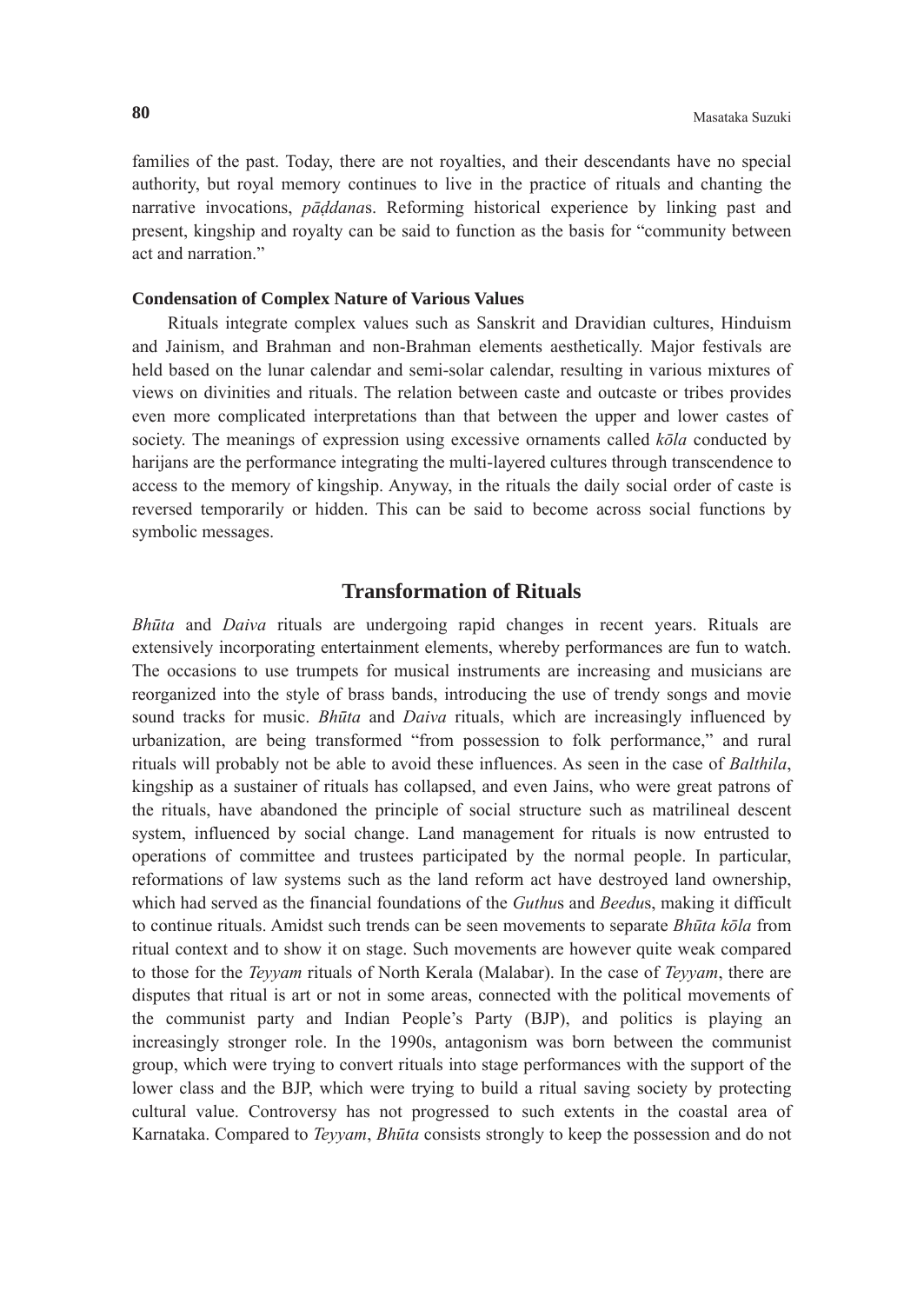want to change the schedule from midnight to daytime. This poses as a barrier in movements from rituals to stage performances, and the *Bhūta* rituals are too complicated and synthetic to be used as the cultural resources of Hindu nationalism.

 Historically speaking, rituals have been changing constantly. In the case of *Balthila*, the *Kolakere* family has served as a major factor of change from a broad perspective, and people related to this family hold the key to its future. Now the old man of *Kolakere* keeps the status of the chief official of the shrine (*mukutēśvar*). At the beginning, *Kolakere* was ruled by Jain *Ballal*. Today, it is controlled by *Konkani Brahman*s from Goa called *Gowda Saraswath* with the family name of *Prabhu*. They not only promoted Hindunization but also changed the social structure from matrilineal to patrilineal descent, bringing about massive changes such as creating the language community of *Konkani* in the *Tuu* language society. The *Prabhu*s are working as talented business merchants under royal protection, and are said to have settled down in the inland area through rivers as far as 300 years ago. They are believers of *Vaiśnava sampradāya* (religious center is *Udupi*) worshipping *Madhva*. They started to worship *Daiva* after coming to *Kolakere* and became involved in Dravidian style rituals, which today coexist with Brahman rituals. Such subtle complexities are narrated in *pāddana* by various stories on the origin of deities, migration route, and incidents to encounter in local areas. Moreover, there is evidence that the *pāddana* of *Balthila* and its vicinity have been remade by the authority conducted by the *Prabhu*s, because of the central position and a leading role of the *Kolakere* house to establish the *Ullālthi* cult. For instance, according to *pāddana*, *Ullāklu* and *Daiva* called the *Kolakere* house *Jananda Beedu* (birth house), because *Ullālthi* was born in this family. The expression of "*Jananda"* (birth) shows us a central role in rituals and means standing at the peak of social authority. It looks like that an appearance of *Ullālthi* demonstrates the evidence to make an accomplishment of this movements.

 From the various aspects of rituals, several characteristics can be seen. For example, the silver anklet (*gaggara*) treated as sacred and used for *Ullālthi nēma* is deposited in *Kolakere* house. The *Kolakere* family provided an oil torch with five flames for *Ullālthi*, for which ultimate respect was paid. In addition, the *Kolakere* family provided a place to store treasures called *Bhandāramane* (*Ullālthi mādu*). They are also the ones who engaged with *Palanir Bhat* family to perform *pūjā*. *Pāddana* mentions that of the four representative families of *Mogranādu sīme*, *Ullālthi* loved the *Kolakere* family the most. In every generation, relatives of *Kolakere* are expected to become the *pātri* of *Dhūmāvati*, the guardian deity of the house, who needs to perform the *nēma* rituals even today. The *pātri* of *Dhūmāvati* functions as the mediator with *Ullāklu* and *Bhūta*.

One day the *pātri* possessed by *Ullālthi* said,

"*Ullālthi* says, I enjoyed my stay in the Birth House (*Jananda Beedu*) *Kolakere* as a bride (*Kanya Kumari*) in that house. I will protect the family of *Kolakere* House by keeping them in my protection. The *Krishna Prabhu* family has to do *dharma* and I support to any extent to uphold the *dharma* and *Prabhu* family. After the *nēma*, I will be back to *Kolakere* at all times. My subordinate *Dhūmāvati* is always posted there to look into the affairs of *Kolakere* House. We will protect the *Kolakere* family from any calamities with our flame power."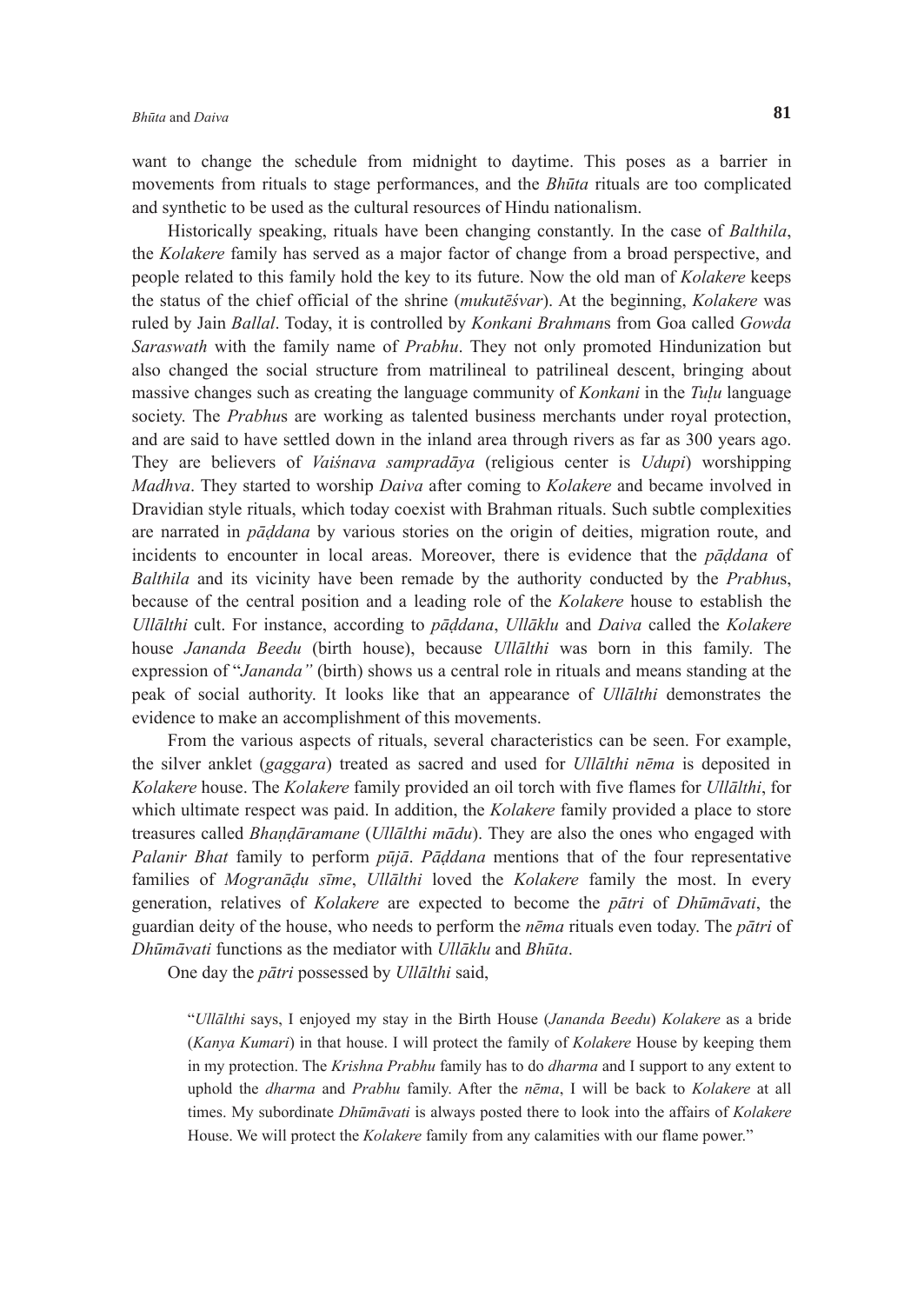By accumulaing such narratives, all the story converging to the *Kolakere* family should be formed. As a result, the power of *Prabhu* progressed to grow. Ironically, no one lives in the *Kolakere* house now. The *Prabhu* family has moved to Mangalore to get higher income, their descendents work at companies, and some are said to have gone to the Gulf countries for work. Today, rituals are presided by a key person of the *Kolakuru Prabhu Trust*. Born in Mangalore in 1945, he became the manager of a steel company in 1981, but after the bankruptcy, he started teaching at a business school near Mangalore city. He then migrated to Bangalore in 2000 to work in the IT industry. Today, he teaches as a professor at the MBA department of The Oxford College of Engineering. In this way, rural rituals are closely linked to globalization.

 As society undergoes intense changes, the *Kolakere* house goes to decline, but, in one of the inner rooms, *Daiva* and *Bhūta* are enshrined on the *mañca* quietly. *Dhūmāvati*, the guardian deity, is also alive. It is indeed the "House of the *Bhūta.*"

 Some descendents come to the house to put the lights everyday to perform their traditional duty. Only during *nēma*s festival would those related come together to display their authority by gaining the right to be the first receiver of offerings, *prasāda*. Elderly persons of the *Kolakere* house are also required to attend the *Ullālthi nēma*s in the December festival, *Puduvar mecci*, at *Ullal mādu* and March festival at *Puncheti mādu* and *Mular mādu*. The custom of sharing the costs together with the *Balthila* house continues even today. This collaboration appears to be the remnants of the fact that the two families were once from the same *Ballal* family, indicating that historical continuity is maintained. During the *nēma* period, the head of the *Kolakere* house is required to maintain his own authority by providing cash to farmers and workers. Rituals also serve as the place for the redistribution of wealth. *Deva* and *Daiva* rituals appear to become more and more flamboyant through the inflow of money economy as villages reinforce their ties with cities. On the other hand, the collapse of the social infrastructure is widening internal rifts. The meanings of royalty and kingship have played a role in slowing down such turmoil to a certain extent. However, the rift between economy and society is growing wider and wider, and delicate strained relations wavering between the two extremes of rural community and global society are starting to show signs of accelerating changes in rituals.

# **Notes**

- 1) *Bhūta* is a Sanskrit term. It is normally called *Buta* in *Tulu*.
- 2) This area is also called *Daksina Kannada* (South Kanara).
- 3) The excellent research on *Bhūta*s worship has benn conducted by Chinnappa Gowda (1990, 2005).
- 4) See Upadhyaya and Upadhyaya (1984) for a brief introduction.
- 5) The headgear and make-up style have influenced on the *Yakśagana* dance in the coastal area of Karnataka.
- 6) The speech of *Daiva* is called *nudikatt* with the special nuance.
- 7) The masks are made of silver and sandalwood. A few years back, these were made of areca palm spate.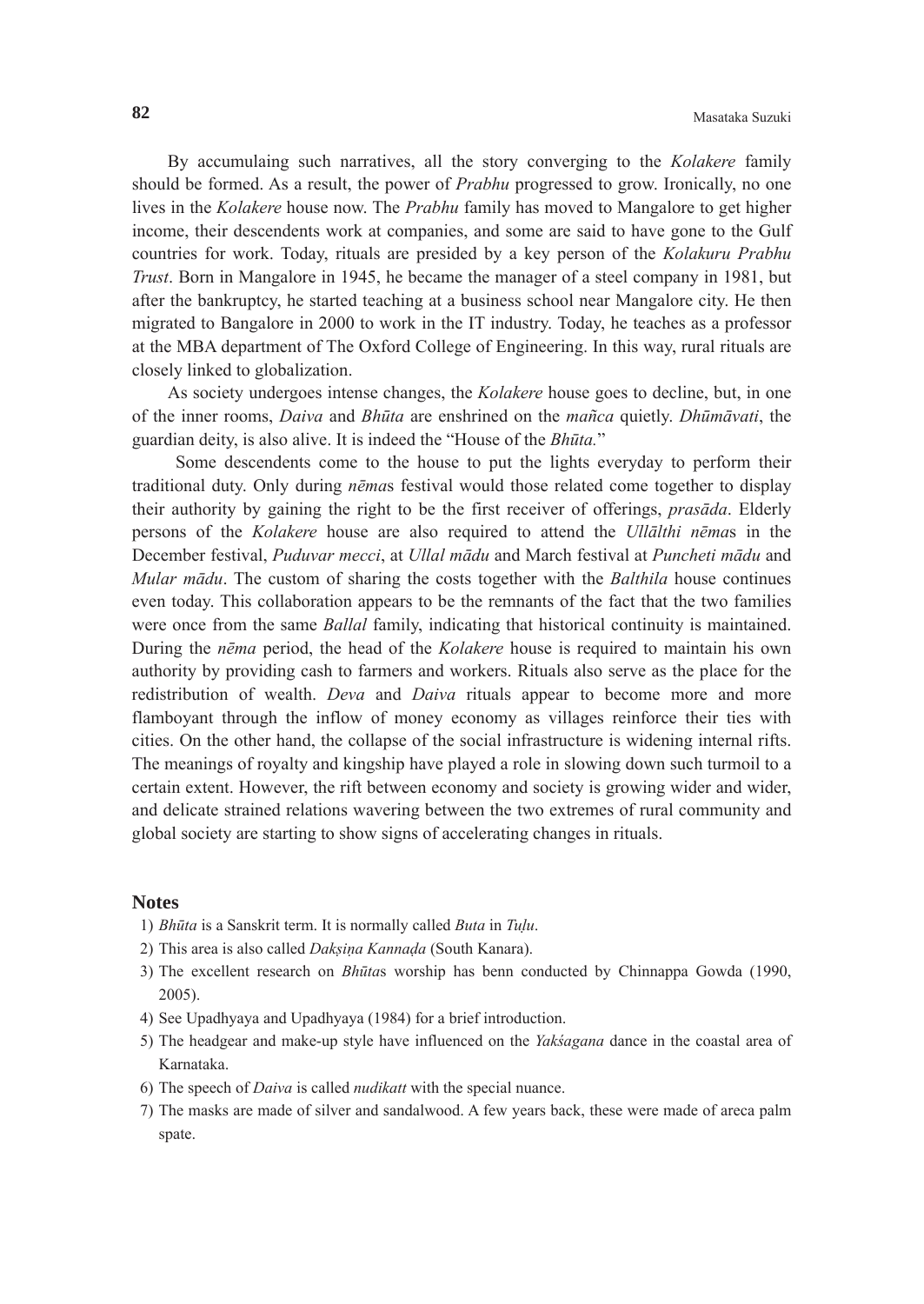- 8) A good analysis on *pāddana* is presented by Brückner (1993, 1995).
- 9) A simple outline of this region is provided in the photo collection by Pais and Vincent (2000). The articles on folk customs and *Bhūta* worship are collected by Upadhyaya (1996) and Rao and Gowda (2003).
- 10) The *kiruvāla* (pl. *kiruvalau*) means ornaments used for *Daiva* and *Bhūta* rituals.The contents include the idol of deity, sword, hand mirror, mask, and chest shield. These look like the royal treasures deposited in the palace.
- 11) The king of the Hoysala dynasty divided South *Tulunādu* into 15 areas and entrusted governance to the king of *Banga*. It is said that *Ullalthi* was enshrined in each area (Upadhyaya and Upadhyaya 1984: 54).They considered that the worship of *Ullālthi* might have started in the 12th century. According to a legend, *Ullāya* and *Ullālthi* were born in golden place of *Konga* country. They descended down the Western *Ghats* and came to the *Banga* kingdom" (ibd: 54).
- 12) In medieval times, land was divided into *maidan* (area), which was divided into *sīme* (region), into *hobli* (a group of *magne*), and into *magne* (villages) in this order.
- 13) *Dhūmāvati* is the female deity as the same as *Jumādi*. However, *Jumādi* is regarded as hermaphrodite in some area (Brückner 1987). The relation between *Ullālthi* and *Ajwar* is mother and son, sister and brother. The concept of pair of sister and son can be found in *Bhūta* worship. The discourse that *Ullālthi* is called a virgin goddess is a Hundu concept.
- 14) The *kiruvāla* has been stored at the *Ullālthi mādu* (*Bandāramane*). Today, they are deposited at *Balthila Beedu*, placed on *mañca*. The Brahman *Palanir Bhat* family prays them everyday. The bronze statue and silver bow and arrow are the *kiruvāla* of *Ajwar Daivangalu*, and silver masks and chest plate are those of *Ullālthi*.
- 15) At the end of the *nēma*, a younger brother of *Ajwar Daivangalu* goes out hunting with bow, arrow, and sword.
- 16) This is located near the sacred place of Jainism in *Bangavādi*.
- 17) In the ritual for *Ullālthi*, a well on the side of a rice field in *Khamprabail* resembles this pond.
- 18) This is *Aajer-da-daivangalu* based on the *Aajer* mountains, another name of this area, which then became *Ajwar Daivangalu* (*Aajer* changed to *Ajwara*, and then to *Ajwar*).
- 19) Today, this figure is depicted during *nēma*s. *Brahmā* is also called *Bermeru Bhūta*. It differs from the *Brahma*, one of the three main gods of Hinduism.
- 20) Camphor, *agar*, is an offering for deities. It burns to lets out smell and smoke.
- 21) *Dharmastala* is a famous pilgrimage place. Today, palace, Jainsa temples, Hindu temples and *Bhūta stāna* coexist here. Originally, four types of *Dharma Daiva*s were guardian deities here. Later, *Annapa Panjurli* was added. *Panjurli* is normally a Bhūta, but is regarded as a *Daiva* here.
- 22) A snake god is enshrined here. This is identified with god *Murkan* in Tamil Nādu today. This is still an important sacred place now.
- 23) This is a festival tool similar to a pot, placed at the rooftop of the temple.
- 24) This place is famous of 1,000 *lingam* temples. *Śiva* temple is called *Śahasra Lingeśvara*.A sacred place is located at merging point of two rivers.
- 25) This is located near *Nari Kaombu* and *Shamburu*.
- 26) This means the place of meeting *Kundaya*, so that the encounter is important.
- 27) This is a *Daiva* of the hill. She is said to have a female power of land called *ādi sakti*.
- 28) The *pātri* of *Panjurli* in *Ullālthi* rituals normally appeared from amongst the people of *Kurmana*.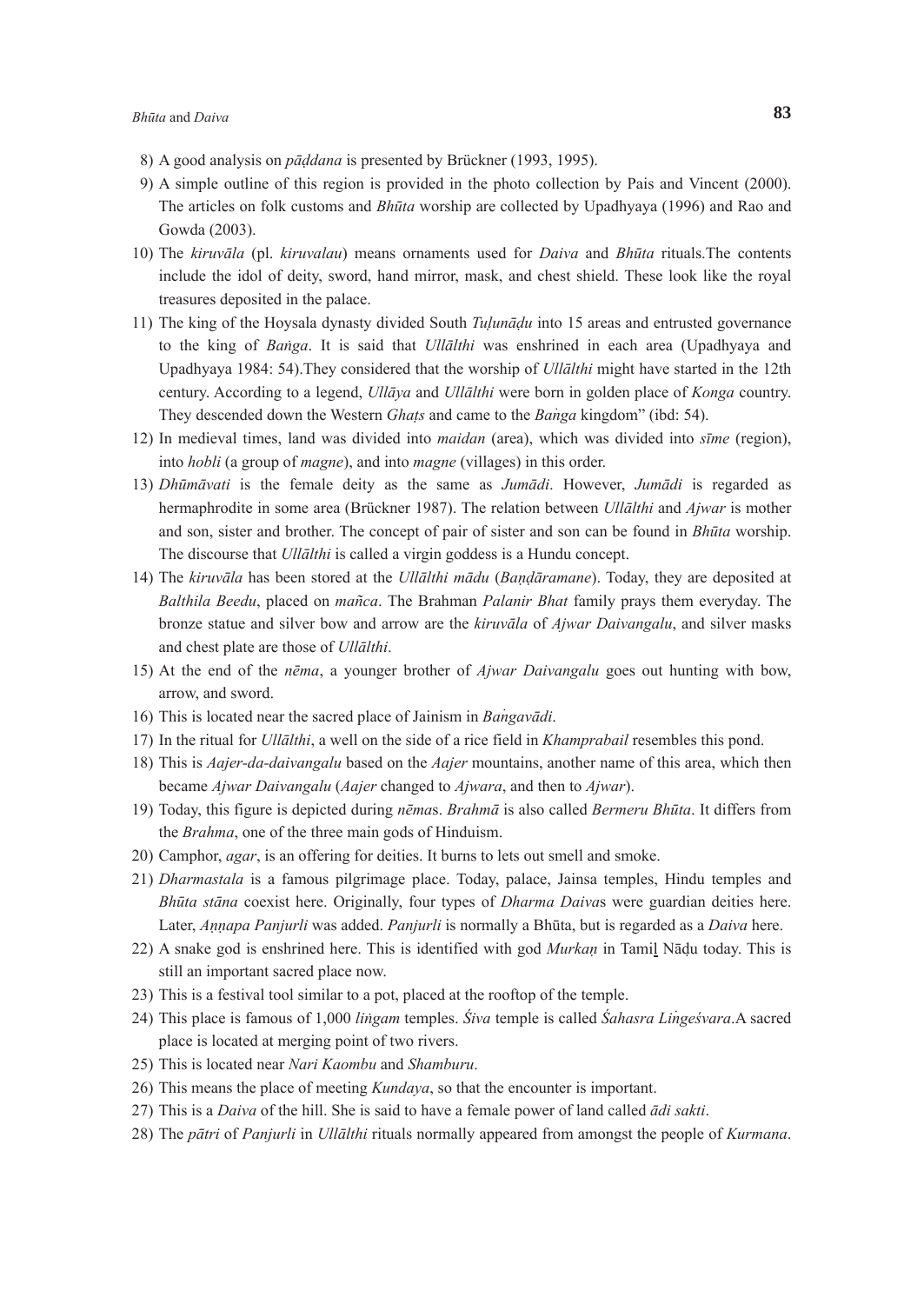This practice has been lost since the old *pātri* died away.

- 29) *Murlaru* is the compound word made up of *mula* (beginning) and *uru* (place).
- 30) Nowadays, the festival in March starts on the top of a hill, which has 128 steps getting down to the flat area.
- 31) This is the powerful guardian deity of hunting in the mountains. There is a famous shrine in *Padnur of Vittala.* It is enshrined together with two silver idols of *Ullālthi*. The *Malerāya* shrine in *Kepu* is also famous.
- 32) *Kanyā* means bride, and *Kumāri* means young girl.
- 33) Relatives of the *Kolakere* house are expected to become the *pātri* of *Dhūmāvati* in every generation.
- 34) Today, it is kept at the *mañca* of the *Balthila* house, and a *pūjā* is carried out everyday.
- 35) Even today, after the three main *nēma*s are over in the annual festival, the fourth *nēma* is performed for *Basarithaya*. This is a *Bhūta* by the impersonator with applying sandalwood paste on the face.
- 36) The descendants of Kannur king are living in the royal palace.
- 37) This is the good example to enshrine *Bhūta*, *Daiva* and *Deva* at the house.
- 38) *Munar* is located near *Konaje-Ullāl*.
- 39) This spirit itself is also extensively worshipped as a *Bhūta* in *Tulunādu*.
- 40) Other *Rājan Daiva*s are *Kodamanatāye* at *Uppinangadi* and *Todakukkinar* at *Kanandur*.
- 41) Refer the report on the *Balthila* area in detail (Kolakuru Prabhu Trust, 1996).
- 42) Most of all the *Ullālthi nēma*s are held in the midnight, but in case of *Kadeśvāliya*, the *nēma* is performed in the early morning.
- 43) Today, all *kiruvāla*s and other gold and silver jewelries are kept in the *Balthila* house for safety. They were originally kept at the *Ullālthi mādu* (*Bhandāramane*).
- 44) Even today, the *mañca of Dhūmāvati* is set in *Bhandāramane* in *Edla*. *Ullālthi* orders *Ballal* to prepare a *Bhandāramane* for her and carry out the daily *pūjā*.
- 45) The same game is carried out in a rice field, *Baki Meru*, before *Balthila Beedu* on the New Year day called *Viśu*.

## **References**

Bhatt, Gururaja P.

1975 *Studies in Tuluva History and Culture*. Manipal: Manipal Power Press.

Brückner, Heidrun

- 1987 "Bhūta-worship in coastal Karnataka: An oral Tulu myth and festival ritual of Jumādi." *Studien zur Indologie und Iranistik*, Heft13/14.
- 1993 "Kannālaye: The place of a Tulu Pāddana among interrelated oral traditions." In *Flags of Flame: Studies in South Asian Folk Culture*, edited by Heidrun Brückner, Loyhar Lutze, and Aditya Malik, 283-334. New Delhi: Manohar.
- 1995 *Fürstliche Fest: Text und Rituale der Tulu-Volksreligion an der Westküste Südindiens*. Wiesbaden: Harrassowitz Verlag.

Gowda, Chinnappa

 1990 *Bhūtarādhana*: *Jānapadīya Adhyayana*. Mangalagangotori: Department of Kannada, Mangalore University. In Kannada.